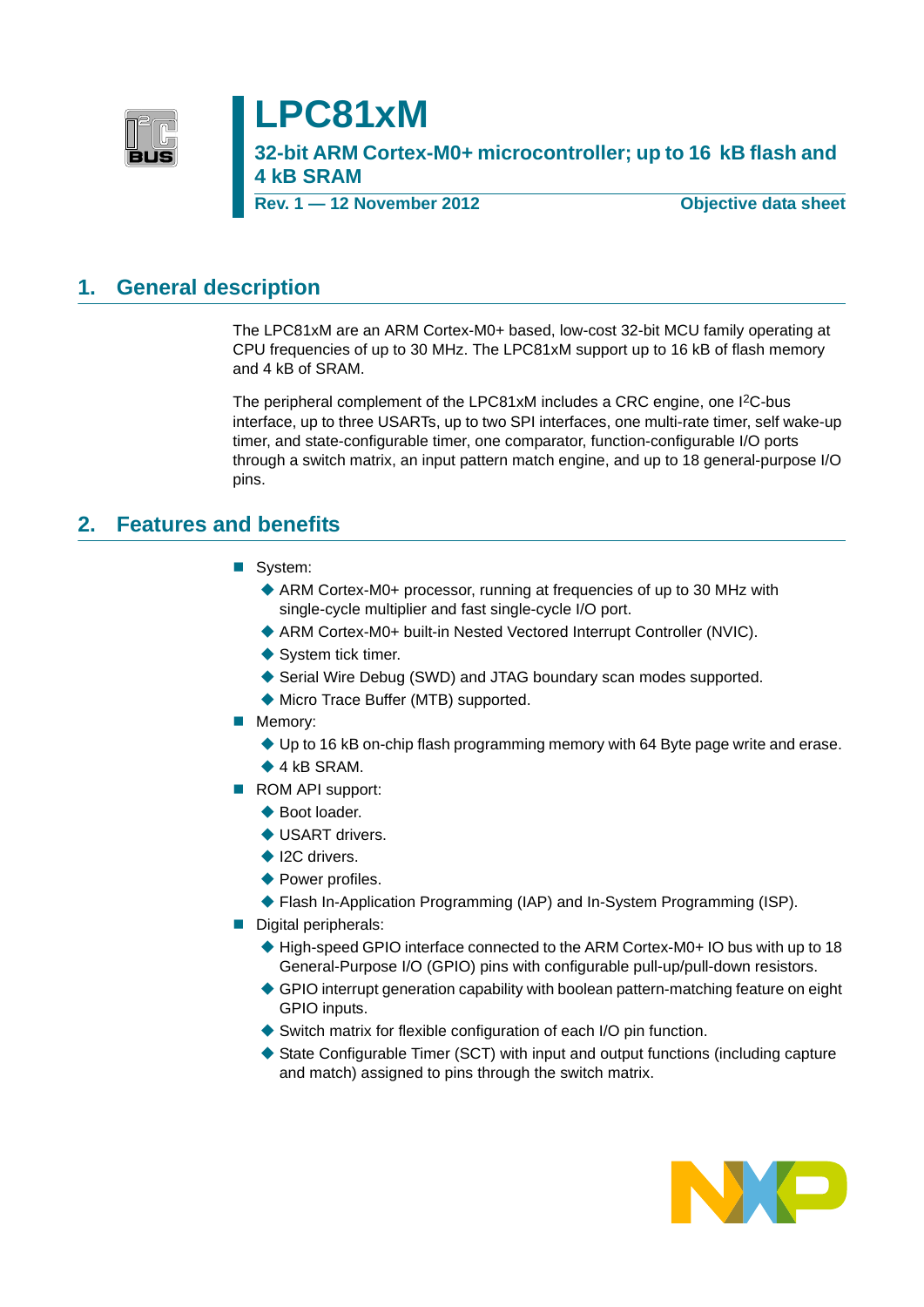- Multiple-channel multi-rate timer (MRT) for repetitive interrupt generation at up to four programmable, fixed rates.
- ◆ Self Wake-up Timer (WKT) clocked from either the IRC or a low-power, low-frequency internal oscillator.
- ◆ CRC engine.
- Windowed Watchdog timer (WWDT).
- Analog peripherals:
	- Comparator with external voltage reference with pin functions assigned or enabled through the switch matrix.
- Serial interfaces:
	- Three USART interfaces with pin functions assigned through the switch matrix.
	- ◆ Two SPI controllers with pin functions assigned through the switch matrix.
	- ◆ One I<sup>2</sup>C-bus interface with pin functions assigned through the switch matrix.
- Clock generation:
	- ◆ 12 MHz internal RC oscillator trimmed to 1 % accuracy that can optionally be used as a system clock.
	- Crystal oscillator with an operating range of 1 MHz to 25 MHz.
	- ◆ Programmable watchdog oscillator with a frequency range of 9.4 kHz to 2.3 MHz.
	- ◆ 10 kHz low-power oscillator for the WKT.
	- ◆ PLL allows CPU operation up to the maximum CPU rate without the need for a high-frequency crystal. May be run from the system oscillator, the external clock input CLKIN, or the internal RC oscillator.
	- Clock output function with divider that can reflect the crystal oscillator, the main clock, the IRC, or the watchdog oscillator.
- **Power control:** 
	- ◆ Integrated PMU (Power Management Unit) to minimize power consumption.
	- ◆ Reduced power modes: Sleep mode, Deep-sleep mode, Power-down mode, and Deep power-down mode.
	- ◆ Power-On Reset (POR).
	- ◆ Brownout detect.
- Unique device serial number for identification.
- Single power supply.
- Available as SO20 package, TSSOP20 package, TSSOP16, and DIP8 package.

### <span id="page-1-0"></span>**3. Applications**

- 8/16-bit applications Lighting
- 
- 
- 
- Consumer Motor control
- Climate control **Example 2** Fire and security applications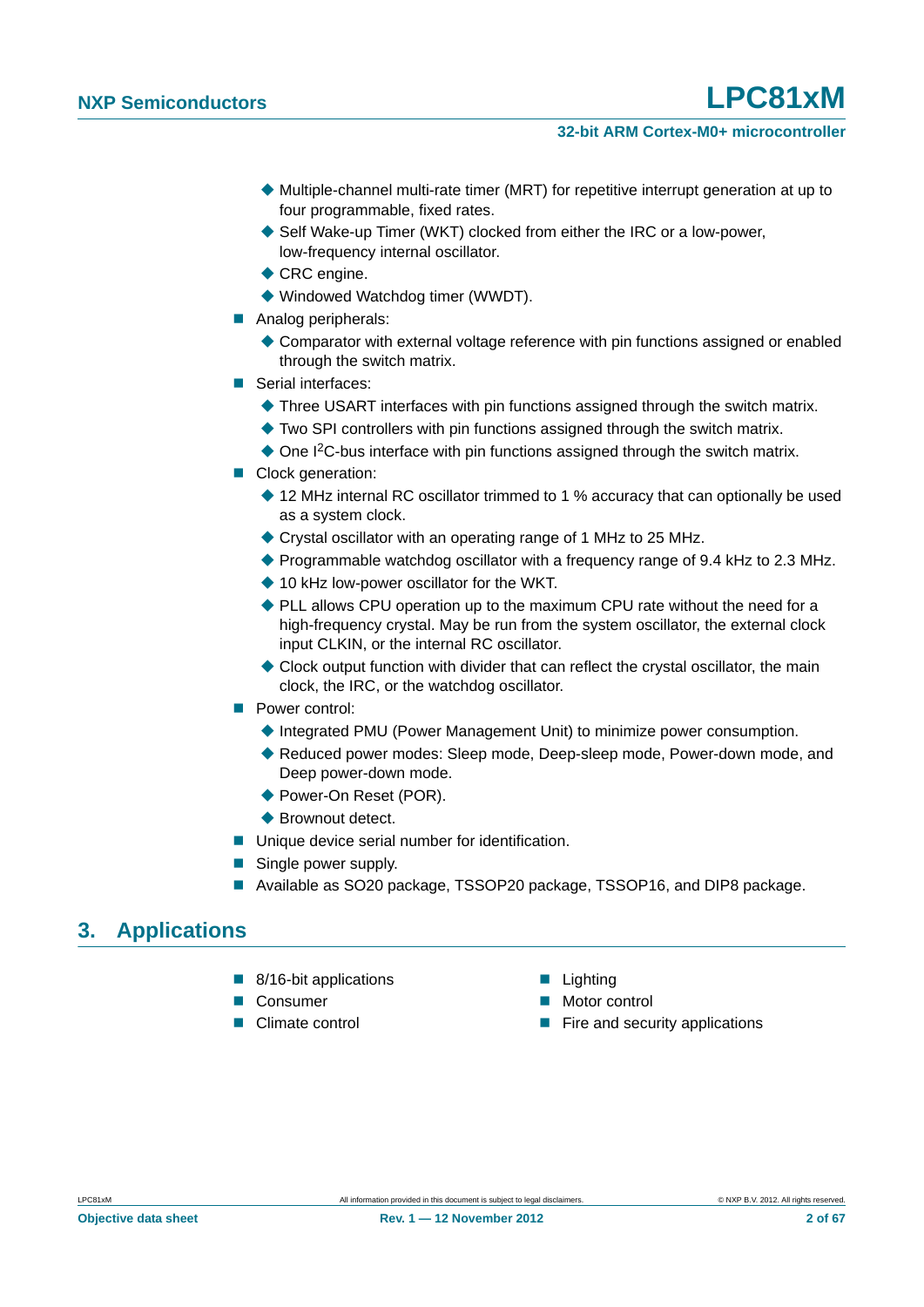## <span id="page-2-0"></span>**4. Ordering information**

| <b>Ordering information</b><br>Table 1. |                  |                                                                        |                      |  |  |  |  |  |  |
|-----------------------------------------|------------------|------------------------------------------------------------------------|----------------------|--|--|--|--|--|--|
| <b>Type number</b>                      | Package          |                                                                        |                      |  |  |  |  |  |  |
|                                         | <b>Name</b>      | <b>Description</b>                                                     | <b>Version</b>       |  |  |  |  |  |  |
| LPC810M021FN8                           | DIP8             | plastic dual in-line package; 8 leads (300 mil)                        | SOT097-2             |  |  |  |  |  |  |
| LPC811M001FDH16                         | TSSOP16          | plastic thin shrink small outline package; 16 leads; body width 4.4 mm | SOT403-1             |  |  |  |  |  |  |
| LPC812M101FDH16                         | TSSOP16          | plastic thin shrink small outline package; 16 leads; body width 4.4 mm | SOT403-1             |  |  |  |  |  |  |
| LPC812M101FD20                          | SO <sub>20</sub> | plastic small outline package; 20 leads; body width 7.5 mm             | SOT <sub>163-1</sub> |  |  |  |  |  |  |
| LPC812M101FDH20                         | TSSOP20          | plastic thin shrink small outline package; 20 leads; body width 4.4 mm | SOT360-1             |  |  |  |  |  |  |

### **4.1 Ordering options**

#### <span id="page-2-1"></span>**Table 2. Ordering options**

| Type number     | Flash/kB | <b>SRAM/kB</b> | <b>USART</b> | 12C | <b>SPI</b> | Comparator | <b>GPIO</b> | Package          |
|-----------------|----------|----------------|--------------|-----|------------|------------|-------------|------------------|
| LPC810M021FN8   | 4        |                |              |     |            |            | 6           | DIP8             |
| LPC811M001FDH16 | 8        |                |              |     |            |            | 14          | TSSOP16          |
| LPC812M101FDH16 | 16       | 4              |              |     |            |            | 14          | TSSOP16          |
| LPC812M101FD20  | 16       | 4              |              |     |            |            | 18          | SO <sub>20</sub> |
| LPC812M101FDH20 | 16       | 4              |              |     |            |            | 18          | TSSOP20          |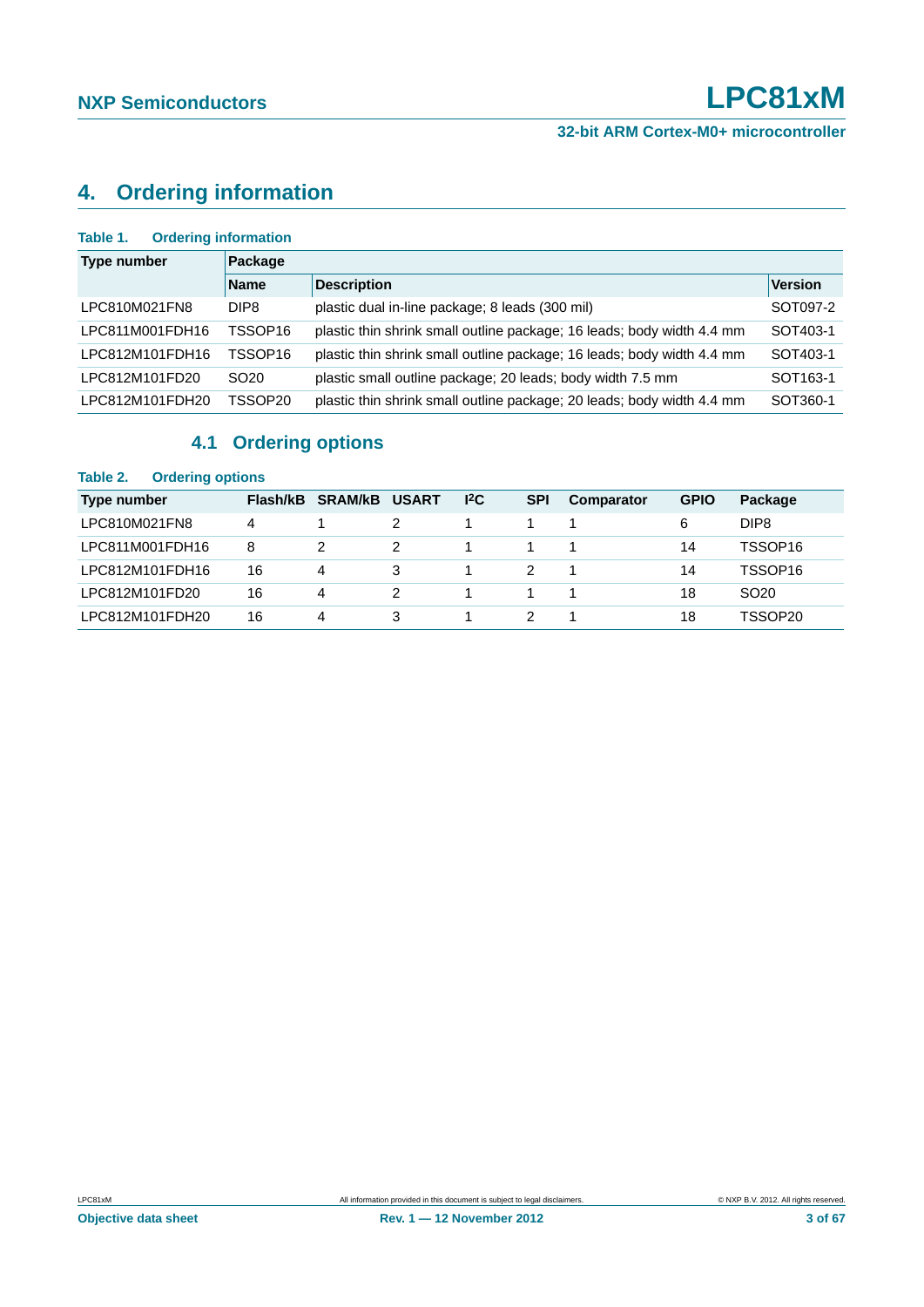**32-bit ARM Cortex-M0+ microcontroller**

### <span id="page-3-0"></span>**5. Block diagram**

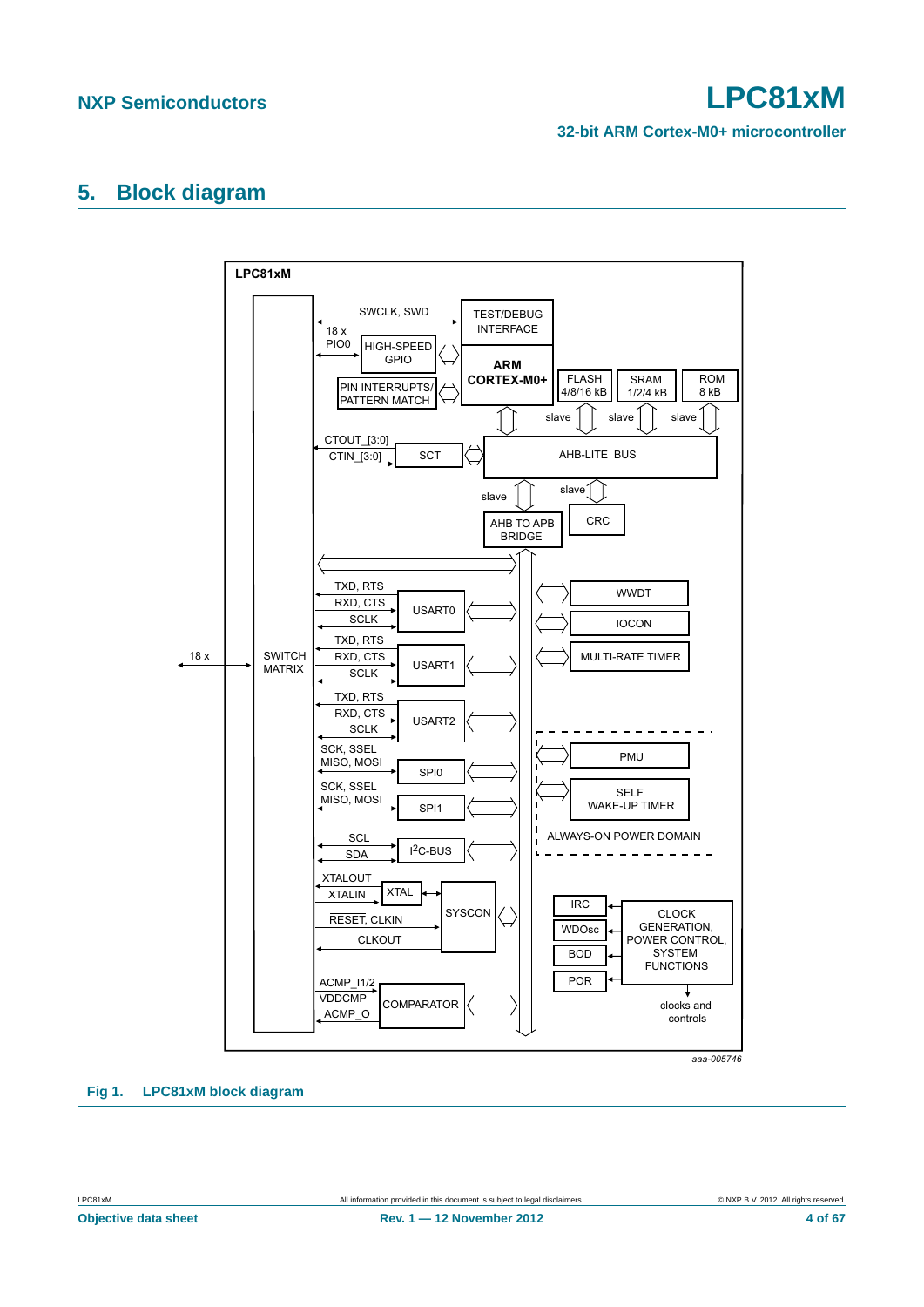### <span id="page-4-0"></span>**6. Pinning information**

### **6.1 Pinning**

<span id="page-4-1"></span>



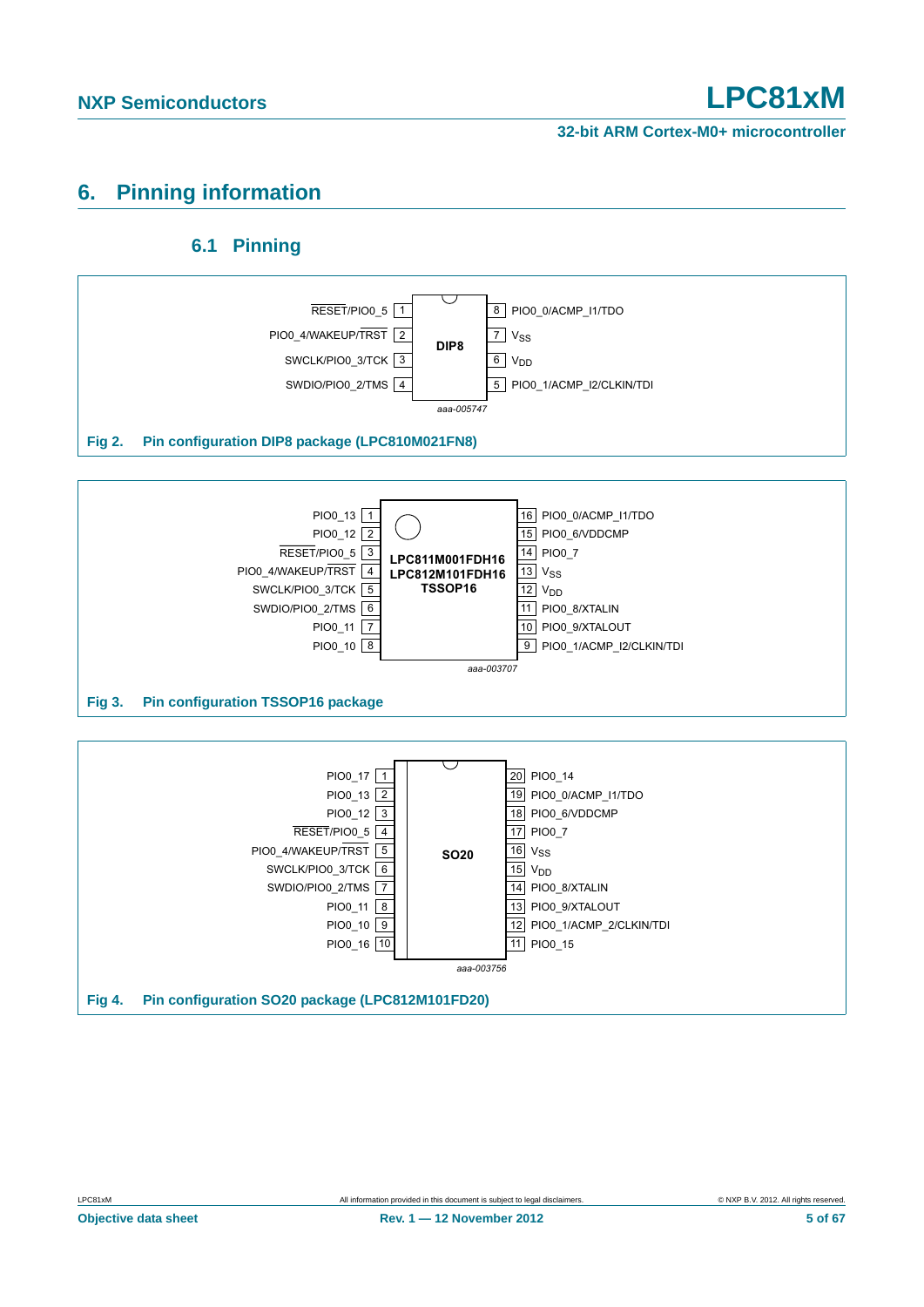#### **32-bit ARM Cortex-M0+ microcontroller**

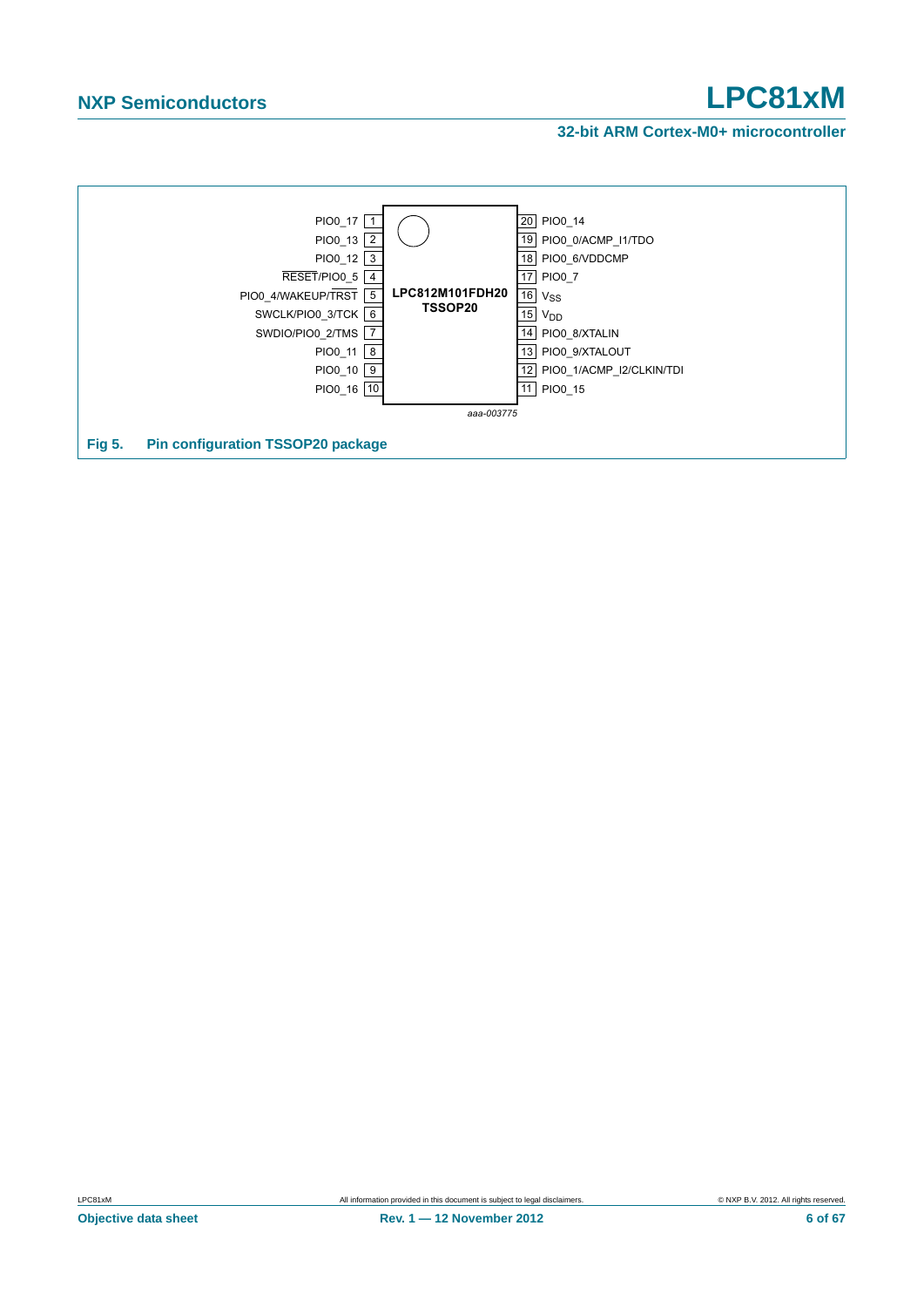#### <span id="page-6-1"></span>**6.2 Pin description**

The pin description table [Table 3](#page-6-0) shows the pin functions that are fixed to specific pins on each package. These fixed-pin functions are selectable between the GPIO, comparator, SWD, and the XTAL pins. By default, the GPIO function is selected except on pins PIO0\_2, PIO0\_3, and PIO0\_5. JTAG functions are available in boundary scan mode only.

Movable function for the I2C, USART, SPI, and SCT pin functions can be assigned through the switch matrix to any pin that is not power or ground in place of the pin's fixed functions.

The following exceptions apply:

For full I2C-bus compatibility, assign the I2C functions to the open-drain pins PIO0\_11 and PIO0\_10.

Do not assign more than one output to any pin. However, more than one input can be assigned to a pin.

Pin PIO0\_4 triggers a wake-up from Deep power-down mode. If you need to wake up from Deep power-down mode via an external pin, do not assign any movable function to this pin.

The JTAG functions TDO, TDI, TCK, TMS, and TRST are selected on pins PIO0\_0 to PIO0\_4 by hardware when the part is in boundary scan mode.

| <b>Symbol</b>                       | <b>TSSOP20</b><br>SO <sub>2</sub> 0/ | ဖ<br>TSSOP1 | DIP <sub>8</sub> |             |     | state<br>$[1]$           | <b>Type Reset Description</b>                                                                                                                                                              |
|-------------------------------------|--------------------------------------|-------------|------------------|-------------|-----|--------------------------|--------------------------------------------------------------------------------------------------------------------------------------------------------------------------------------------|
| PIO0_0/ACMP_I1/                     | 19                                   | 16          | 8                | $\boxed{5}$ | I/O | I: PU                    | PIO0_0 — General purpose digital input/output port 0 pin 0.                                                                                                                                |
| <b>TDO</b>                          |                                      |             |                  |             |     |                          | In ISP mode, this is the USART0 receive pin U0_RXD.<br>In boundary scan mode: TDO (Test Data Out).                                                                                         |
|                                     |                                      |             |                  |             | AI  |                          | ACMP_I1 - Analog comparator input 1.                                                                                                                                                       |
| PIO0 1/ACMP I2/<br><b>CLKIN/TDI</b> | 12 <sup>2</sup>                      | 9           | 5                | $\boxed{5}$ | I/O | I: PU                    | PIO0_1 — General purpose digital input/output pin. ISP entry<br>pin. A LOW level on this pin during reset starts the ISP command<br>handler.<br>In boundary scan mode: TDI (Test Data In). |
|                                     |                                      |             |                  |             | AI  |                          | <b>ACMP_I2 —</b> Analog comparator input 2.                                                                                                                                                |
|                                     |                                      |             |                  |             |     |                          | <b>CLKIN</b> - External clock input.                                                                                                                                                       |
| SWDIO/PIO0_2/TMS 7                  |                                      | 6           | $\overline{4}$   | $\boxed{2}$ | I/O | $I$ ; PU                 | <b>SWDIO</b> - Serial Wire Debug I/O. SWDIO is enabled by default<br>on this pin.<br>In boundary scan mode: TMS (Test Mode Select).                                                        |
|                                     |                                      |             |                  |             | I/O | $\overline{\phantom{a}}$ | <b>PIO0_2</b> — General purpose digital input/output pin.                                                                                                                                  |
| SWCLK/PIO0_3/<br>TCK                | 6                                    | 5           | 3                | $\boxed{2}$ | I/O | I: PU                    | <b>SWCLK</b> — Serial Wire Clock. SWCLK is enabled by default on<br>this pin.<br>In boundary scan mode: TCK (Test Clock).                                                                  |
|                                     |                                      |             |                  |             | I/O |                          | PIO0_3 - General purpose digital input/output pin.                                                                                                                                         |

#### <span id="page-6-0"></span>**Table 3. Pin description table (fixed pins)**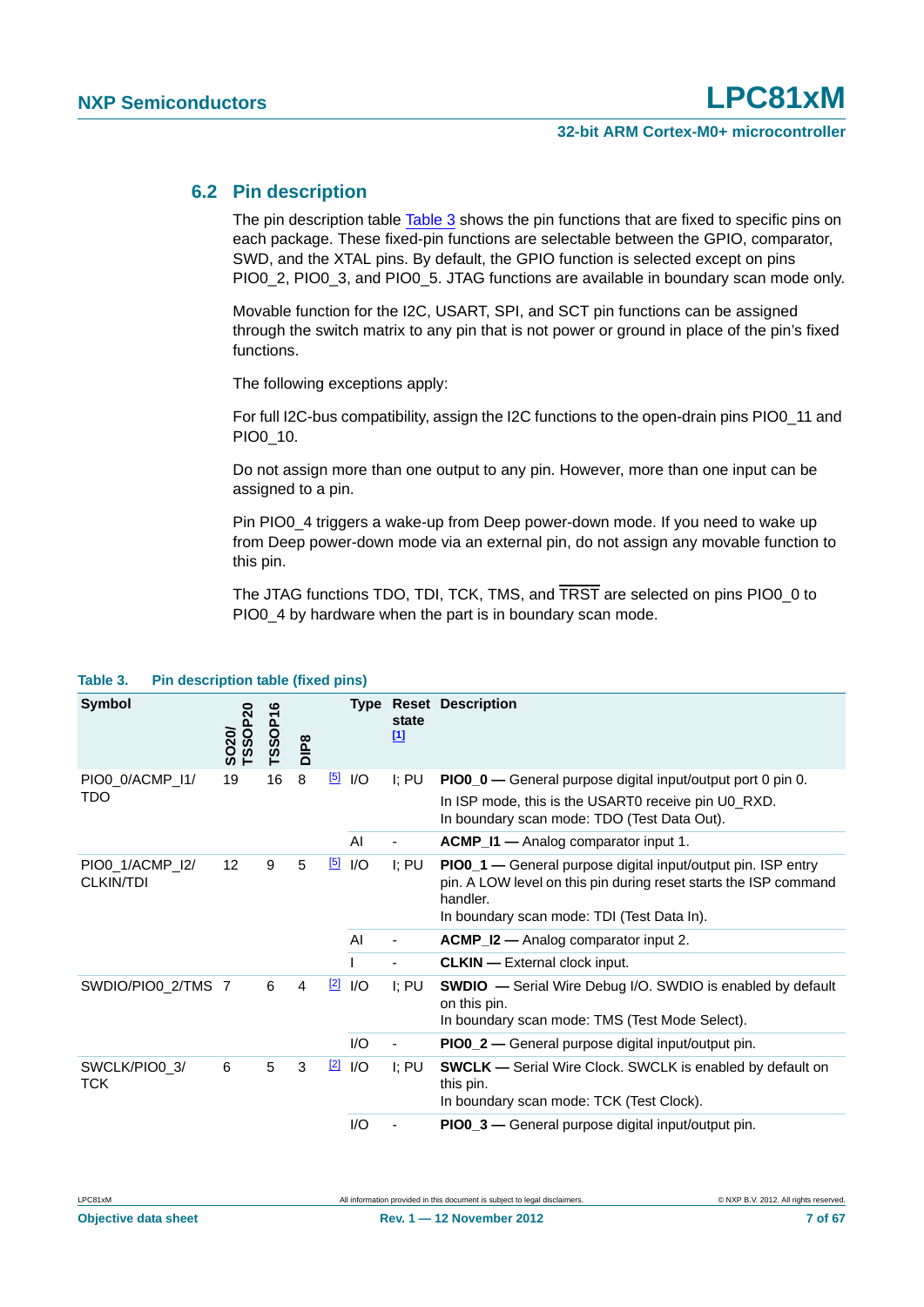#### **32-bit ARM Cortex-M0+ microcontroller**

| $\cdots$ according to the function $\cdots$ |                         |                              |                              |             |                       |                          |                                                                                                                                                                                                                                                                                                                                                                 |
|---------------------------------------------|-------------------------|------------------------------|------------------------------|-------------|-----------------------|--------------------------|-----------------------------------------------------------------------------------------------------------------------------------------------------------------------------------------------------------------------------------------------------------------------------------------------------------------------------------------------------------------|
| <b>Symbol</b>                               | <b>TSSOP20</b><br>SO20/ | TSSOP16                      | DIP <sub>8</sub>             |             |                       | state<br>$\boxed{11}$    | <b>Type Reset Description</b>                                                                                                                                                                                                                                                                                                                                   |
| PIO0 4/WAKEUP/                              | 5                       | 4                            | $\boldsymbol{2}$             | [6]         | I/O                   | I; PU                    | PIO0_4 - General purpose digital input/output pin.                                                                                                                                                                                                                                                                                                              |
| <b>TRST</b>                                 |                         |                              |                              |             |                       |                          | In ISP mode, this is the USART0 transmit pin U0_TXD.                                                                                                                                                                                                                                                                                                            |
|                                             |                         |                              |                              |             |                       |                          | In boundary scan mode: TRST (Test Reset).                                                                                                                                                                                                                                                                                                                       |
|                                             |                         |                              |                              |             |                       |                          | This pin triggers a wake-up from Deep power-down mode. If you<br>need to wake up from Deep power-down mode via an external<br>pin, do not assign any movable function to this pin. Pull this pin<br>HIGH externally to enter Deep power-down mode. Pull this pin<br>LOW to exit Deep power-down mode. A LOW-going pulse as<br>short as 50 ns wakes up the part. |
| RESET/PIO0_5                                | 4                       | 3                            | 1                            |             | $\frac{[4]}{[4]}$ I/O | I; PU                    | RESET - External reset input: A LOW-going pulse as short as<br>50 ns on this pin resets the device, causing I/O ports and<br>peripherals to take on their default states, and processor<br>execution to begin at address 0.                                                                                                                                     |
|                                             |                         |                              |                              |             | T                     |                          | PIO0_5 - General purpose digital input/output pin.                                                                                                                                                                                                                                                                                                              |
| PIO0_6/VDDCMP                               | 18                      | 15                           | $\blacksquare$               |             | $\boxed{9}$ I/O       | I; PU                    | PIO0_6 - General purpose digital input/output pin.                                                                                                                                                                                                                                                                                                              |
|                                             |                         |                              |                              |             | AI                    |                          | VDDCMP - Alternate reference voltage for the analog<br>comparator.                                                                                                                                                                                                                                                                                              |
| PIO0_7                                      | 17                      | 14                           | $\overline{\phantom{a}}$     | $\boxed{2}$ | I/O                   | I; PU                    | PIO0_7 - General purpose digital input/output pin.                                                                                                                                                                                                                                                                                                              |
| PIO0_8/XTALIN                               | 14                      | 11                           | ÷,                           | [8]         | I/O                   | I; PU                    | PIO0_8 - General purpose digital input/output pin.                                                                                                                                                                                                                                                                                                              |
|                                             |                         |                              |                              |             | I.                    |                          | <b>XTALIN</b> - Input to the oscillator circuit and internal clock<br>generator circuits. Input voltage must not exceed 1.95 V.                                                                                                                                                                                                                                 |
| PIO0_9/XTALOUT                              | 13                      | 10                           | $\overline{\phantom{a}}$     | $^{[8]}$    | I/O                   | I; PU                    | PIO0_9 - General purpose digital input/output pin.                                                                                                                                                                                                                                                                                                              |
|                                             |                         |                              |                              |             | $\circ$               | $\overline{\phantom{a}}$ | XTALOUT - Output from the oscillator circuit.                                                                                                                                                                                                                                                                                                                   |
| PIO0_10                                     | $\boldsymbol{9}$        | 8                            |                              | $\boxed{3}$ |                       | IA                       | PIO0_10 - General purpose digital input/output pin. Assign I2C<br>functions to this pin when true open-drain pins are needed for a<br>signal compliant with the full I2C specification.                                                                                                                                                                         |
| PIO0_11                                     | 8                       | $\overline{7}$               |                              | $\boxed{3}$ |                       | IA                       | PIO0_11 - General purpose digital input/output pin. Assign I2C<br>functions to this pin when true open-drain pins are needed for a<br>signal compliant with the full I2C specification.                                                                                                                                                                         |
| PIO0_12                                     | 3                       | $\overline{c}$               |                              |             | $\boxed{2}$ I/O       | I; PU                    | PIO0_12 - General purpose digital input/output pin.                                                                                                                                                                                                                                                                                                             |
| PIO0_13                                     | $\overline{\mathbf{c}}$ | 1                            |                              |             | $\boxed{2}$ I/O       | I; PU                    | PIO0_13 - General purpose digital input/output pin.                                                                                                                                                                                                                                                                                                             |
| PIO0_14                                     | 20                      |                              |                              | $\boxed{7}$ | I/O                   | I; PU                    | PIO0_14 - General purpose digital input/output pin.                                                                                                                                                                                                                                                                                                             |
| PIO0_15                                     | 11                      | $\qquad \qquad \blacksquare$ | $\qquad \qquad \blacksquare$ |             | $\boxed{7}$ I/O       | I; PU                    | PIO0_15 - General purpose digital input/output pin.                                                                                                                                                                                                                                                                                                             |
| PIO0_16                                     | 10                      | $\qquad \qquad \blacksquare$ |                              |             | $\boxed{7}$ I/O       | I; PU                    | PIO0_16 - General purpose digital input/output pin.                                                                                                                                                                                                                                                                                                             |
| PIO0_17                                     | 1                       | $\qquad \qquad \blacksquare$ | $\qquad \qquad \blacksquare$ |             | $\sqrt{7}$ $\sqrt{7}$ | I; PU                    | PIO0_17 - General purpose digital input/output pin.                                                                                                                                                                                                                                                                                                             |
| V <sub>DD</sub>                             | 15                      | 12                           | $\,6$                        |             |                       |                          | 3.3 V supply voltage.                                                                                                                                                                                                                                                                                                                                           |
| $V_{SS}$                                    | 16                      | 13                           | $\overline{7}$               |             |                       | $\blacksquare$           | Ground.                                                                                                                                                                                                                                                                                                                                                         |

#### **Table 3. Pin description table (fixed pins)**

<span id="page-7-0"></span>[1] Pin state at reset for default function: I = Input; AI = Analog Input; O = Output; PU = internal pull-up enabled (pins pulled up to full V<sub>DD</sub>) level ); IA = inactive, no pull-up/down enabled.

<span id="page-7-1"></span>[2] 5 V tolerant pad providing digital I/O functions with configurable pull-up/pull-down resistors and configurable hysteresis; includes high-current output driver.

<span id="page-7-2"></span>[3] True open-drain pin. I<sup>2</sup>C-bus pins compliant with the I<sup>2</sup>C-bus specification for I<sup>2</sup>C standard mode, I<sup>2</sup>C Fast-mode, and I<sup>2</sup>C Fast-mode Plus. Do not use this pad for high-speed applications such as SPI or USART.

LPC81xM All information provided in this document is subject to legal disclaimers. © NXP B.V. 2012. All rights reserved.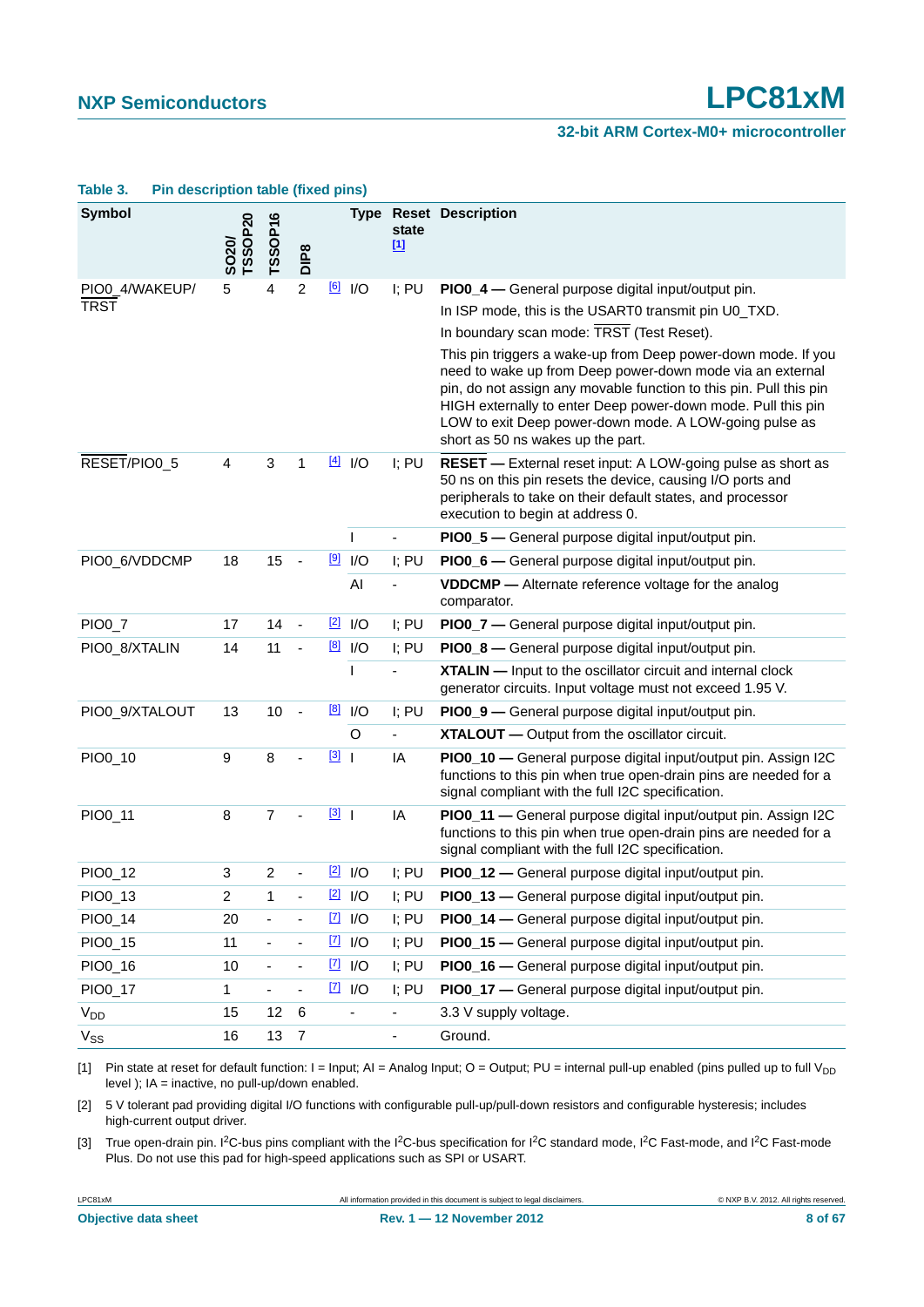#### **32-bit ARM Cortex-M0+ microcontroller**

- <span id="page-8-2"></span>[4] See [Figure 10](#page-25-0) for the reset pad configuration. RESET functionality is not available in Deep power-down mode. Use the WAKEUP pin to reset the chip and wake up from Deep power-down mode. An external pull-up resistor is required on this pin for the Deep power-down mode.
- <span id="page-8-0"></span>[5] 5 V tolerant pin providing standard digital I/O functions with configurable modes, configurable hysteresis, and analog input. When configured as an analog input, the digital section of the pin is disabled, and the pin is not 5 V tolerant.
- <span id="page-8-1"></span>[6] 5 V tolerant pad providing digital I/O functions with configurable pull-up/pull-down resistors and configurable hysteresis. In Deep power-down mode, pulling this pin LOW wakes up the chip.
- <span id="page-8-4"></span>[7] 5 V tolerant pad providing digital I/O functions with configurable pull-up/pull-down resistors and configurable hysteresis.
- <span id="page-8-3"></span>[8] 5 V tolerant pin providing standard digital I/O functions with configurable modes, configurable hysteresis, and analog I/O for the system oscillator. When configured as an analog I/O, the digital section of the pin is disabled, and the pin is not 5 V tolerant.
- <span id="page-8-5"></span>[9] The digital part of this pin is 3 V tolerant pin due to special analog functionality. Pin provides standard digital I/O functions with configurable modes, configurable hysteresis, and an analog input. When configured as an analog input, the digital section of the pin is disabled .

| <b>Function name</b>            | <b>Type</b> | <b>Description</b>                                        |
|---------------------------------|-------------|-----------------------------------------------------------|
| U0_TXD                          | O           | Transmitter output for USART0.                            |
| U0_RXD                          | I           | Receiver input for USART0.                                |
| U <sub>0_RTS</sub>              | O           | Request To Send output for USART0.                        |
| U <sub>0_CTS</sub>              | T           | Clear To Send input for USART0.                           |
| U0_SCLK                         | 1/O         | Serial clock input/output for USART0 in synchronous mode. |
| U1_TXD                          | O           | Transmitter output for USART1.                            |
| U1_RXD                          | T           | Receiver input for USART1.                                |
| U <sub>1</sub> RTS              | O           | Request To Send output for USART1.                        |
| $\overline{U1}$ <sub>C</sub> TS | I           | Clear To Send input for USART1.                           |
| U1_SCLK                         | I/O         | Serial clock input/output for USART1 in synchronous mode. |
| U <sub>2_T</sub> XD             | O           | Transmitter output for USART2.                            |
| U <sub>2_RXD</sub>              | T           | Receiver input for USART2.                                |
| U <sub>2</sub> RTS              | O           | Request To Send output for USART2.                        |
| U <sub>2_CTS</sub>              | T           | Clear To Send input for USART2.                           |
| U2_SCLK                         | I/O         | Serial clock input/output for USART2 in synchronous mode. |
| SPI0_SCK                        | 1/O         | Serial clock for SPI0.                                    |
| SPI0_MOSI                       | I/O         | Master Out Slave In for SPI0.                             |
| SPI0_MISO                       | I/O         | Master In Slave Out for SPI0.                             |
| SPI0_SSEL                       | 1/O         | Slave select for SPI0.                                    |
| SPI1_SCK                        | I/O         | Serial clock for SPI1.                                    |
| SPI1_MOSI                       | I/O         | Master Out Slave In for SPI1.                             |
| SPI1_MISO                       | 1/O         | Master In Slave Out for SPI1.                             |
| SPI1_SSEL                       | I/O         | Slave select for SPI1.                                    |
| CTIN_0                          | I           | SCT input 0.                                              |
| CTIN_1                          | I           | SCT input 1.                                              |
| CTIN_2                          | I           | SCT input 2.                                              |
| CTIN_3                          | T           | SCT input 3.                                              |
| CTOUT_0                         | O           | SCT output 0.                                             |
| CTOUT_1                         | O           | SCT output 1.                                             |
| CTOUT <sub>2</sub>              | O           | SCT output 2.                                             |

#### <span id="page-8-6"></span>**Table 4. Movable functions (assign to pins PIO0\_0 to PIO\_17 through switch matrix)**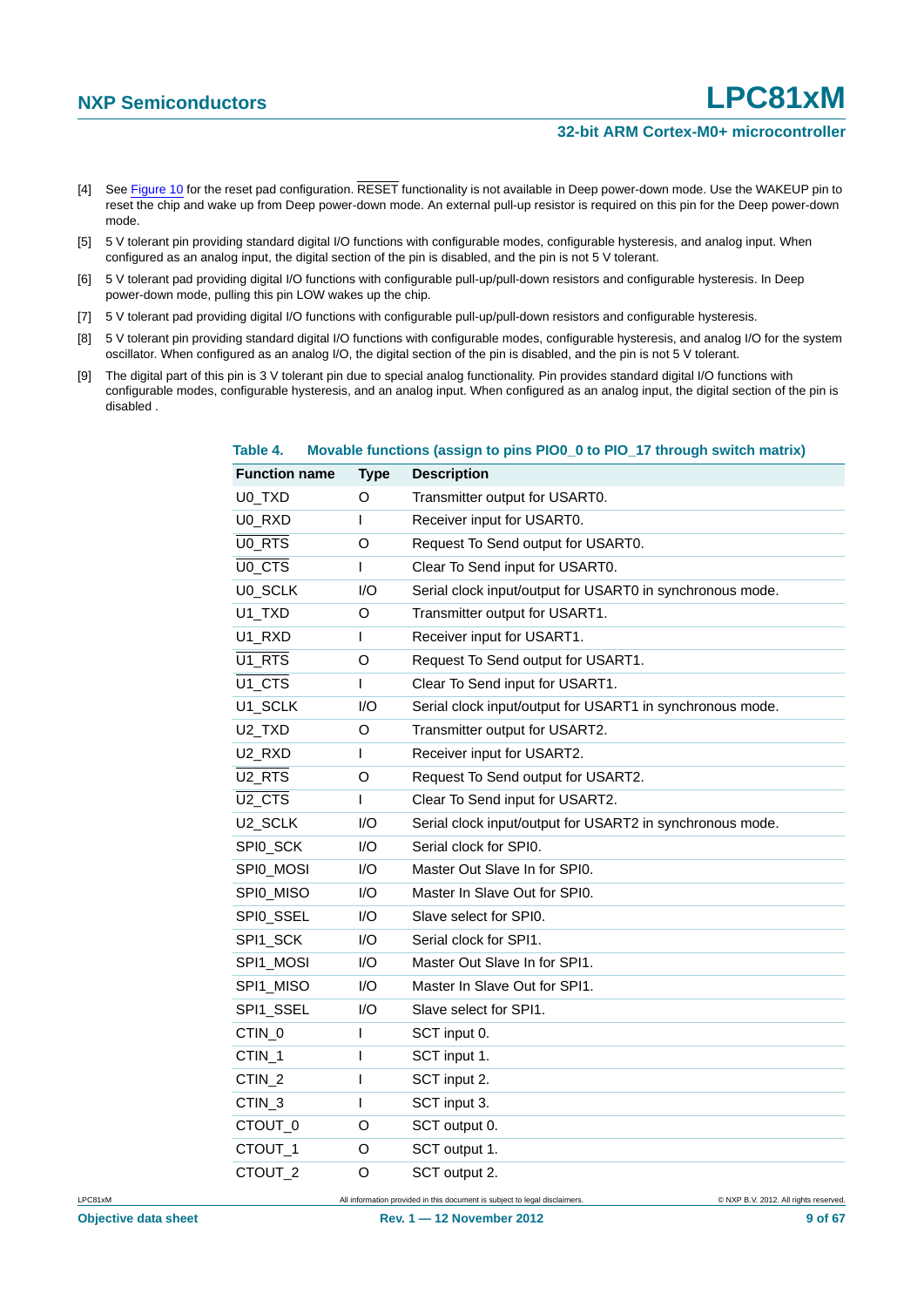| Table 4. | Movable functions (assign to pins PIO0_0 to PIO_17 through switch matrix) |  |
|----------|---------------------------------------------------------------------------|--|
|          |                                                                           |  |

| <b>Function name</b> | <b>Type</b> | <b>Description</b>                                                                                                                                                                                                            |
|----------------------|-------------|-------------------------------------------------------------------------------------------------------------------------------------------------------------------------------------------------------------------------------|
| CTOUT <sub>3</sub>   | O           | SCT output 3.                                                                                                                                                                                                                 |
| I2C0 SCL             | 1/O         | I <sup>2</sup> C-bus clock input/output (open-drain if assigned to pin PIO0_10).<br>High-current sink only if assigned to PIO0_10 and if I <sup>2</sup> C Fast-mode<br>Plus is selected in the I/O configuration register.    |
| I2C0 SDA             | 1/O         | I <sup>2</sup> C-bus data input/output (open-drain if assigned to pin PIO0_11).<br>High-current sink only if assigned to pin PIO0_11 and if I <sup>2</sup> C<br>Fast-mode Plus is selected in the I/O configuration register. |
| ACMP O               | O           | Analog comparator output.                                                                                                                                                                                                     |
| <b>CLKOUT</b>        | O           | Clock output.                                                                                                                                                                                                                 |
| <b>GPIO INT BMAT</b> | ∩           | Output of the pattern match engine.                                                                                                                                                                                           |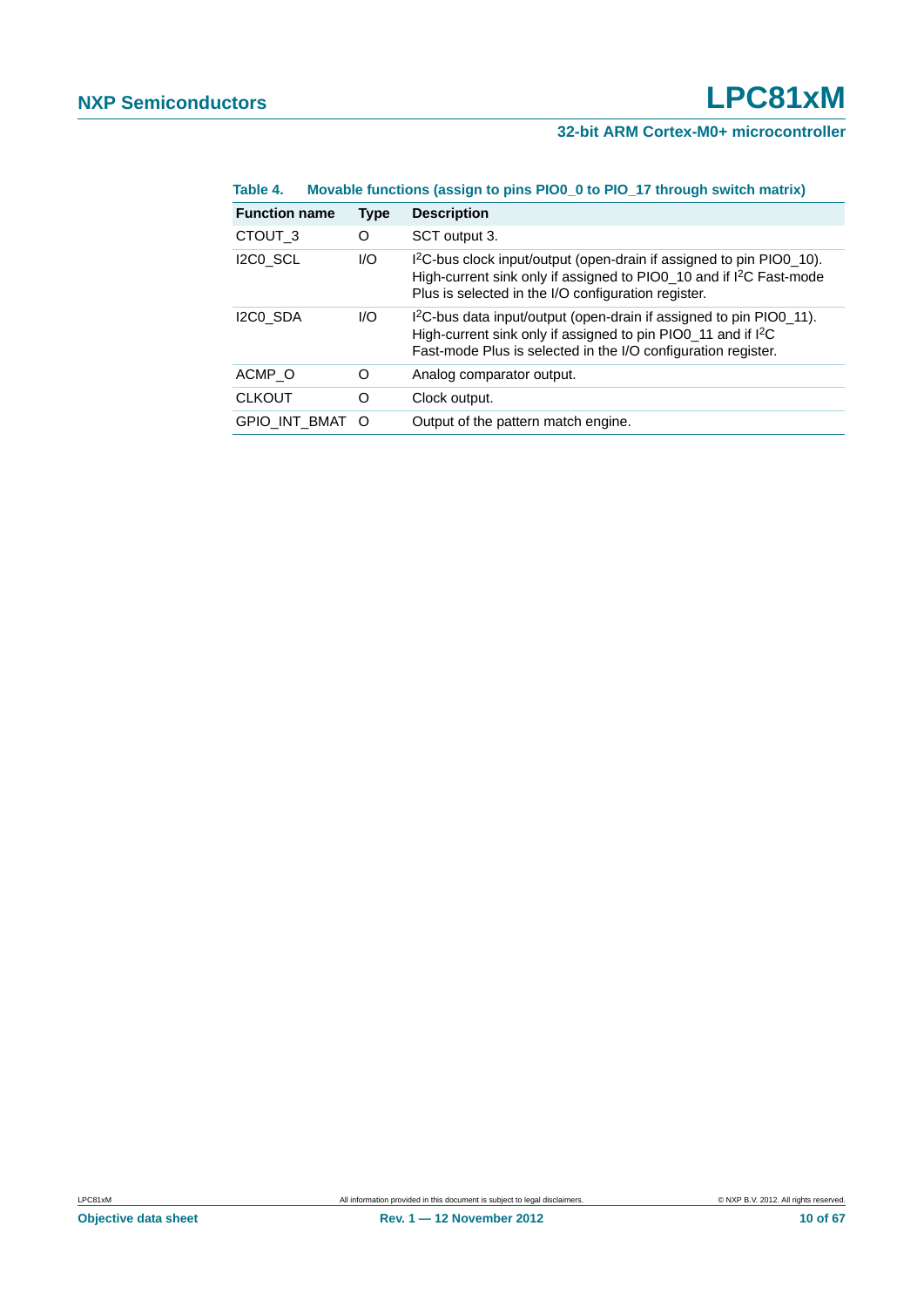### <span id="page-10-1"></span><span id="page-10-0"></span>**7. Functional description**

#### **7.1 ARM Cortex-M0+ core**

The ARM Cortex-M0+ core runs at an operating frequency of up to 30 MHz using a two-stage pipeline. Integrated in the core are the NVIC and Serial Wire Debug with four breakpoints and two watchpoints. The ARM Cortex-M0+ core supports a single-cycle I/O enabled port for fast GPIO access.

The core includes a single-cycle multiplier and a system tick timer.

#### <span id="page-10-2"></span>**7.2 On-chip flash program memory**

The LPC81xM contain up to 16 kB of on-chip flash program memory. The flash memory supports a 64 Byte page size with page write and erase.

### <span id="page-10-3"></span>**7.3 On-chip SRAM**

The LPC81xM contain a total of 1 kB, 2 kB, or 4 kB on-chip static RAM data memory.

#### <span id="page-10-4"></span>**7.4 On-chip ROM**

The 8 kB on-chip ROM contains the boot loader and the following Application Programming Interfaces (API):

- **•** In-System Programming (ISP) and In-Application Programming (IAP) support for flash programming
- **•** Power profiles for configuring power consumption and PLL settings
- **•** USART driver API routines
- **•** I 2C-bus driver API routines

### <span id="page-10-5"></span>**7.5 Nested Vectored Interrupt Controller (NVIC)**

The Nested Vectored Interrupt Controller (NVIC) is an integral part of the Cortex-M0+. The tight coupling to the CPU allows for low interrupt latency and efficient processing of late arriving interrupts.

#### <span id="page-10-6"></span>**7.5.1 Features**

- **•** Controls system exceptions and peripheral interrupts.
- **•** In the LPC81xM, the NVIC supports 32 vectored interrupts including up to 8 external interrupt inputs selectable from all GPIO pins.
- **•** Four programmable interrupt priority levels with hardware priority level masking.
- **•** Software interrupt generation using the ARM exceptions SVCall and PendSV.
- **•** Relocatable interrupt vector table.

#### <span id="page-10-7"></span>**7.5.2 Interrupt sources**

Each peripheral device has one interrupt line connected to the NVIC but may have several interrupt flags. Individual interrupt flags may also represent more than one interrupt source.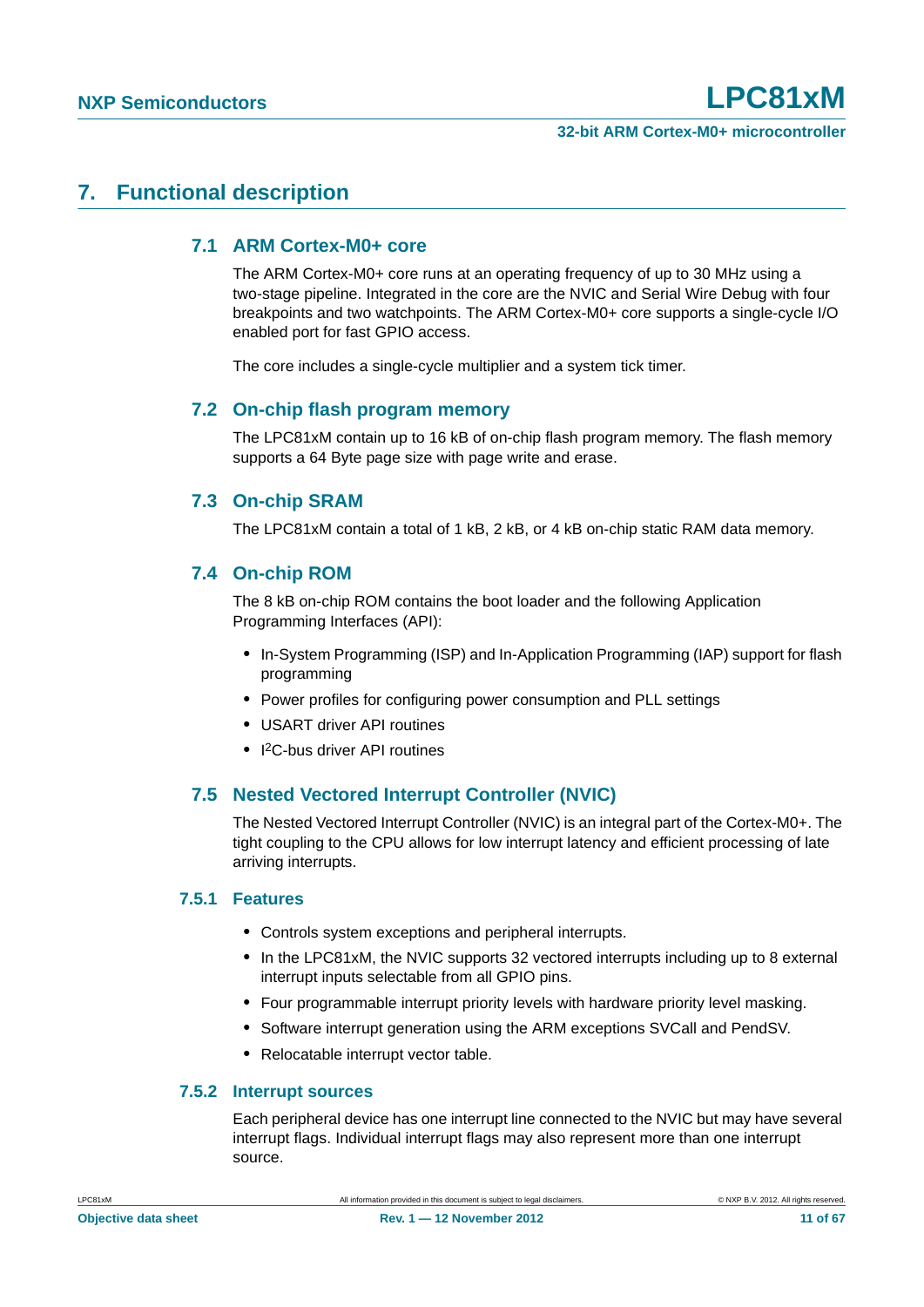Up to eight pins, regardless of the selected function, can be programmed to generate an interrupt on a level, a rising or falling edge, or both. The interrupt generating pins can be selected from all digital or mixed digital/analog pins. The pin interrupt/pattern match block controls the edge or level detection mechanism.

#### <span id="page-11-0"></span>**7.6 System tick timer**

The ARM Cortex-M0+ includes a 24-bit system tick timer (SysTick) that is intended to generate a dedicated SysTick exception at a fixed time interval (typically 10 ms).

#### <span id="page-11-1"></span>**7.7 Memory map**

The LPC81xM incorporates several distinct memory regions. [Figure 6](#page-12-0) shows the overall map of the entire address space from the user program viewpoint following reset. The interrupt vector area supports address remapping.

The ARM private peripheral bus includes the ARM core registers for controlling the NVIC, the system tick timer (SysTick), and the reduced power modes.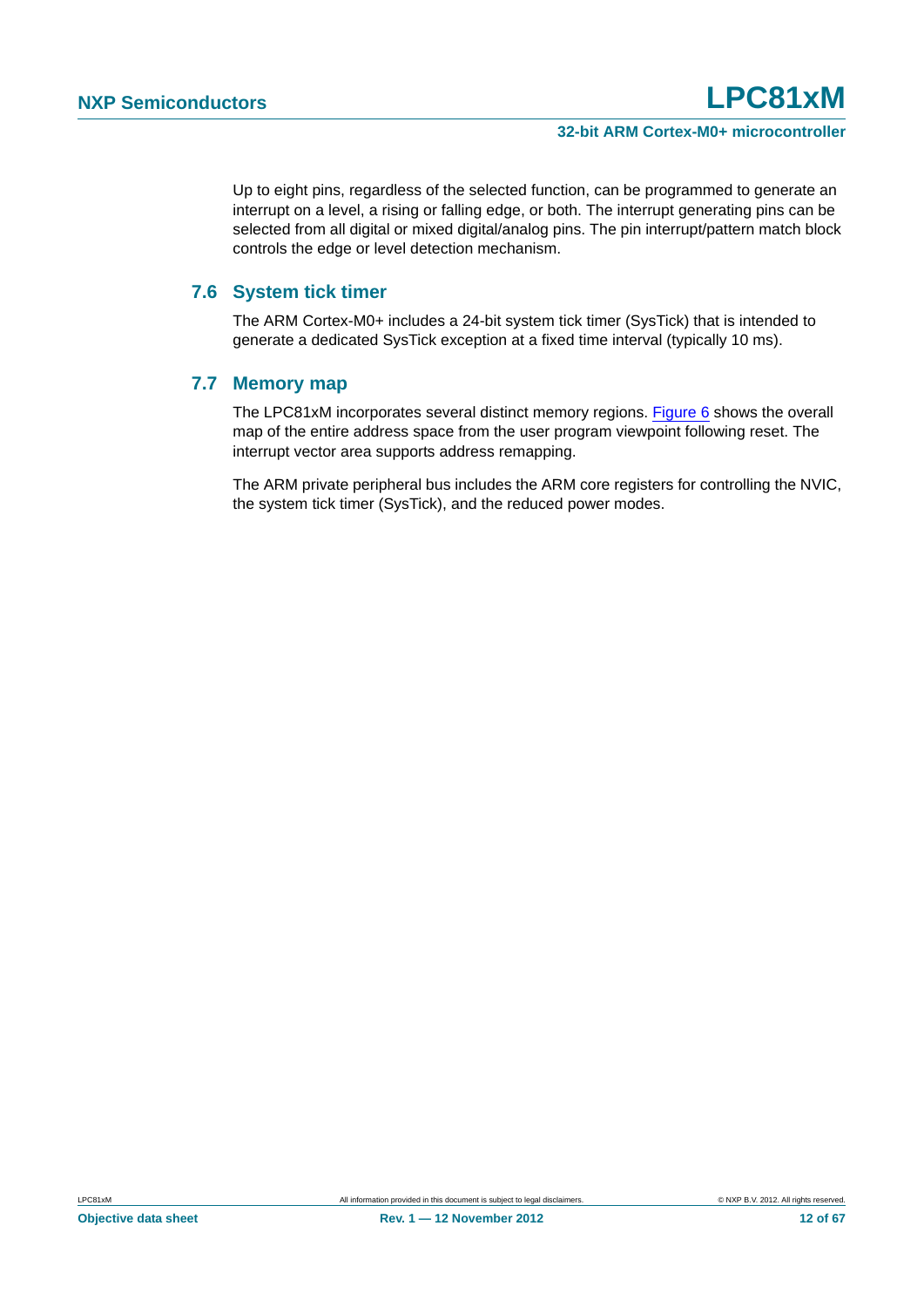#### **32-bit ARM Cortex-M0+ microcontroller**



#### <span id="page-12-1"></span><span id="page-12-0"></span>**7.8 I/O configuration**

The IOCON block controls the configuration of the I/O pins. Each digital or mixed digital/analog pin with the PIO0\_n designator (except the true open-drain pins PIO0\_10 and PIO0 11) in [Table 3](#page-6-0) can be configured as follows:

- **•** Enable or disable the weak internal pull-up and pull-down resistors.
- Select a pseudo open-drain mode. The input cannot be pulled up above  $V_{DD}$ .

LPC81xM **All information provided in this document is subject to legal disclaimers.** © NXP B.V. 2012. All rights reserved.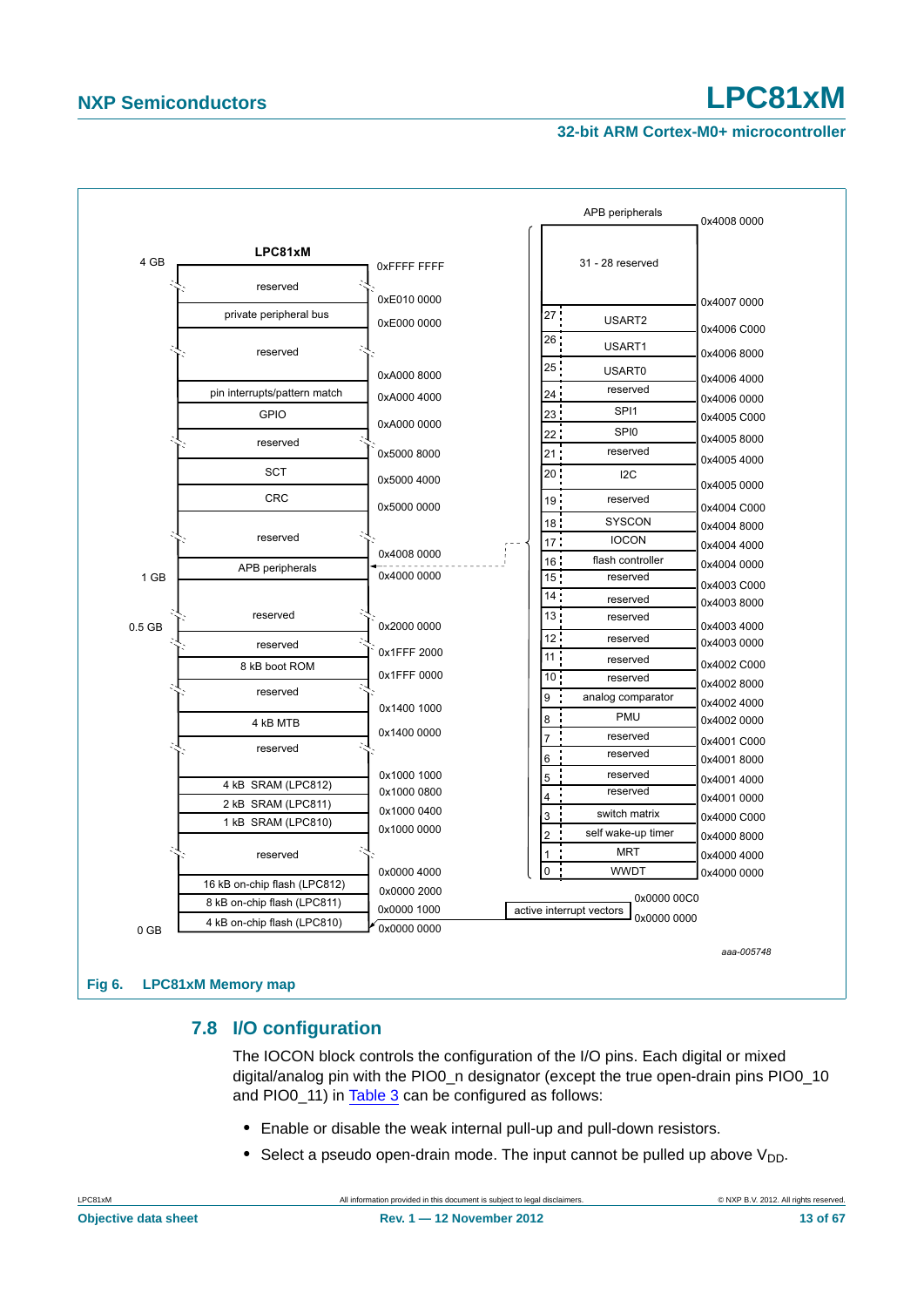- **•** Program the input glitch filter with different filter constants using one of the IOCON divided clock signals (IOCONCLKCDIV, see [Figure 9 "LPC81xM clock generation"](#page-21-0)). You can also bypass the glitch filter.
- **•** Invert the input signal.
- **•** Hysteresis can be enabled or disabled.
- **•** For pins PIO0\_10 and PIO0\_11, select the I2C-mode and output driver for standard digital operation, for I2C standard and fast modes, or for I2C Fast mode+.
- **•** On mixed digital/analog pins, enable the analog input mode. Enabling the analog mode disconnects the digital functionality.

**Remark:** The functionality of each I/O pin is flexible and is determined entirely through the switch matrix. See [Section 7.9](#page-14-1) for details.

#### <span id="page-13-0"></span>**7.8.1 Standard I/O pad configuration**

[Figure 7](#page-14-0) shows the possible pin modes for standard I/O pins with analog input function:

- Digital output driver with configurable open-drain output
- **•** Digital input: Weak pull-up resistor (PMOS device) enabled/disabled
- **•** Digital input: Weak pull-down resistor (NMOS device) enabled/disabled
- **•** Digital input: Repeater mode enabled/disabled
- **•** Digital input: Input glitch filter selectable on all pins
- **•** Analog input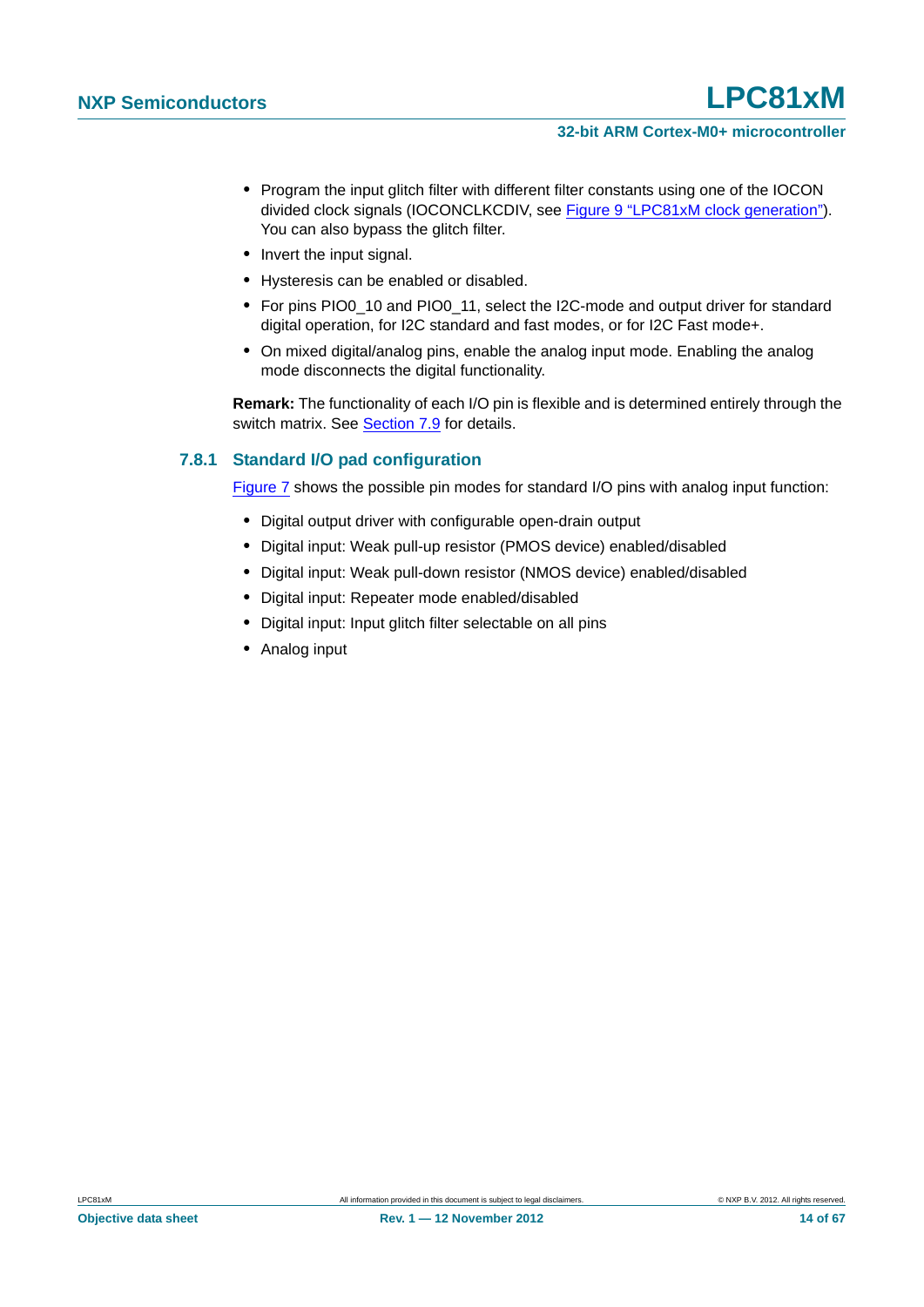#### **32-bit ARM Cortex-M0+ microcontroller**



### <span id="page-14-1"></span><span id="page-14-0"></span>**7.9 Switch Matrix (SWM)**

The switch matrix controls the function of each digital or mixed analog/digital pin in a highly flexible way by allowing to connect many functions like the USART, SPI, SCT, and I2C functions to any pin that is not power or ground. These functions are called movable functions and are listed in [Table 4](#page-8-6).

Functions that need specialized pads like the oscillator pins XTALIN and XTALOUT can be enabled or disabled through the switch matrix. These functions are called fixed-pin functions and cannot move to other pins. The fixed-pin functions are listed in [Table 3](#page-6-0). If a fixed-pin function is disabled, any other movable function can be assigned to this pin.

### <span id="page-14-2"></span>**7.10 Fast General-Purpose parallel I/O (GPIO)**

Device pins that are not connected to a specific peripheral function are controlled by the GPIO registers. Pins may be dynamically configured as inputs or outputs. Multiple outputs can be set or cleared in one write operation.

LPC81xM use accelerated GPIO functions:

**•** GPIO registers are located on the ARM Cortex M0+ IO bus for fastest possible single-cycle I/O timing.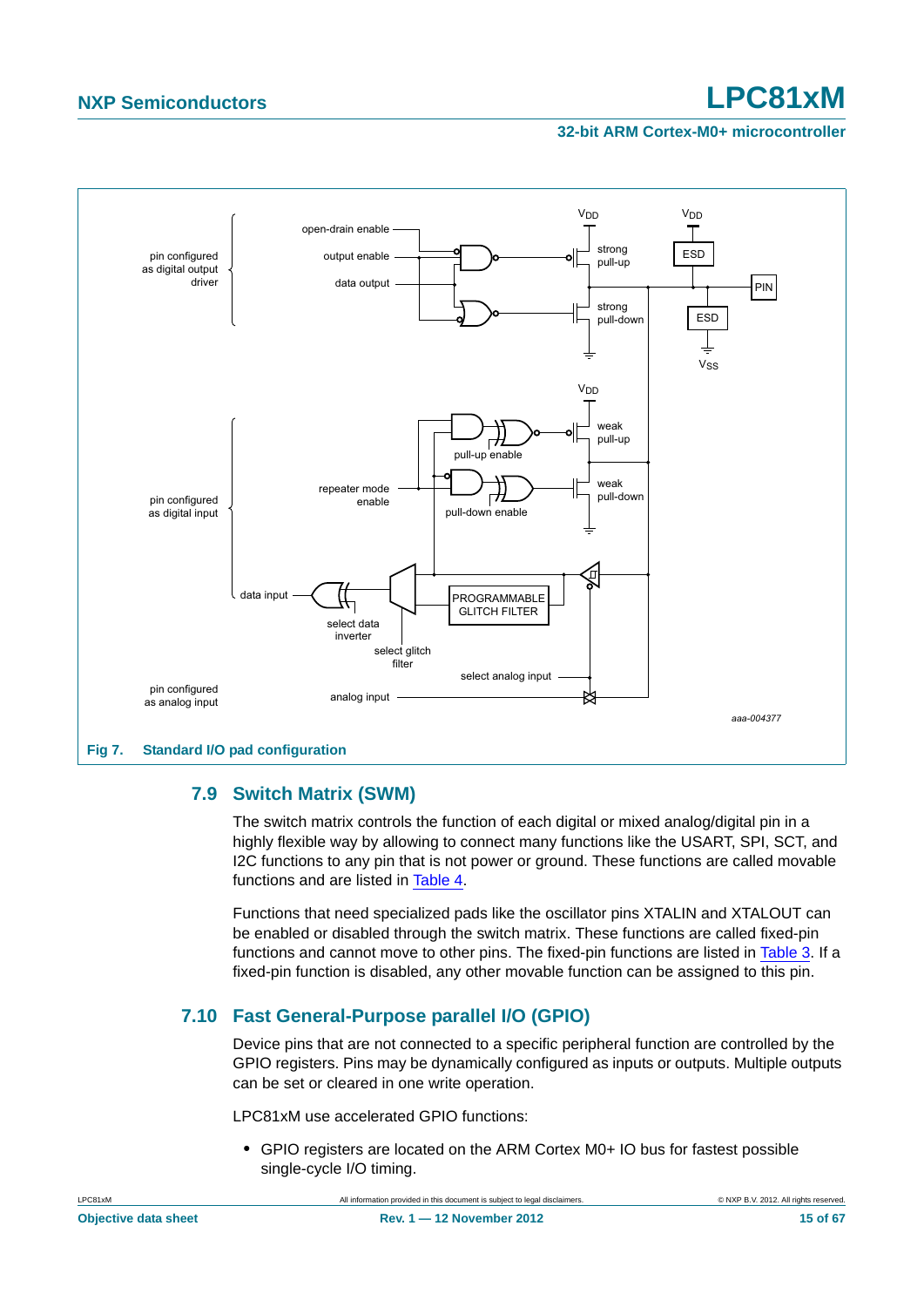- **•** An entire port value can be written in one instruction.
- **•** Mask, set, and clear operations are supported for the entire port.

All GPIO port pins are fixed-pin functions that are enabled or disabled on the pins by the switch matrix. Therefore each GPIO port pin is assigned to one specific pin and cannot be moved to another pin. Except for pins SWDIO/PIO0\_2, SWCLK/PIO0\_3, and RESET/PIO0 5, the switch matrix enables the GPIO port pin function by default.

#### <span id="page-15-0"></span>**7.10.1 Features**

- **•** Bit level port registers allow a single instruction to set and clear any number of bits in one write operation.
- **•** Direction control of individual bits.
- **•** All I/O default to inputs with internal pull-up resistors enabled after reset except for the I<sup>2</sup>C-bus true open-drain pins PIO0\_2 and PIO0\_3.
- **•** Pull-up/pull-down configuration, repeater, and open-drain modes can be programmed through the IOCON block for each GPIO pin (see [Figure 7\)](#page-14-0).
- **•** Control of the digital output slew rate allowing to switch more outputs simultaneously without degrading the power/ground distribution of the device.

#### <span id="page-15-1"></span>**7.11 Pin interrupt/pattern match engine**

The pin interrupt block configures up to eight pins from all digital pins for providing eight external interrupts connected to the NVIC.

The pattern match engine can be used, in conjunction with software, to create complex state machines based on pin inputs.

Any digital pin, independently of the function selected through the switch matrix, can be configured through the SYSCON block as input to the pin interrupt or pattern match engine. The registers that control the pin interrupt or pattern match engine are located on the IO+ bus for fast single-cycle access.

#### <span id="page-15-2"></span>**7.11.1 Features**

- **•** Pin interrupts
	- **–** Up to eight pins can be selected from all digital pins as edge- or level-sensitive interrupt requests. Each request creates a separate interrupt in the NVIC.
	- **–** Edge-sensitive interrupt pins can interrupt on rising or falling edges or both.
	- **–** Level-sensitive interrupt pins can be HIGH- or LOW-active.
	- **–** Pin interrupts can wake up the LPC81xM from sleep mode, deep-sleep mode, and deep power-down mode.
- **•** Pin interrupt pattern match engine
	- **–** Up to 8 pins can be selected from all digital pins to contribute to a boolean expression. The boolean expression consists of specified levels and/or transitions on various combinations of these pins.
	- **–** Each minters (product term) comprising the specified boolean expression can generate its own, dedicated interrupt request.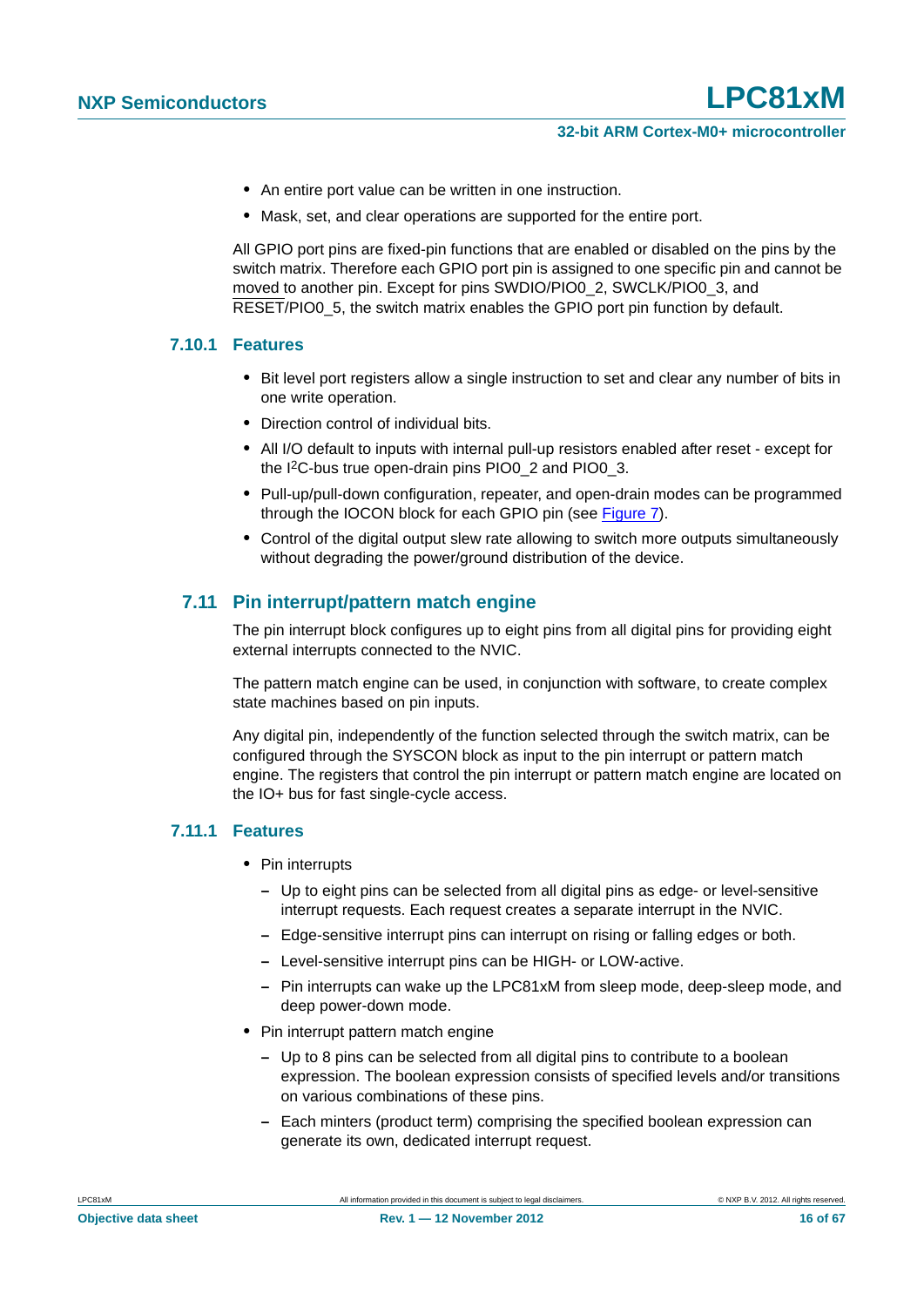- **–** Any occurrence of a pattern match can be programmed to also generate an RXEV notification to the ARM CPU. The RXEV signal can be connected to a pin.
- **–** The pattern match engine does not facilitate wake-up.

#### <span id="page-16-0"></span>**7.12 USART0/1/2**

**Remark:** USART0 and USART1 are available on all LPC800 parts. USART2 is available on parts LPC812M101FDH16 and LPC812M101FDH20 only.

All USART functions are movable functions and are assigned to pins through the switch matrix.

#### <span id="page-16-1"></span>**7.12.1 Features**

- **•** Maximum bit rates of 1.875 Mbit/s in asynchronous mode and 30 Mbit/s in synchronous mode for USART functions connected to all digital pins except PIO0\_10 and PIO0\_11.
- **•** 7, 8, or 9 data bits and 1 or 2 stop bits
- **•** Synchronous mode with master or slave operation. Includes data phase selection and continuous clock option.
- **•** Multiprocessor/multidrop (9-bit) mode with software address compare. (RS-485 possible with software address detection and transceiver direction control.)
- **•** Parity generation and checking: odd, even, or none.
- **•** One transmit and one receive data buffer.
- **•** RTS/CTS for hardware signaling for automatic flow control. Software flow control can be performed using Delta CTS detect, Transmit Disable control, and any GPIO as an RTS output.
- **•** Received data and status can optionally be read from a single register
- **•** Break generation and detection.
- **•** Receive data is 2 of 3 sample "voting". Status flag set when one sample differs.
- **•** Built-in Baud Rate Generator.
- **•** A fractional rate divider is shared among all UARTs.
- **•** Interrupts available for Receiver Ready, Transmitter Ready, Receiver Idle, change in receiver break detect, Framing error, Parity error, Overrun, Underrun, Delta CTS detect, and receiver sample noise detected.
- **•** Separate data and flow control loopback modes for testing.
- **•** Baud rate clock can also be output in asynchronous mode.
- **•** Supported by on-chip ROM API.

#### <span id="page-16-2"></span>**7.13 SPI0/1**

**Remark:** SPI0 is available on all LPC800 parts. SPI1 is available on parts LPC812M101FDH16 and LPC812M101FDH20 only.

All SPI functions are movable functions and are assigned to pins through the switch matrix.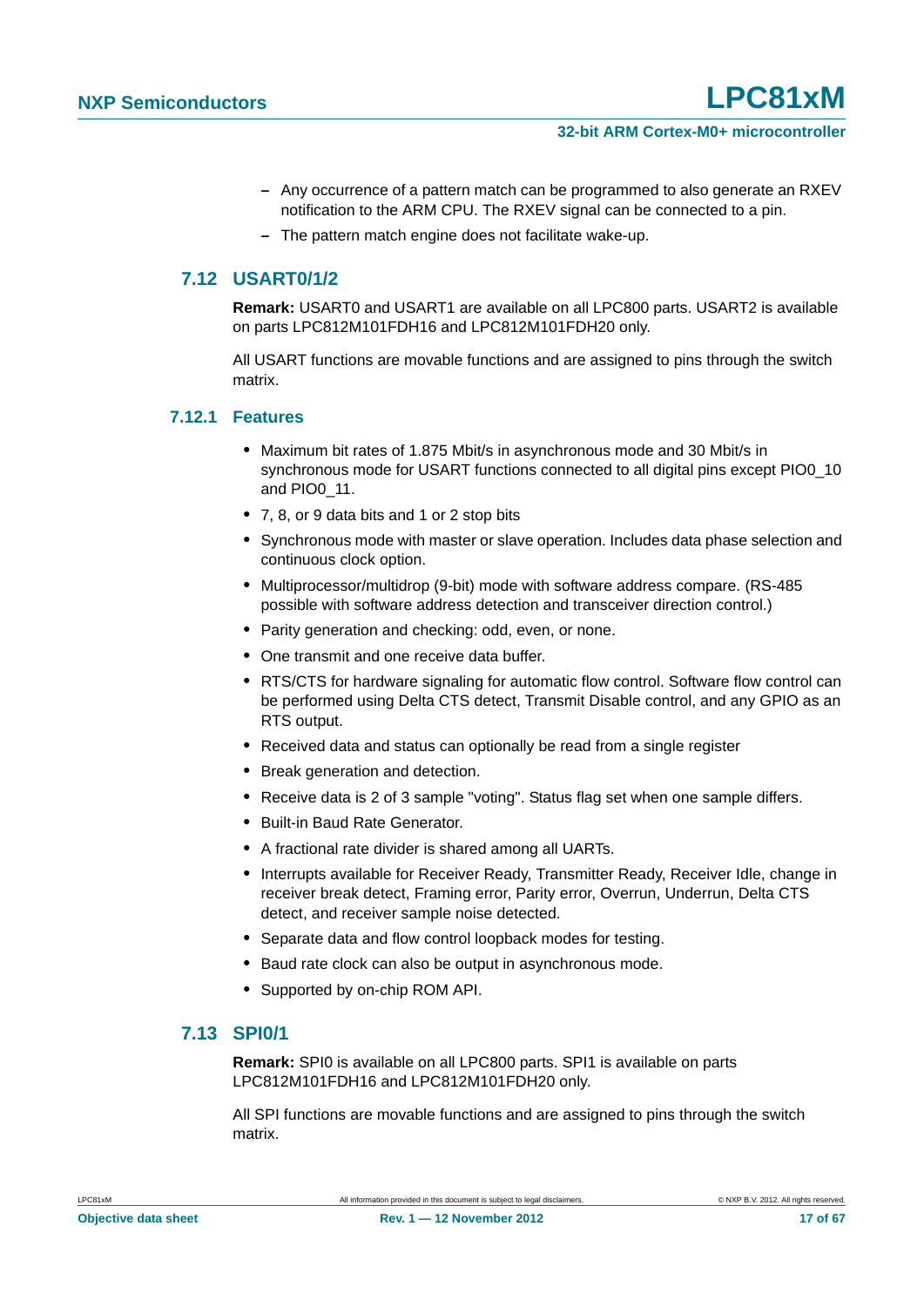#### <span id="page-17-0"></span>**7.13.1 Features**

- **•** Maximum data rates of 30 Mbit/s in slave and master mode for SPI functions connected to all digital pins except PIO0\_10 and PIO0\_11.
- **•** Data frames of 1 to 16 bits supported directly. Larger frames supported by software.
- **•** Master and slave operation.
- **•** Data can be transmitted to a slave without the need to read incoming data. This can be useful while setting up an SPI memory.
- **•** Control information can optionally be written along with data. This allows very versatile operation, including "any length" frames.
- **•** One Slave Select input/output with selectable polarity and flexible usage.

**Remark:** Texas Instruments SSI and National Microwire modes are not supported.

#### <span id="page-17-1"></span>**7.14 I2C-bus interface**

The I<sup>2</sup>C-bus is bidirectional for inter-IC control using only two wires: a serial clock line (SCL) and a serial data line (SDA). Each device is recognized by a unique address and can operate as either a receiver-only device (e.g., an LCD driver) or a transmitter with the capability to both receive and send information (such as memory). Transmitters and/or receivers can operate in either master or slave mode, depending on whether the chip has to initiate a data transfer or is only addressed. The  $1<sup>2</sup>C$  is a multi-master bus and can be controlled by more than one bus master connected to it.

The I2C-bus functions are movable functions and can be assigned through the switch matrix to any pin. However, only the true open-drain PIO0\_10 and PIO0\_11 provide the electrical characteristics to support the full I2C-bus specification (see [Ref. 1\)](#page-61-0).

#### <span id="page-17-2"></span>**7.14.1 Features**

- **•** Supports standard and fast mode with data rates of up to 400 kbit/s.
- **•** Independent Master, Slave, and Monitor functions.
- **•** Supports both Multi-master and Multi-master with Slave functions.
- **•** Multiple I2C slave addresses supported in hardware.
- **•** One slave address can be selectively qualified with a bit mask or an address range in order to respond to multiple I2C bus addresses.
- **•** 10-bit addressing supported with software assist.
- **•** Supports SMBus.
- **•** Supported by on-chip ROM API.
- **•** If the I2C functions are connected to the true open-drain pins (PIO0\_10 and PIO0 11), the I2C supports the full I2C-bus specification:
	- **–** Fail-safe operation: When the power to an I2C-bus device is switched off, the SDA and SCL pins connected to the I<sup>2</sup>C-bus are floating and do not disturb the bus.
	- **–** Supports Fast-mode Plus with bit rates up to 1 Mbit/s.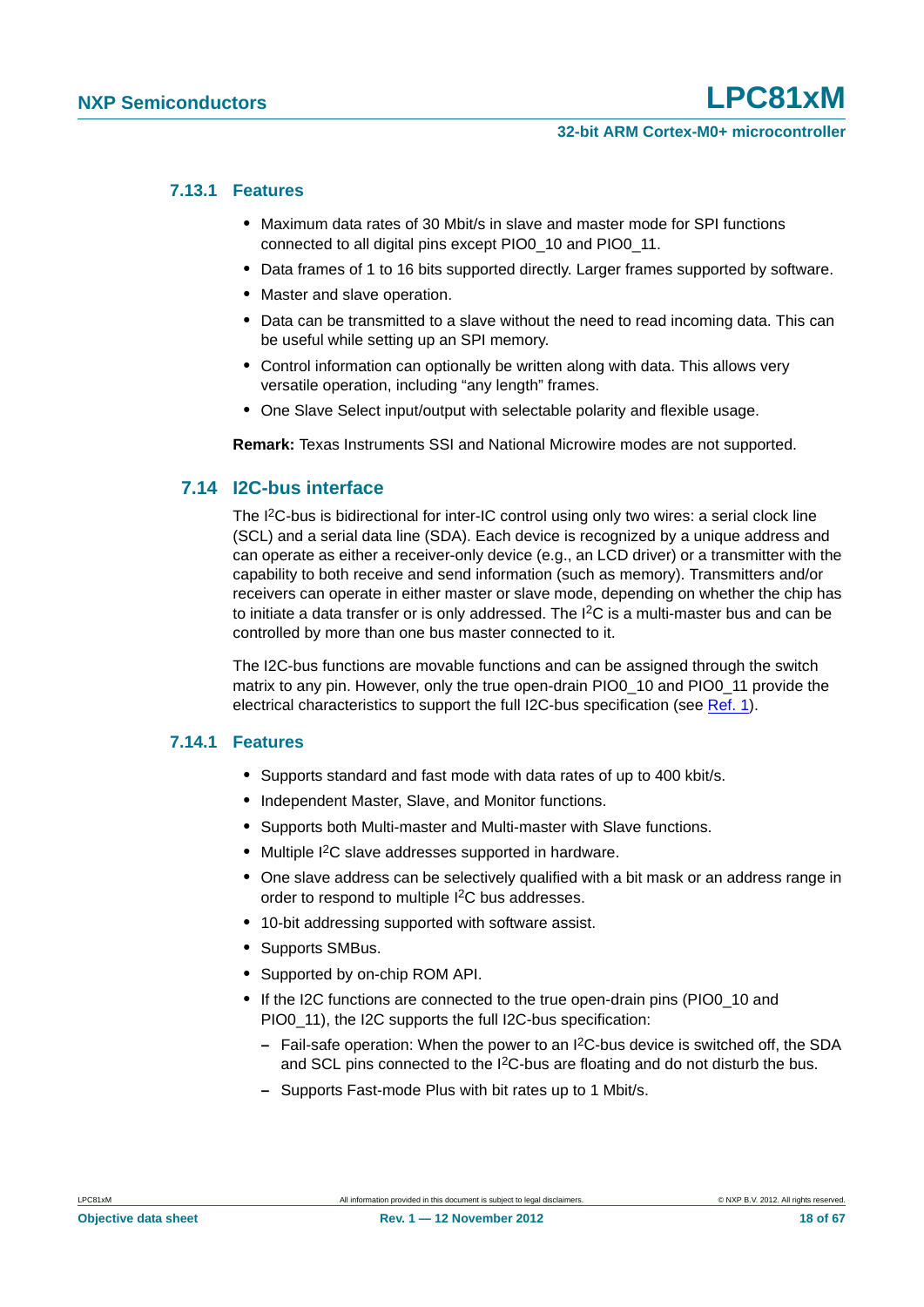### <span id="page-18-0"></span>**7.15 State-Configurable Timer (SCT)**

The state configurable timer can perform basic 16-bit and 32-bit timer/counter functions with match outputs and external and internal capture inputs. In addition, the SCT can employ up to two different programmable states, which can change under the control of events, to provide complex timing patterns.

All inputs and outputs of the SCT are movable functions and are assigned to pins through the switch matrix.

#### <span id="page-18-1"></span>**7.15.1 Features**

- **•** Two 16-bit counters or one 32-bit counter.
- **•** Counters clocked by bus clock or selected input.
- **•** Up counters or up-down counters.
- **•** State variable allows sequencing across multiple counter cycles.
- **•** The following conditions define an event: a counter match condition, an input (or output) condition, a combination of a match and/or and input/output condition in a specified state, and the count direction.
- **•** Events control outputs, interrupts, and the SCT states.
	- **–** Match register 0 can be used as an automatic limit.
	- **–** In bi-directional mode, events can be enabled based on the count direction.
	- **–** Match events can be held until another qualifying event occurs.
- **•** Selected events can limit, halt, start, or stop a counter.
- **•** Supports:
	- **–** 4 inputs
	- **–** 4 outputs
	- **–** 5 match/capture registers
	- **–** 6 events
	- **–** 2 states

#### <span id="page-18-2"></span>**7.16 Multi-Rate Timer (MRT)**

The Multi-Rate Timer (MRT) provides a repetitive interrupt timer with four channels. Each channel can be programmed with an independent time interval, and each channel operates independently from the other channels.

#### <span id="page-18-3"></span>**7.16.1 Features**

- **•** 24-bit interrupt timer
- **•** Four channels independently counting down from individually set values
- **•** Repeat and one-shot interrupt modes

#### <span id="page-18-4"></span>**7.17 Windowed WatchDog Timer (WWDT)**

The watchdog timer resets the controller if software fails to periodically service it within a programmable time window.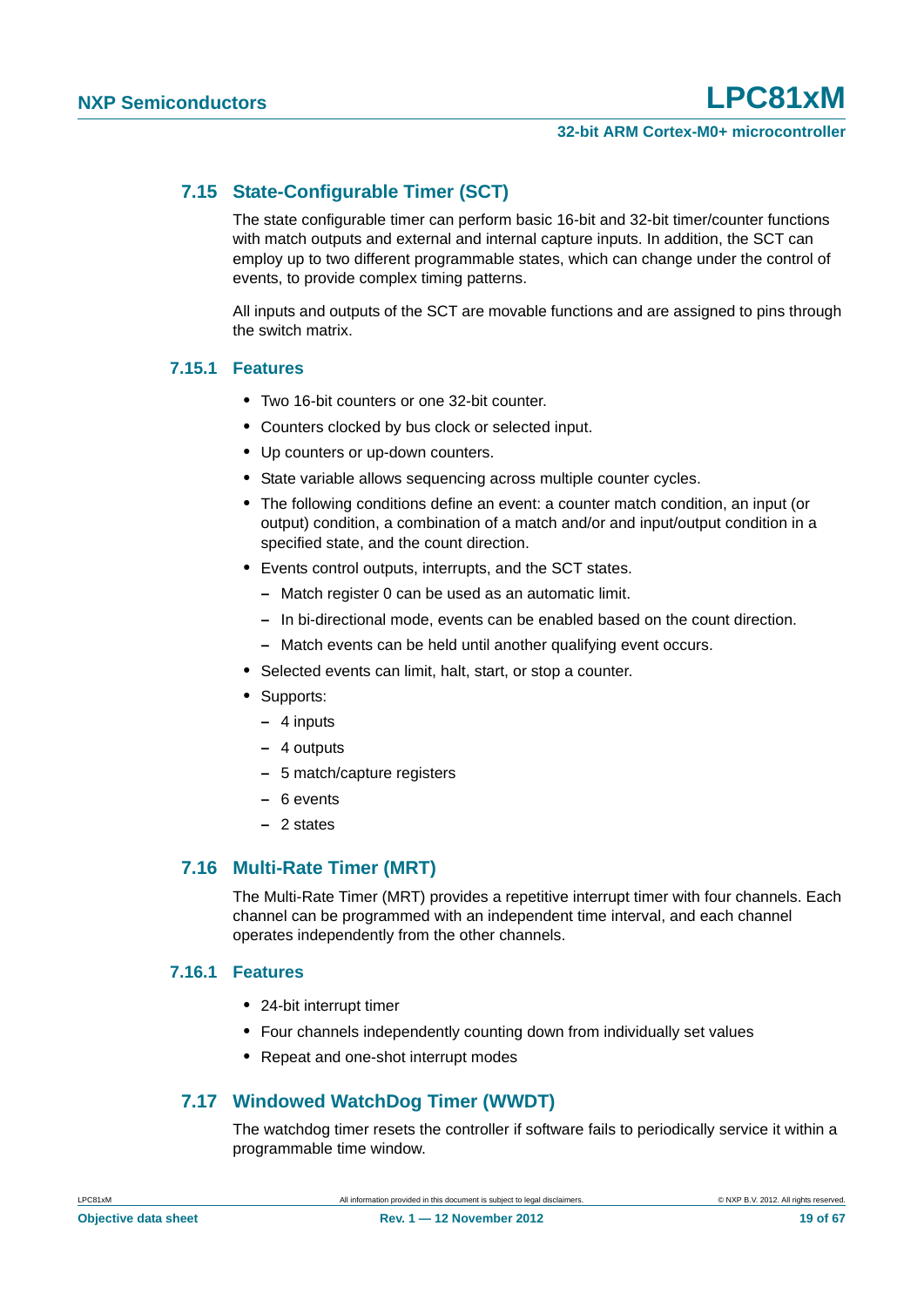#### <span id="page-19-1"></span>**7.17.1 Features**

- **•** Internally resets chip if not periodically reloaded during the programmable time-out period.
- **•** Optional windowed operation requires reload to occur between a minimum and maximum time period, both programmable.
- **•** Optional warning interrupt can be generated at a programmable time prior to watchdog time-out.
- **•** Enabled by software but requires a hardware reset or a watchdog reset/interrupt to be disabled.
- **•** Incorrect feed sequence causes reset or interrupt if enabled.
- **•** Flag to indicate watchdog reset.
- **•** Programmable 24-bit timer with internal prescaler.
- Selectable time period from  $(T_{\text{cv(WDCLK)}} \times 256 \times 4)$  to  $(T_{\text{cv(WDCLK)}} \times 2^{24} \times 4)$  in multiples of  $T_{\text{cv(WDCI K)}} \times 4$ .
- **•** The Watchdog Clock (WDCLK) source can be selected from the internal RC oscillator (IRC), or the dedicated watchdog oscillator (WDOsc). This gives a wide range of potential timing choices of watchdog operation under different power conditions.

### <span id="page-19-0"></span>**7.18 Self Wake-up Timer (WKT)**

The self wake-up timer is a 32-bit, loadable down-counter. Writing any non-zero value to this timer automatically enables the counter and launches a count-down sequence. When the counter is used as a wake-up timer, this write can occur just prior to entering a reduced power mode.

#### <span id="page-19-2"></span>**7.18.1 Features**

- **•** 32-bit loadable down-counter. Counter starts automatically when a count value is loaded. Time-out generates an interrupt/wake up request.
- **•** The WKT resides in a separate, always-on power domain.
- **•** The WKT supports two clock sources. One clock source originates from the always-on power domain.
- **•** The WKT can be used for waking up the part from any reduced power mode, including Deep power-down mode, or for general-purpose timing.

### <span id="page-19-3"></span>**7.19 Analog comparator (ACMP)**

The analog comparator with selectable hysteresis can compare voltage levels on external pins and internal voltages.

After power-up and after switching the input channels of the comparator, the output of the voltage ladder must be allowed to settle to its stable value before it can be used as a comparator reference input. Settling times are given in [Table 23](#page-50-0).

The analog comparator output is a movable function and is assigned to a pin through the switch matrix. The comparator inputs and the voltage reference are enabled or disabled on pins PIO0\_0 and PIO0\_1 through the switch matrix.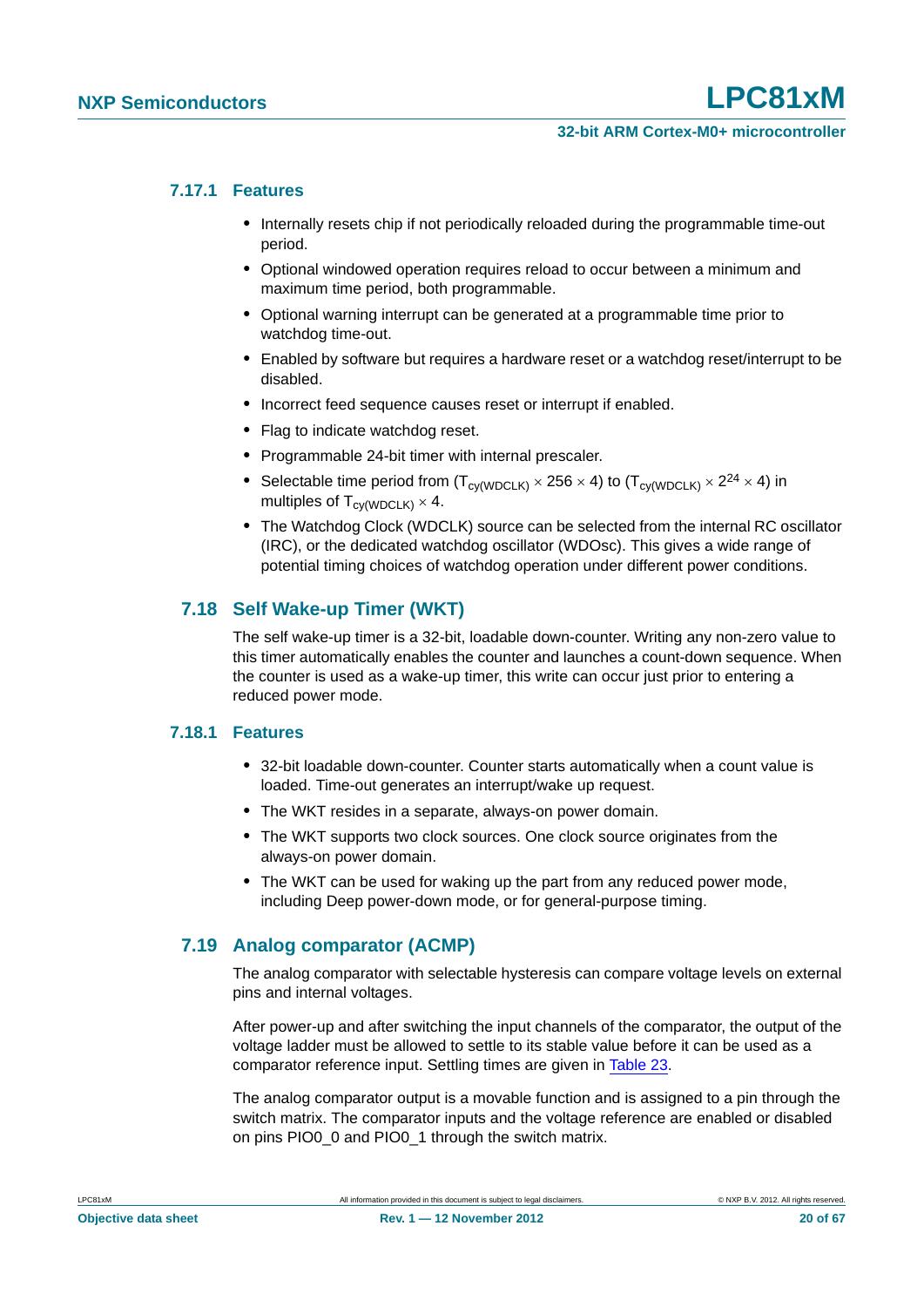#### **32-bit ARM Cortex-M0+ microcontroller**



#### <span id="page-20-0"></span>**7.19.1 Features**

- Selectable 0 mV, 10 mV ( $\pm$  5 mV), and 20 mV ( $\pm$  10 mV), 40 mV ( $\pm$  20 mV) input hysteresis.
- Two selectable external voltages (V<sub>DD</sub> or VDDCMP on pin PIO0\_6); fully configurable on either positive or negative input channel.
- **•** Internal voltage reference from band gap and temperature sensor selectable on either positive or negative input channel.
- **•** 32-stage voltage ladder with the internal reference voltage selectable on either the positive or the negative input channel.
- **•** Voltage ladder source voltage is selectable from an external pin or the main 3.3 V supply voltage rail.
- **•** Voltage ladder can be separately powered down for applications only requiring the comparator function.
- **•** Interrupt output is connected to NVIC.
- **•** Comparator level output is connected to output pin ACMP\_O.
- **•** The comparator output can be routed internally to the SCT input through the switch matrix.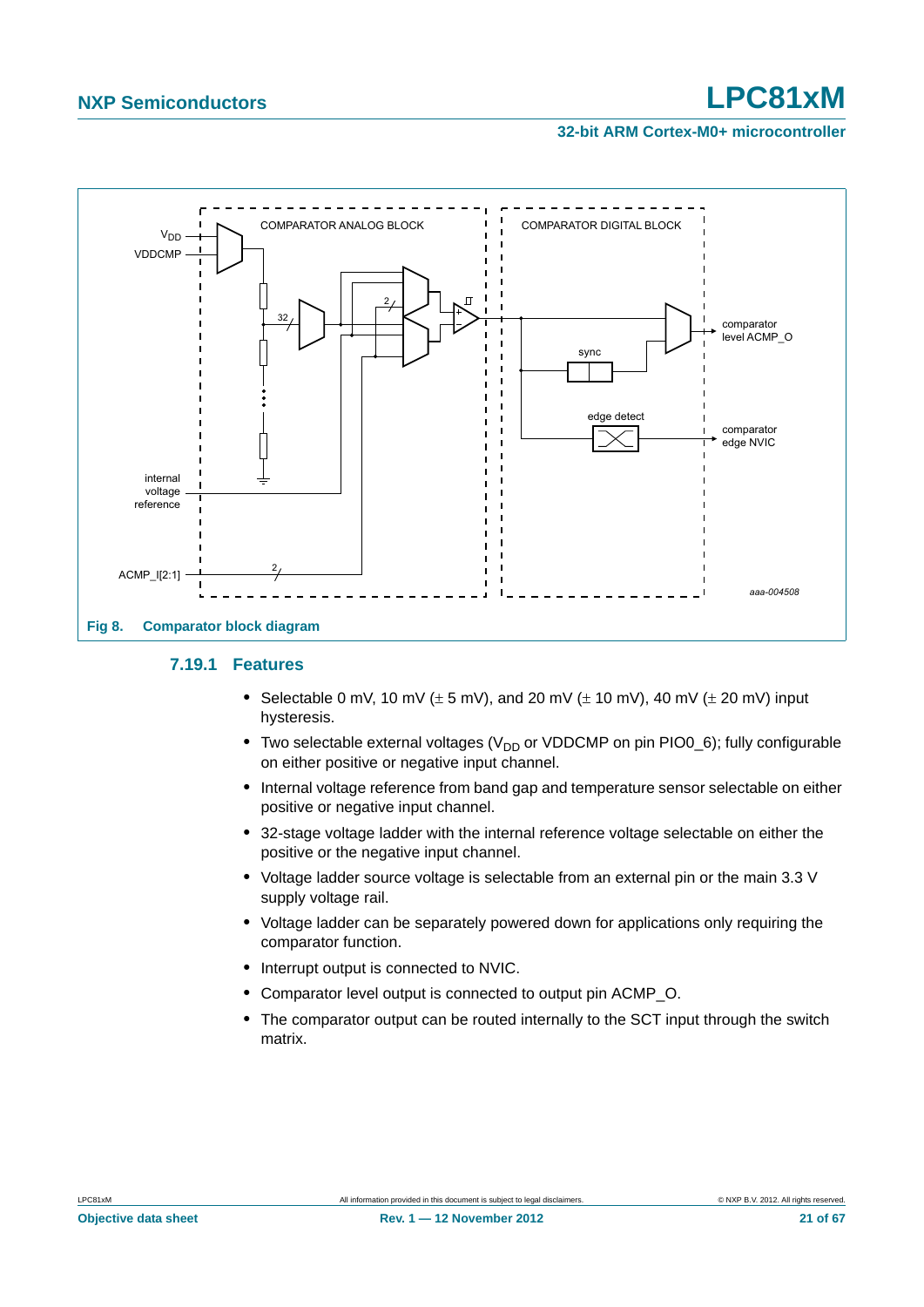<span id="page-21-1"></span>

### **7.20 Clocking and power control**

### <span id="page-21-2"></span><span id="page-21-0"></span>**7.20.1 Crystal and internal oscillators**

The LPC81xM include four independent oscillators:

- 1. The crystal oscillator (SysOsc) operating at frequencies between 1 MHz and 25 MHz.
- 2. The internal RC Oscillator (IRC) with a fixed frequency of 12 MHz, trimmed to 1% accuracy.
- 3. The internal low-power, low-frequency Oscillator with a nominal frequency of 10 kHz with 40% accuracy for use with the self wake-up timer.
- 4. The dedicated Watchdog Oscillator (WDOsc) with a programmable nominal frequency between 9.4 kHz and 2.3 MHz with 40% accuracy.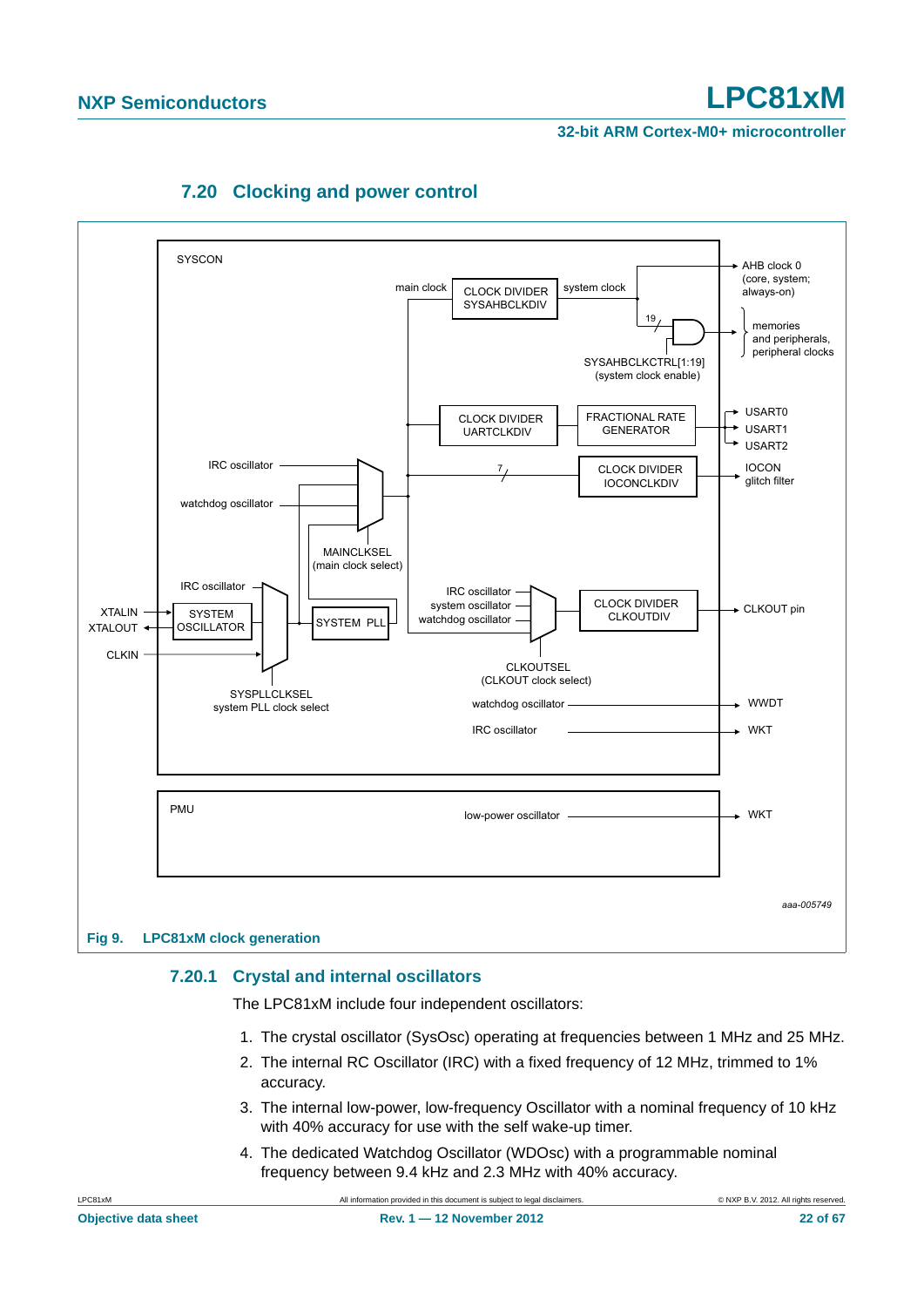Each oscillator, except the low-frequency oscillator, can be used for more than one purpose as required in a particular application.

Following reset, the LPC81xM will operate from the IRC until switched by software. This allows systems to operate without any external crystal and the bootloader code to operate at a known frequency.

See [Figure 9](#page-21-0) for an overview of the LPC81xM clock generation.

#### <span id="page-22-0"></span>**7.20.1.1 Internal RC Oscillator (IRC)**

The IRC may be used as the clock source for the WWDT, and/or as the clock that drives the PLL and subsequently the CPU. The nominal IRC frequency is 12 MHz. The IRC is trimmed to 1 % accuracy over the entire voltage and temperature range.

The IRC can be used as a clock source for the CPU with or without using the PLL. The IRC frequency can be boosted to a higher frequency, up to the maximum CPU operating frequency, by the system PLL.

Upon power-up or any chip reset, the LPC81xM use the IRC as the clock source. Software may later switch to one of the other available clock sources.

#### <span id="page-22-1"></span>**7.20.1.2 Crystal Oscillator (SysOsc)**

The crystal oscillator can be used as the clock source for the CPU, with or without using the PLL.

The SysOsc operates at frequencies of 1 MHz to 25 MHz. This frequency can be boosted to a higher frequency, up to the maximum CPU operating frequency, by the system PLL.

#### <span id="page-22-2"></span>**7.20.1.3 Internal Low-power Oscillator and Watchdog Oscillator (WDOsc)**

The nominal frequency of the WDOsc is programmable between 9.4 kHz and 2.3 MHz. The frequency spread over silicon process variations is  $\pm$  40%.

The WDOsc is a dedicated oscillator for the windowed WWDT.

The internal low-power 10 kHz ( $\pm$  40% accuracy) oscillator serves a the clock input to the WKT. This oscillator can be configured to run in all low power modes.

#### <span id="page-22-3"></span>**7.20.2 Clock input**

A 3.3 V external clock source (25 MHz typical) can be supplied on the selected CLKIN pin or a 1.8 V external clock source can be supplied on the XTALIN pin (see [Section 13.1](#page-51-0)).

#### <span id="page-22-4"></span>**7.20.3 System PLL**

The PLL accepts an input clock frequency in the range of 10 MHz to 25 MHz. The input frequency is multiplied up to a high frequency with a Current Controlled Oscillator (CCO). The multiplier can be an integer value from 1 to 32. The CCO operates in the range of 156 MHz to 320 MHz, so there is an additional divider in the loop to keep the CCO within its frequency range while the PLL is providing the desired output frequency. The output divider may be set to divide by 2, 4, 8, or 16 to produce the output clock. Since the minimum output divider value is 2, it is insured that the PLL output has a 50 % duty cycle. The PLL is turned off and bypassed following a chip reset and may be enabled by software. The program must configure and activate the PLL, wait for the PLL to lock, and then connect to the PLL as a clock source. The PLL settling time is nominally 100  $\mu$ s.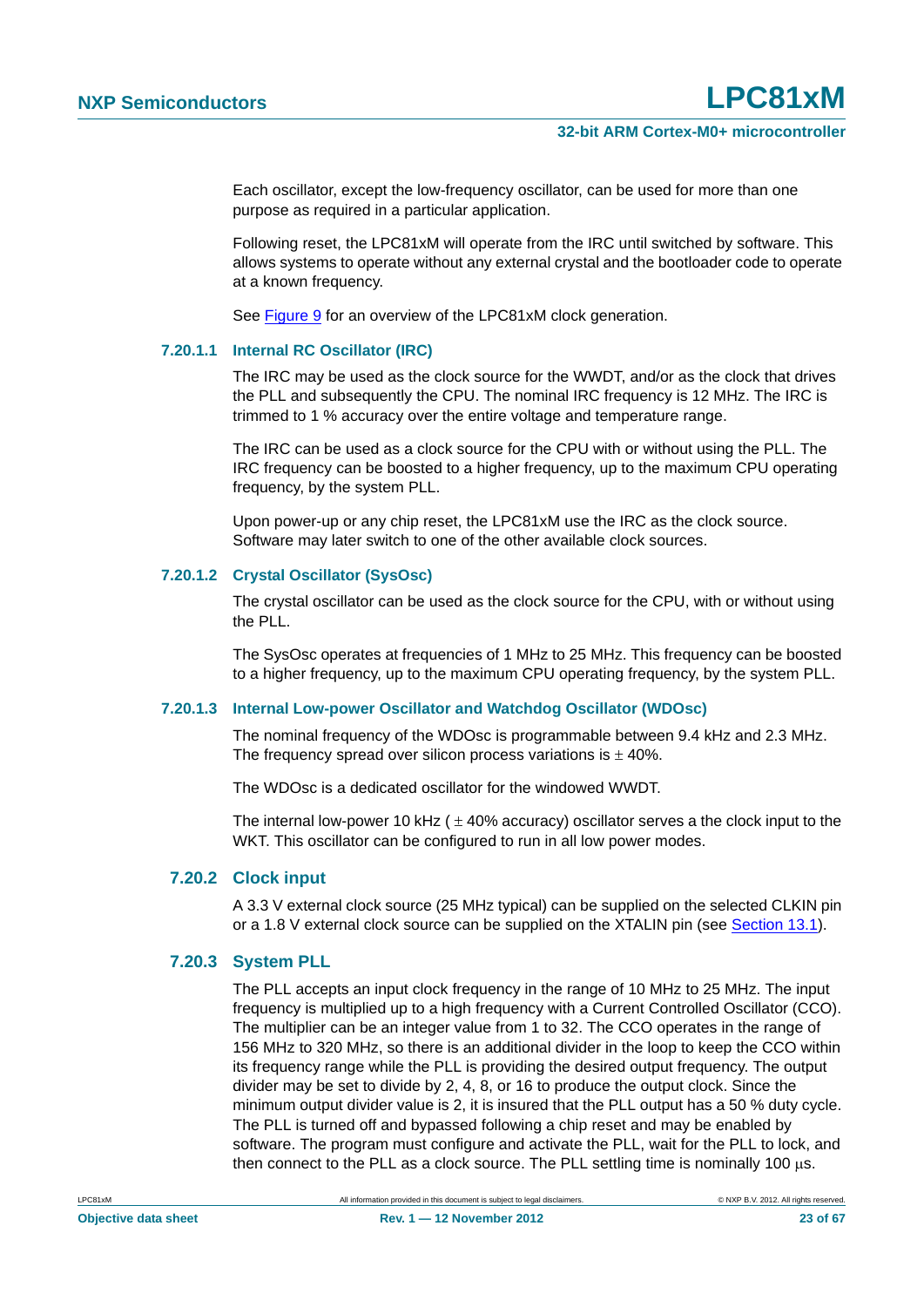#### <span id="page-23-0"></span>**7.20.4 Clock output**

The LPC81xM features a clock output function that routes the IRC, the SysOsc, the watchdog oscillator, or the main clock to the CLKOUT function. The CLKOUT function can be connected to any digital pin through the switch matrix.

#### <span id="page-23-1"></span>**7.20.5 Wake-up process**

The LPC81xM begin operation at power-up by using the IRC as the clock source. This allows chip operation to resume quickly. If the SysOsc, the external clock source, or the PLL is needed by the application, software must enable these features and wait for them to stabilize before they are used as a clock source.

#### <span id="page-23-2"></span>**7.20.6 Power control**

The LPC81xM supports the ARM Cortex-M0 Sleep mode. The CPU clock rate may also be controlled as needed by changing clock sources, reconfiguring PLL values, and/or altering the CPU clock divider value. This allows a trade-off of power versus processing speed based on application requirements. In addition, a register is provided for shutting down the clocks to individual on-chip peripherals, allowing to fine-tune power consumption by eliminating all dynamic power use in any peripherals that are not required for the application. Selected peripherals have their own clock divider which provides even better power control.

#### <span id="page-23-3"></span>**7.20.6.1 Power profiles**

The power consumption in Active and Sleep modes can be optimized for the application through simple calls to the power profile API. The API is accessible through the on-chip ROM.

The power configuration routine configures the LPC81xM for one of the following power modes:

- **•** Default mode corresponding to power configuration after reset.
- **•** CPU performance mode corresponding to optimized processing capability.
- **•** Efficiency mode corresponding to optimized balance of current consumption and CPU performance.
- **•** Low-current mode corresponding to lowest power consumption.

In addition, the power profile includes routines to select the optimal PLL settings for a given system clock and PLL input clock.

#### <span id="page-23-4"></span>**7.20.6.2 Sleep mode**

When Sleep mode is entered, the clock to the core is stopped. Resumption from the Sleep mode does not need any special sequence but re-enabling the clock to the ARM core.

In Sleep mode, execution of instructions is suspended until either a reset or interrupt occurs. Peripheral functions continue operation during Sleep mode and may generate interrupts to cause the processor to resume execution. Sleep mode eliminates dynamic power used by the processor itself, memory systems and related controllers, and internal buses.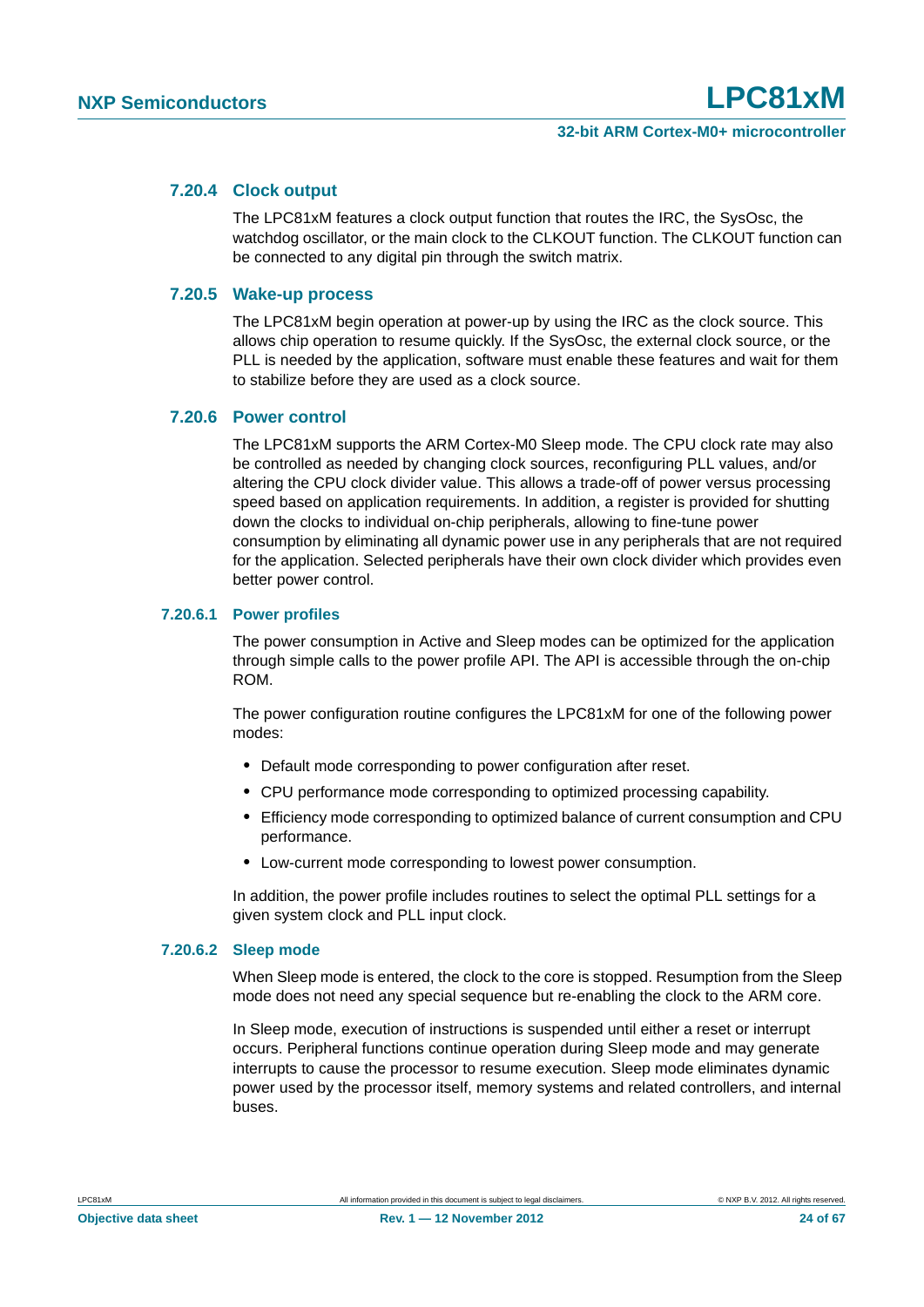#### <span id="page-24-0"></span>**7.20.6.3 Deep-sleep mode**

In Deep-sleep mode, the LPC81xM is in Sleep-mode and all peripheral clocks and all clock sources are off except for the IRC and watchdog oscillator or low-power oscillator if selected. The IRC output is disabled. In addition all analog blocks are shut down and the flash is in stand-by mode. In Deep-sleep mode, the application can keep the watchdog oscillator and the BOD circuit running for self-timed wake-up and BOD protection.

The LPC81xM can wake up from Deep-sleep mode via a reset, digital pins selected as inputs to the pin interrupt block, a watchdog timer interrupt, or an interrupt from the USART (if the USART is configured in synchronous slave mode), the SPI, or the I2C blocks (in slave mode).

Any interrupt used for waking up from Deep-sleep mode must be enabled in one of the SYSCON wake-up enable registers and the NVIC.

Deep-sleep mode saves power and allows for short wake-up times.

#### <span id="page-24-1"></span>**7.20.6.4 Power-down mode**

In Power-down mode, the LPC81xM is in Sleep-mode and all peripheral clocks and all clock sources are off except for watchdog oscillator or low-power oscillator if selected. In addition all analog blocks and the flash are shut down. In Power-down mode, the application can keep the watchdog oscillator and the BOD circuit running for self-timed wake-up and BOD protection.

The LPC81xM can wake up from Power-down mode via a reset, digital pins selected as inputs to the pin interrupt block, a watchdog timer interrupt, or an interrupt from the USART (if the USART is configured in synchronous slave mode), the SPI, or the I2C blocks (in slave mode).

Any interrupt used for waking up from Power-down mode must be enabled in one of the SYSCON wake-up enable registers and the NVIC.

Power-down mode reduces power consumption compared to Deep-sleep mode at the expense of longer wake-up times.

#### <span id="page-24-2"></span>**7.20.6.5 Deep power-down mode**

In Deep power-down mode, power is shut off to the entire chip except for the WAKEUP pin and the self wake-up timer if enabled. The LPC81xM can wake up from Deep power-down mode via the WAKEUP pin, or without an external signal by using the time-out of the self wake-up timer (see [Section 7.18](#page-19-0)).

The LPC81xM can be prevented from entering Deep power-down mode by setting a lock bit in the PMU block. Locking out Deep power-down mode enables the application to keep the watchdog timer or the BOD running at all times.

When entering Deep power-down mode, an external pull-up resistor is required on the WAKEUP pin to hold it HIGH. Pull the RESET pin HIGH to prevent it from floating while in Deep power-down mode.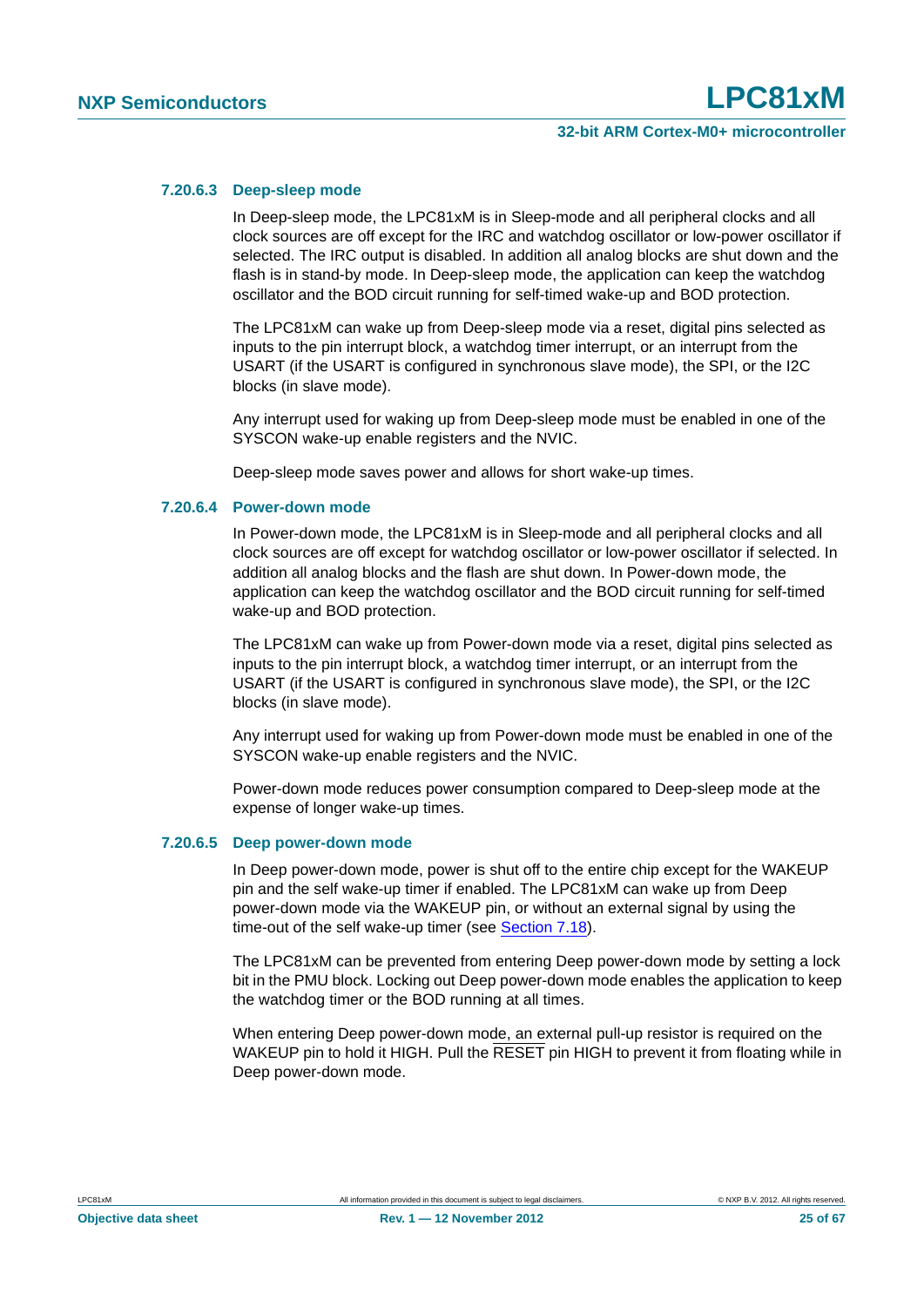#### **7.21 System control**

#### <span id="page-25-2"></span><span id="page-25-1"></span>**7.21.1 Reset**

Reset has four sources on the LPC81xM: the RESET pin, the Watchdog reset, power-on reset (POR), and the BrownOut Detection (BOD) circuit. The RESET pin is a Schmitt trigger input pin. Assertion of chip reset by any source, once the operating voltage attains a usable level, starts the IRC and initializes the flash controller.

A LOW-going pulse as short as 50 ns resets the part.

When the internal Reset is removed, the processor begins executing at address 0, which is initially the Reset vector mapped from the boot block. At that point, all of the processor and peripheral registers have been initialized to predetermined values.

In Deep power-down mode, an external pull-up resistor is required on the RESET pin.



#### <span id="page-25-3"></span>**7.21.2 Brownout detection**

<span id="page-25-0"></span>The LPC81xM includes up to four levels for monitoring the voltage on the  $V_{DD}$  pin. If this voltage falls below one of the selected levels, the BOD asserts an interrupt signal to the NVIC. This signal can be enabled for interrupt in the Interrupt Enable Register in the NVIC to cause a CPU interrupt. Alternatively, software can monitor the signal by reading a dedicated status register. Four threshold levels can be selected to cause a forced reset of the chip.

#### <span id="page-25-4"></span>**7.21.3 Code security (Code Read Protection - CRP)**

CRP provides different levels of security in the system so that access to the on-chip flash and use of the Serial Wire Debugger (SWD) and In-System Programming (ISP) can be restricted. Programming a specific pattern into a dedicated flash location invokes CRP. IAP commands are not affected by the CRP.

In addition, ISP entry via the PIO0 1 pin can be disabled without enabling CRP. For details, see the *LPC800 user manual*.

There are three levels of Code Read Protection: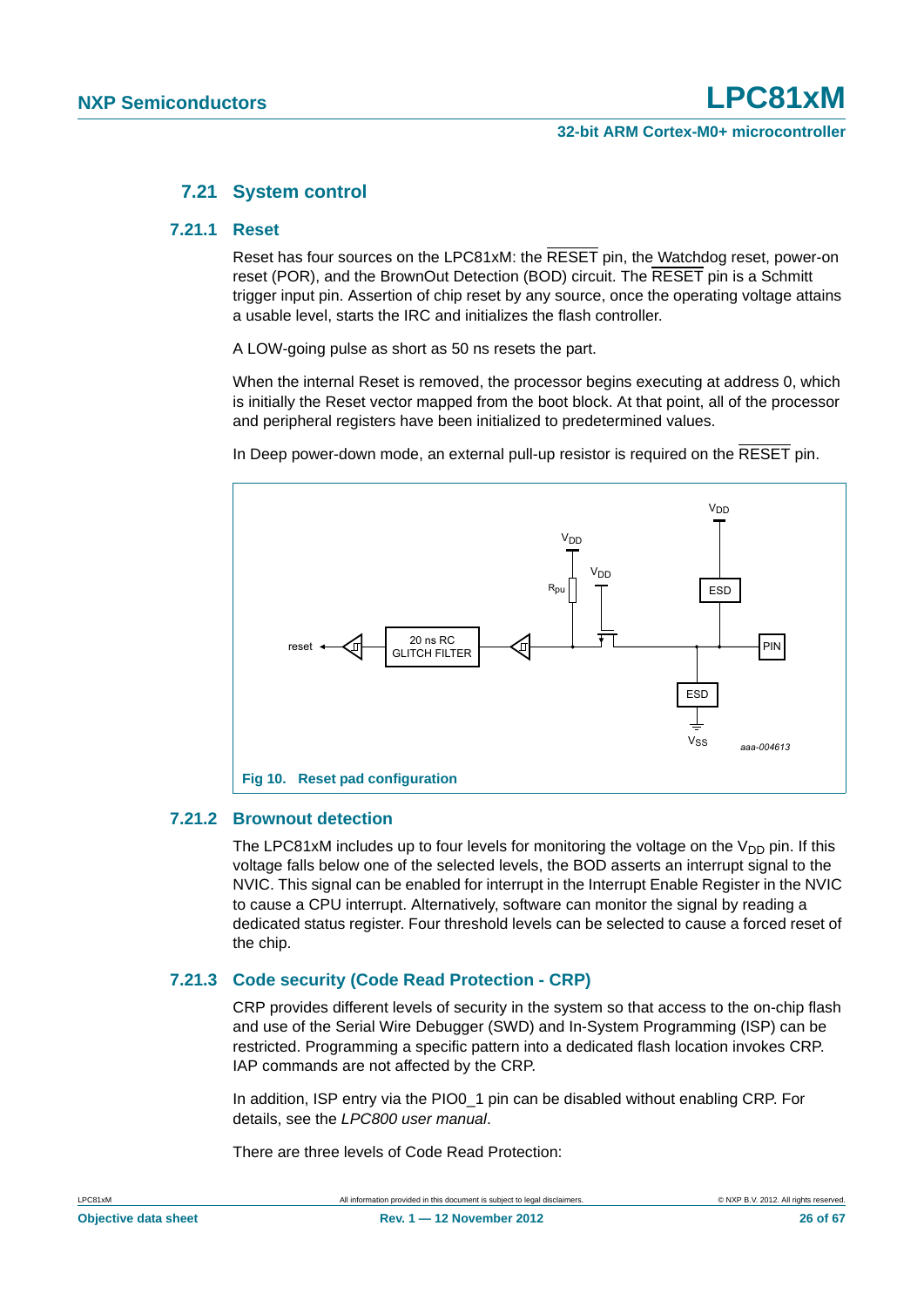- 1. CRP1 disables access to the chip via the SWD and allows partial flash update (excluding flash sector 0) using a limited set of the ISP commands. This mode is useful when CRP is required and flash field updates are needed but all sectors cannot be erased.
- 2. CRP2 disables access to the chip via the SWD and only allows full flash erase and update using a reduced set of the ISP commands.
- 3. Running an application with level CRP3 selected, fully disables any access to the chip via the SWD pins and the ISP. This mode effectively disables ISP override using PIO0\_1 pin as well. If necessary, the application must provide a flash update mechanism using IAP calls or using a call to the reinvoke ISP command to enable flash update via the USART.

#### **CAUTION**



If level three Code Read Protection (CRP3) is selected, no future factory testing can be performed on the device.

In addition to the three CRP levels, sampling of pin PIO0\_1 for valid user code can be disabled. For details, see the *LPC800 user manual*.

#### <span id="page-26-0"></span>**7.21.4 APB interface**

The APB peripherals are located on one APB bus.

#### <span id="page-26-1"></span>**7.21.5 AHBLite**

The AHBLite connects the CPU bus of the ARM Cortex-M0+ to the flash memory, the main static RAM, the CRC, and the ROM.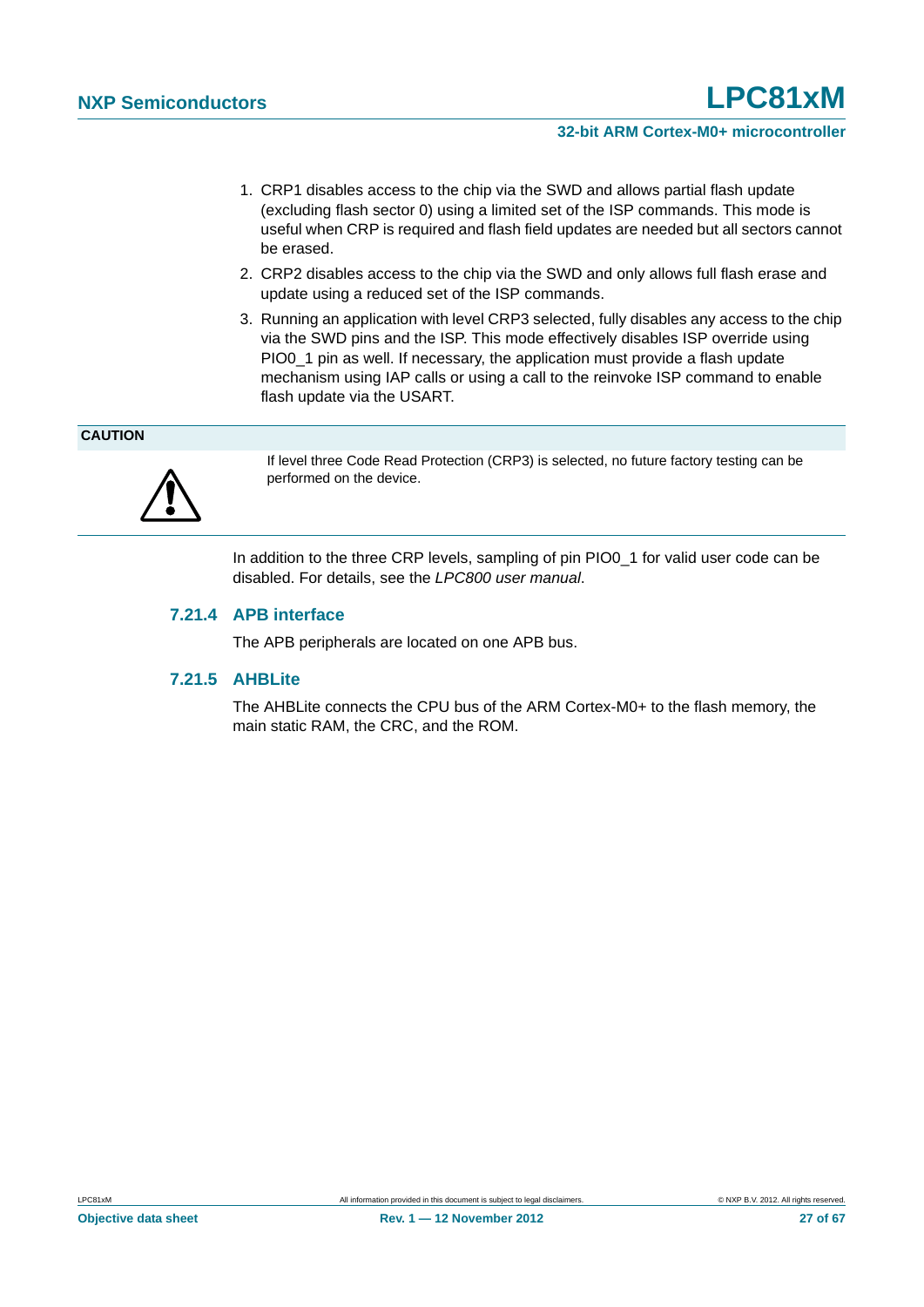#### <span id="page-27-0"></span>**7.22 Emulation and debugging**

Debug functions are integrated into the ARM Cortex-M0+. Serial wire debug functions are supported in addition to a standard JTAG boundary scan. The ARM Cortex-M0+ is configured to support up to four breakpoints and two watch points.

The Micro Trace Buffer is implemented on the LPC81xM.

The  $\overline{\text{RESET}}$  pin selects between the JTAG boundary scan ( $\overline{\text{RESET}}$  = LOW) and the ARM SWD debug (RESET = HIGH). The ARM SWD debug port is disabled while the LPC81xM is in reset. The JTAG boundary scan pins are selected by hardware when the part is in boundary scan mode on pins PIO0\_0 to PIO0\_3 (see [Table 3](#page-6-0)).

To perform boundary scan testing, follow these steps:

- 1. Erase any user code residing in flash.
- 2. Power up the part with the RESET pin pulled HIGH externally.
- 3. Wait for at least  $250 \,\mu s$ .
- 4. Pull the RESET pin LOW externally.
- 5. Perform boundary scan operations.
- 6. Once the boundary scan operations are completed, assert the  $\overline{\text{TRST}}$  pin to enable the SWD debug mode, and release the RESET pin (pull HIGH).

**Remark:** The JTAG interface cannot be used for debug purposes.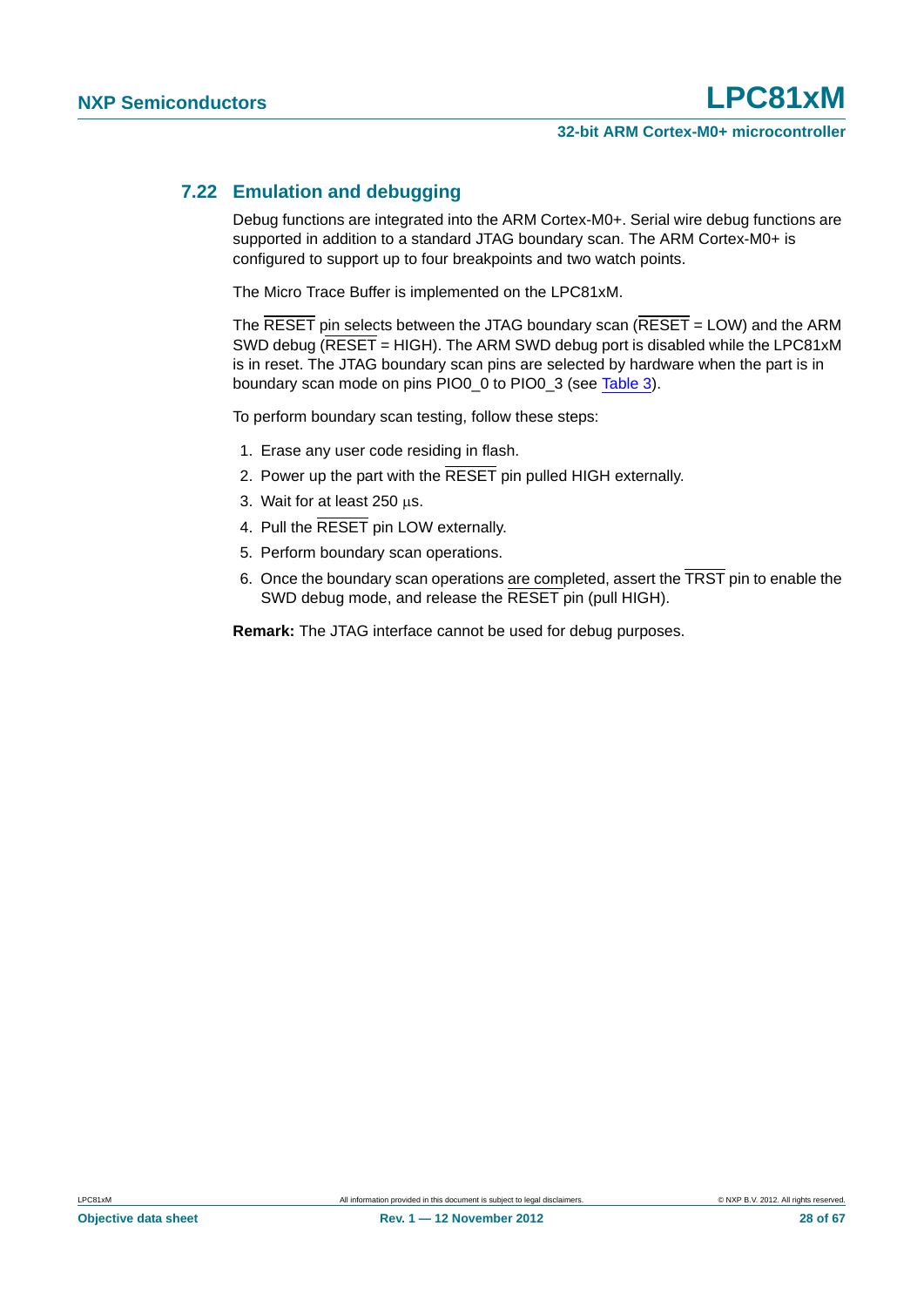#### **32-bit ARM Cortex-M0+ microcontroller**

### <span id="page-28-7"></span>**8. Limiting values**

#### **Table 5. Limiting values**

*In accordance with the Absolute Maximum Rating System (IEC 60134)[.\[1\]](#page-28-2)*

| <b>Symbol</b>         | <b>Parameter</b>                        | <b>Conditions</b>                                                                         | <b>Min</b>                | <b>Max</b>  | <b>Unit</b>  |
|-----------------------|-----------------------------------------|-------------------------------------------------------------------------------------------|---------------------------|-------------|--------------|
| <b>V<sub>DD</sub></b> | supply voltage (core and external rail) |                                                                                           | $\boxed{2}$ -0.5          | $+4.6$      | $\vee$       |
| $V_{I}$               | input voltage                           | 5 V tolerant I/O<br>pins; only valid<br>when the $V_{DD}$<br>supply voltage is<br>present | $\frac{3}{2}$ -0.5        | $+5.5$      | $\vee$       |
|                       |                                         | 5 V open-drain pins<br>PIO0_10 and<br>PIO0_11                                             | $[4] -0.5$                | $+5.5$      | $\vee$       |
|                       |                                         | 3 V tolerant I/O pin<br>PIO0_6                                                            | $\boxed{5}$<br>$-0.5$     | $+3.6$      | $\vee$       |
| $V_{IA}$              | analog input voltage                    |                                                                                           | $6$ -0.5 V<br>$\boxed{7}$ | 4.6         | $\vee$       |
| $V_{i(xtal)}$         | crystal input voltage                   |                                                                                           | $[2] -0.5$                | $+2.5$      | $\vee$       |
| l <sub>DD</sub>       | supply current                          | per supply pin                                                                            |                           | 100         | mA           |
| I <sub>SS</sub>       | ground current                          | per ground pin                                                                            |                           | 100         | mA           |
| $I_{\text{latch}}$    | I/O latch-up current                    | $-(0.5V_{DD}) < V1$<br>$(1.5V_{DD});$<br>$T_i < 125$ °C                                   |                           | 100         | mA           |
| $T_{\text{stg}}$      | storage temperature                     | non-operating                                                                             | $\frac{[8]}{[6]}$ -65     | $+150$      | $^{\circ}C$  |
| $T_{j(max)}$          | maximum junction temperature            |                                                                                           |                           | 150         | $^{\circ}$ C |
| $P_{tot(pack)}$       | total power dissipation (per package)   | based on package<br>heat transfer, not<br>device power<br>consumption                     |                           | <tbd></tbd> | W            |
| V <sub>ESD</sub>      | electrostatic discharge voltage         | human body<br>model; all pins                                                             | $9$ .                     | <tbd></tbd> | $\mathsf V$  |

<span id="page-28-2"></span>[1] The following applies to the limiting values:

a) This product includes circuitry specifically designed for the protection of its internal devices from the damaging effects of excessive static charge. Nonetheless, it is suggested that conventional precautions be taken to avoid applying greater than the rated maximum.

b) Parameters are valid over operating temperature range unless otherwise specified. All voltages are with respect to  $V_{SS}$  unless otherwise noted.

c) The limiting values are stress ratings only and operating the part at these values is not recommended and proper operation is not guaranteed. The conditions for functional operation are specified in [Table 9.](#page-30-0)

<span id="page-28-6"></span>[2] Maximum/minimum voltage above the maximum operating voltage (see [Table 9\)](#page-30-0) and below ground that can be applied for a short time (< 10 ms) to a device without leading to irrecoverable failure. Failure includes the loss of reliability and shorter lifetime of the device.

<span id="page-28-3"></span>[3] Including voltage on outputs in tri-state mode. Does not apply to pin PIO0\_6.

<span id="page-28-0"></span>[4]  $V_{DD}$  present or not present. Compliant with the I<sup>2</sup>C-bus standard. 5.5 V can be applied to this pin when V<sub>DD</sub> is powered down.

<span id="page-28-1"></span>[5]  $V_{DD}$  present or not present.

<span id="page-28-4"></span>[6] If the comparator is configured with the common mode input  $V_{IC} = V_{DD}$ , the other comparator input can be up to 0.2 V above or below  $V<sub>DD</sub>$  without affecting the hysteresis range of the comparator function.

<span id="page-28-5"></span>[7] It is recommended to connect an overvoltage protection diode between the analog input pin and the voltage supply pin.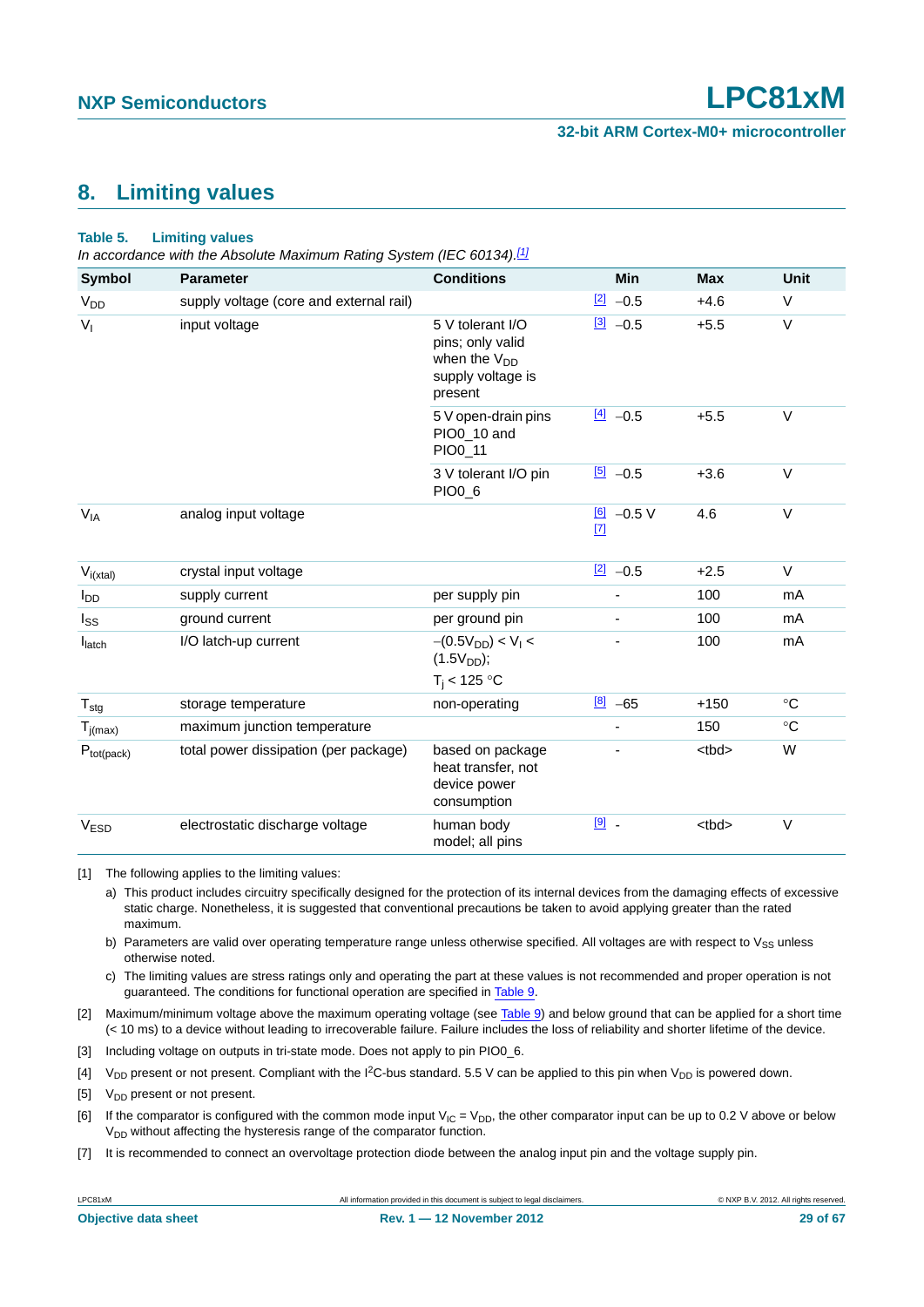- <span id="page-29-0"></span>[8] The maximum non-operating storage temperature is different than the temperature for required shelf life which should be determined based on required shelf lifetime. Please refer to the JEDEC spec (J-STD-033B.1) for further details.
- <span id="page-29-1"></span>[9] Human body model: equivalent to discharging a 100 pF capacitor through a 1.5 k $\Omega$  series resistor.

### <span id="page-29-2"></span>**9. Thermal characteristics**

The average chip junction temperature,  $T_i$  (°C), can be calculated using the following equation:

$$
T_j = T_{amb} + (P_D \times R_{th(j-a)}) \tag{1}
$$

- $T_{amb}$  = ambient temperature ( $°C$ ),
- $R_{th(i-a)}$  = the package junction-to-ambient thermal resistance (°C/W)
- $P_D$  = sum of internal and I/O power dissipation

**Table 7. Thermal resistance (TSSOP packages)**

The internal power dissipation is the product of  $I_{DD}$  and  $V_{DD}$ . The I/O power dissipation of the I/O pins is often small and many times can be negligible. However it can be significant in some applications.

#### **Table 6. Thermal characteristics**

| Symbol                               | <b>Parameter</b>                | <b>Conditions</b> | Min                      | <b>Typ</b>               | <b>Max</b> | Unit    |
|--------------------------------------|---------------------------------|-------------------|--------------------------|--------------------------|------------|---------|
| $\overline{\phantom{a}}$<br>l j(max) | maximum junction<br>temperature |                   | $\overline{\phantom{0}}$ | $\overline{\phantom{a}}$ | 125        | $\circ$ |

| <b>Symbol</b> | <b>Parameter</b>                               | <b>Conditions</b>                                               | Thermal resistance in °C/W<br>±15% |             |  |
|---------------|------------------------------------------------|-----------------------------------------------------------------|------------------------------------|-------------|--|
|               |                                                |                                                                 | TSSOP <sub>16</sub>                | TSSOP20     |  |
| $R_{th(i-a)}$ | thermal resistance from<br>junction to ambient | JEDEC $(4.5 \text{ in} \times 4 \text{ in})$ ; still<br>air     | <tbd></tbd>                        | <tbd></tbd> |  |
|               |                                                | Single-layer (4.5 in $\times$ 3 in); $\times$ tbd><br>still air |                                    | <tbd></tbd> |  |
| $R_{th(i-c)}$ | thermal resistance from<br>junction to case    |                                                                 | <tbd></tbd>                        | <tbd></tbd> |  |

#### **Table 8. Thermal resistance value (SO/DIP packages)**

| <b>Symbol</b> | <b>Parameter</b>                                                                              | <b>Conditions</b>                            | Thermal resistance in $°C/W \pm 15$ % |                  |  |  |
|---------------|-----------------------------------------------------------------------------------------------|----------------------------------------------|---------------------------------------|------------------|--|--|
|               |                                                                                               |                                              | <b>SO20</b>                           | DIP <sub>8</sub> |  |  |
| $R_{th(i-a)}$ | thermal resistance from JEDEC $(4.5 \text{ in} \times 4 \text{ in})$ ;<br>junction to ambient | still air                                    | <tbd></tbd>                           | <tbd></tbd>      |  |  |
|               |                                                                                               | 8-layer (4.5 in $\times$ 3 in);<br>still air | <tbd></tbd>                           | <tbd></tbd>      |  |  |
| $R_{th(i-c)}$ | thermal resistance from<br>junction to case                                                   |                                              | <tbd></tbd>                           | <tbd></tbd>      |  |  |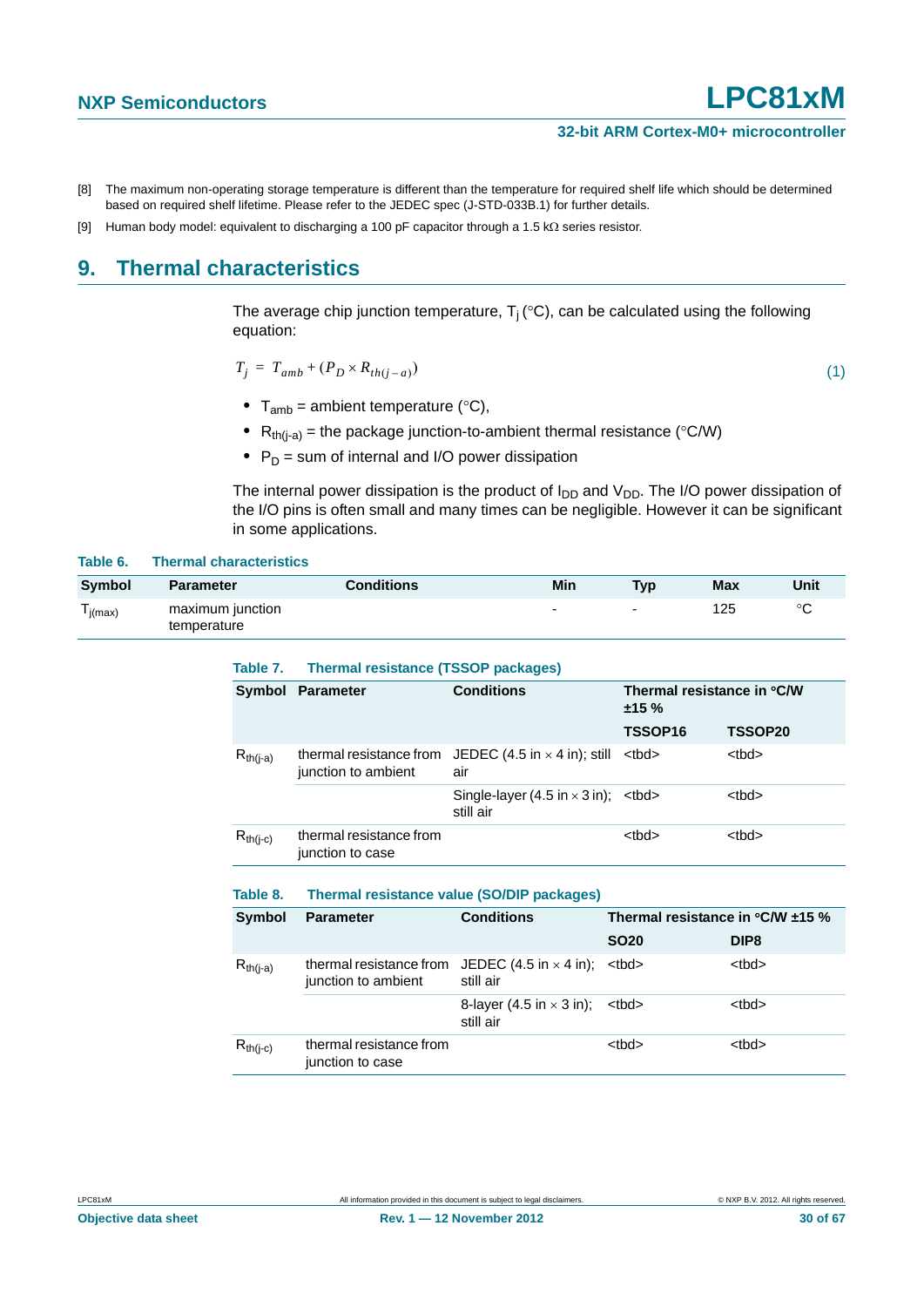## <span id="page-30-1"></span>**10. Static characteristics**

#### <span id="page-30-0"></span>**Table 9. Static characteristics**

*Tamb = 40 C to +85 C, unless otherwise specified.*

| <b>Symbol</b>         | <b>Parameter</b>                           | <b>Conditions</b>                                                          |                                                       | Min | Typ <sup>[1]</sup> | Max                                   | Unit |
|-----------------------|--------------------------------------------|----------------------------------------------------------------------------|-------------------------------------------------------|-----|--------------------|---------------------------------------|------|
| <b>V<sub>DD</sub></b> | supply voltage (core<br>and external rail) |                                                                            |                                                       | 1.8 | 3.3                | 3.6                                   | V    |
| $I_{DD}$              | supply current                             | Active mode; code                                                          |                                                       |     |                    |                                       |      |
|                       |                                            | while(1) $\{\}$                                                            |                                                       |     |                    |                                       |      |
|                       |                                            | executed from flash                                                        |                                                       |     |                    |                                       |      |
|                       |                                            | system $clock = 12 MHz$ ; default<br>mode; $V_{DD} = 3.3 V$                | $\begin{bmatrix} 2 \\ 3 \\ 4 \end{bmatrix}$<br>[6][7] |     | 1.4                |                                       | mA   |
|                       |                                            | system $clock = 12 MHz$ ;<br>low-current mode; $V_{DD} = 3.3 V$            | $[2][3][4]$ -<br>[6][7]                               |     | 1.2                |                                       | mA   |
|                       |                                            | system $clock = 30$ MHz; default<br>mode; $V_{DD} = 3.3 V$                 | [2][3][6]<br>$[7][8]$                                 |     | 3.3                |                                       | mA   |
|                       |                                            | system $clock = 30 MHz$ ;<br>low-current mode; $V_{DD} = 3.3$ V            | [2][3][6]<br>[7][8]                                   |     | 3                  |                                       | mA   |
|                       |                                            | Sleep mode;                                                                | $[2][3][4]$ $-$                                       |     | 0.8                |                                       | mA   |
|                       |                                            | system $clock = 12 MHz$ ; default<br>mode; $V_{DD} = 3.3 V$                | [6][7]                                                |     |                    |                                       |      |
|                       |                                            | system $clock = 12 MHz$ ;<br>low-current mode; $V_{DD} = 3.3$ V            | [2][3][4]<br>[6][7]                                   |     | 0.6                |                                       | mA   |
|                       |                                            | system $clock = 30 MHz$ ; default<br>mode; $V_{DD} = 3.3 V$                | $[2][3][4]$ -<br>[6][7]                               |     | 1.8                |                                       | mA   |
|                       |                                            | system $clock = 30 MHz$ ;<br>low-current mode; $V_{DD} = 3.3$ V            | $[2][3][4]$ -<br>[6][7]                               |     | 1.7                |                                       | mA   |
|                       |                                            | Deep-sleep mode;<br>$V_{DD} = 3.3 V$                                       | [2][3][9]                                             |     | 170                |                                       | μA   |
|                       |                                            | Power-down mode;<br>$V_{DD} = 3.3 V$                                       | $[2][3][9]$ $-$                                       |     | 1.8                |                                       | μA   |
|                       |                                            | Deep power-down mode; $V_{DD} =$<br>3.3V                                   | $[2][10]$ $-$                                         |     | 220                |                                       | nA   |
|                       |                                            | Low-power oscillator off                                                   |                                                       |     |                    |                                       |      |
|                       |                                            | Low-power oscillator on/WKT<br>wake-up enabled                             |                                                       |     | <tbd></tbd>        |                                       | nA   |
|                       |                                            | Standard port pins configured as digital pins, RESET, see Figure 11        |                                                       |     |                    |                                       |      |
| ΙL                    |                                            | LOW-level input current $V_1 = 0$ V; on-chip pull-up resistor<br>disabled  |                                                       |     | <tbd></tbd>        | <tbd></tbd>                           | nA   |
| Iщ                    | <b>HIGH-level input</b><br>current         | $V_1 = V_{DD}$ ; on-chip pull-down<br>resistor disabled                    |                                                       |     | <tbd></tbd>        | <tbd></tbd>                           | nA   |
| $I_{OZ}$              | OFF-state output<br>current                | $V_O = 0$ V; $V_O = V_{DD}$ ; on-chip<br>pull-up/down resistors disabled   |                                                       |     | <tbd></tbd>        | <tbd></tbd>                           | nA   |
| $V_{I}$               | input voltage                              | $V_{DD} \geq 1.8$ V; 5 V tolerant pins<br>except PIO0_6                    | [12] 0<br>$[14]$                                      |     |                    | 5                                     | V    |
|                       |                                            | $V_{DD} \geq 1.8$ V; on 3 V tolerant pin<br>PIO0_6                         | 0                                                     |     |                    | 3.6                                   |      |
|                       |                                            | $V_{DD} = 0 V$                                                             | $\mathbf 0$                                           |     |                    | 3.6                                   | V    |
| LPC81xM               |                                            | All information provided in this document is subject to legal disclaimers. |                                                       |     |                    | C NXP B.V. 2012. All rights reserved. |      |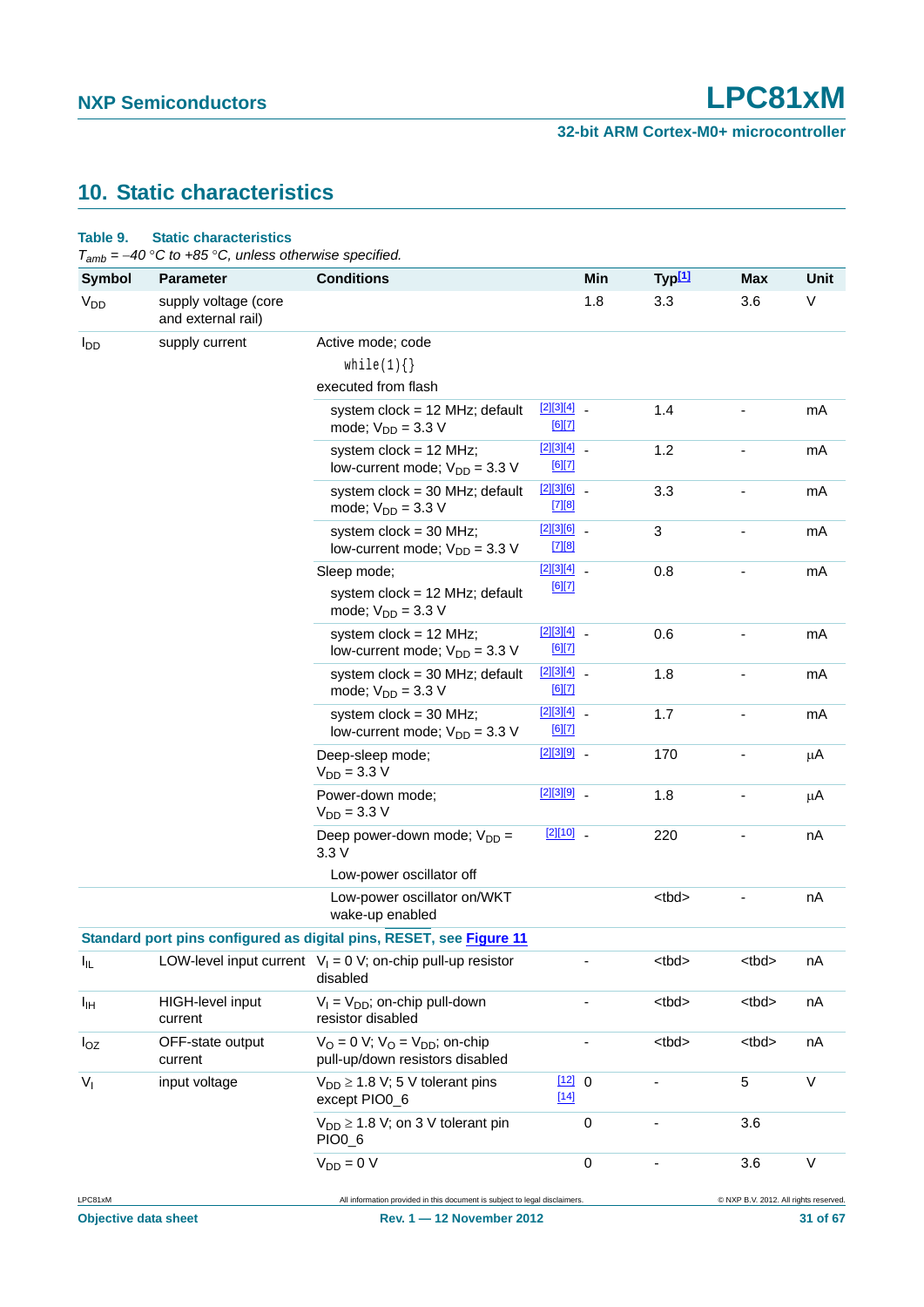#### **32-bit ARM Cortex-M0+ microcontroller**

| Symbol           | <b>Parameter</b>                                          | <b>Conditions</b>                                                                                          |                  | Min                      | Typ <sup>[1]</sup>           | Max                      | <b>Unit</b> |
|------------------|-----------------------------------------------------------|------------------------------------------------------------------------------------------------------------|------------------|--------------------------|------------------------------|--------------------------|-------------|
| $V_{\rm O}$      | output voltage                                            | output active                                                                                              |                  | 0                        |                              | <tbd></tbd>              | $\vee$      |
| V <sub>IH</sub>  | HIGH-level input<br>voltage                               |                                                                                                            |                  | <tbd></tbd>              | $\overline{\phantom{a}}$     |                          | V           |
| $V_{IL}$         | LOW-level input voltage                                   |                                                                                                            |                  | $\overline{\phantom{a}}$ | $\frac{1}{2}$                | <tbd></tbd>              | $\vee$      |
| $V_{\text{hys}}$ | hysteresis voltage                                        |                                                                                                            |                  | <tbd></tbd>              | $\overline{\phantom{a}}$     |                          | $\vee$      |
| $V_{OH}$         | HIGH-level output                                         | 2.5 V $\leq$ V <sub>DD</sub> $\leq$ 3.6 V; I <sub>OH</sub> = -4 mA                                         |                  | <tbd></tbd>              | $\overline{\phantom{0}}$     |                          | $\vee$      |
|                  | voltage                                                   | $1.8 V \le V_{DD}$ < 2.5 V; $I_{OH} = -3 mA$                                                               |                  | <tbd></tbd>              | $\qquad \qquad \blacksquare$ |                          | $\vee$      |
| $V_{OL}$         | LOW-level output                                          | $2.5 V \le V_{DD} \le 3.6 V$ ; $I_{OL} = 4 mA$                                                             |                  | $\overline{\phantom{a}}$ | $\overline{\phantom{a}}$     | <tbd></tbd>              | $\vee$      |
|                  | voltage                                                   | $1.8 V \le V_{DD}$ < 2.5 V; $I_{OL}$ = 3 mA                                                                |                  | $\blacksquare$           | $\overline{\phantom{a}}$     | <tbd></tbd>              | V           |
| $I_{OH}$         | HIGH-level output                                         | $V_{OH} = V_{DD} - 0.4 V$ ;                                                                                |                  | <tbd></tbd>              | $\overline{\phantom{m}}$     |                          | mA          |
|                  | current                                                   | 2.5 $V \le V_{DD} \le 3.6 V$                                                                               |                  |                          |                              |                          |             |
|                  |                                                           | 1.8 $V \leq V_{DD}$ < 2.5 V                                                                                |                  | <tbd></tbd>              | $\blacksquare$               | $\overline{\phantom{a}}$ | mA          |
| $I_{OL}$         | LOW-level output                                          | $V_{OL} = 0.4 V$                                                                                           |                  | <tbd></tbd>              |                              |                          | mA          |
|                  | current                                                   | 2.5 $V \le V_{DD} \le 3.6 V$                                                                               |                  |                          |                              |                          |             |
|                  |                                                           | 1.8 $V \leq V_{DD}$ < 2.5 V                                                                                |                  | <tbd></tbd>              | ÷,                           |                          | mA          |
| I <sub>OHS</sub> | HIGH-level short-circuit $V_{OH} = 0 V$<br>output current |                                                                                                            | $[15]$           |                          |                              | <tbd></tbd>              | mA          |
| $I_{OLS}$        | LOW-level short-circuit<br>output current                 | $V_{OL} = V_{DD}$                                                                                          | $[15]$ _         |                          |                              | <tbd></tbd>              | mA          |
| $I_{\text{pd}}$  | pull-down current                                         | $V_1 = 5 V$                                                                                                |                  | <tbd></tbd>              | <tbd></tbd>                  | <tbd></tbd>              | μA          |
| $I_{\text{pu}}$  | pull-up current                                           | $V_1 = 0 V;$                                                                                               |                  | <tbd></tbd>              | <tbd></tbd>                  | <tbd></tbd>              | μA          |
|                  |                                                           | 2.0 V $\leq$ V <sub>DD</sub> $\leq$ 3.6 V                                                                  |                  |                          |                              |                          |             |
|                  |                                                           | 1.8 $V \leq V_{DD}$ < 2.0 V                                                                                |                  | <tbd></tbd>              | <tbd></tbd>                  | <tbd></tbd>              | μA          |
|                  |                                                           | $V_{DD}$ < $V_1$ < 5 V                                                                                     |                  | <tbd></tbd>              | <tbd></tbd>                  | <tbd></tbd>              | μA          |
|                  |                                                           | High-drive output pins configured as digital pins (PIO0_2, PIO0_3, PIO0_7, PIO0_12, PIO0_13) see Figure 11 |                  |                          |                              |                          |             |
| $I_{IL}$         |                                                           | LOW-level input current $V_1 = 0$ V; on-chip pull-up resistor<br>disabled                                  |                  |                          | <tbd></tbd>                  | <tbd></tbd>              | nA          |
| Iщ               | HIGH-level input<br>current                               | $V_1 = V_{DD}$ ; on-chip pull-down<br>resistor disabled                                                    |                  |                          | <tbd></tbd>                  | <br><sub>td&gt;</sub>    | nA          |
| $I_{OZ}$         | OFF-state output<br>current                               | $V_O = 0$ V; $V_O = V_{DD}$ ; on-chip<br>pull-up/down resistors disabled                                   |                  | $\overline{\phantom{a}}$ | <tbd></tbd>                  | <tbd></tbd>              | nA          |
| $V_{I}$          | input voltage                                             | $V_{DD} \geq 1.8$ V                                                                                        | [12] 0<br>$[14]$ |                          |                              | 5                        | $\vee$      |
|                  |                                                           | $V_{DD} = 0 V$                                                                                             |                  | $\mathbf 0$              |                              | 3.6                      | $\vee$      |
| $V_{\rm O}$      | output voltage                                            | output active                                                                                              |                  | <tbd></tbd>              |                              | <tbd></tbd>              | $\vee$      |
| V <sub>IH</sub>  | HIGH-level input<br>voltage                               |                                                                                                            |                  | <tbd></tbd>              | $\overline{\phantom{a}}$     |                          | V           |
| $V_{IL}$         | LOW-level input voltage                                   |                                                                                                            |                  | $\blacksquare$           | $\overline{\phantom{a}}$     | <tbd></tbd>              | V           |
| V <sub>hys</sub> | hysteresis voltage                                        |                                                                                                            |                  | <tbd></tbd>              | ٠                            |                          | V           |
| V <sub>OH</sub>  | HIGH-level output                                         | $2.5 V \le V_{DD} \le 3.6 V$ ; $I_{OH} = -20 mA$                                                           |                  | <tbd></tbd>              | $\overline{\phantom{a}}$     | $\overline{\phantom{a}}$ | V           |
| voltage          | $1.8 V \le V_{DD}$ < 2.5 V; $I_{OH}$ = -12 mA             |                                                                                                            | <tbd></tbd>      | $\overline{\phantom{0}}$ |                              | $\vee$                   |             |

## **Table 9. Static characteristics** *…continued*

*Tamb = 40 C to +85 C, unless otherwise specified.*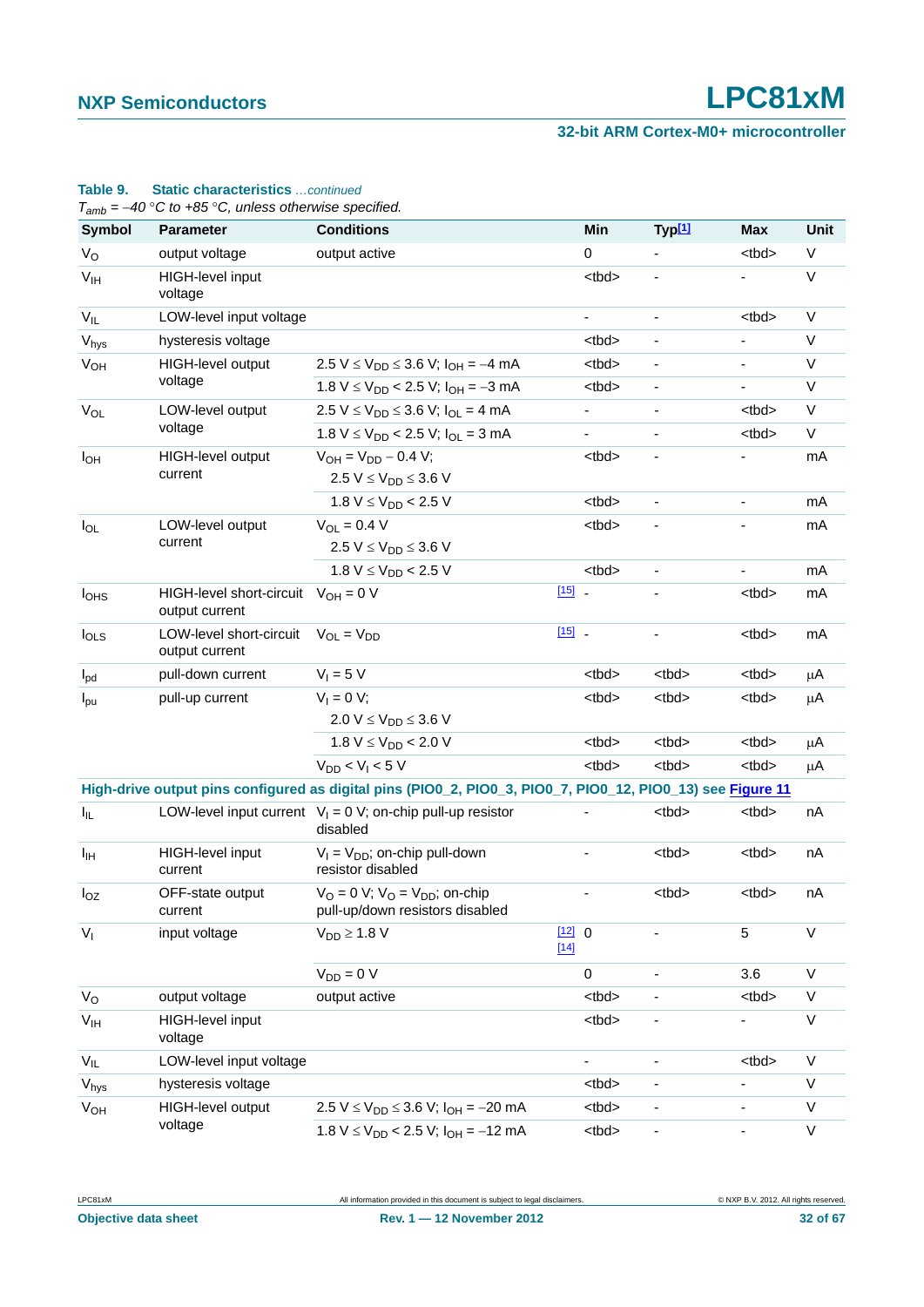#### **32-bit ARM Cortex-M0+ microcontroller**

| <b>Symbol</b>   | <b>Parameter</b>                                              | <b>Conditions</b>                                                                                               |          | Min            | Typ <sup>[1]</sup>       | <b>Max</b>               | <b>Unit</b> |
|-----------------|---------------------------------------------------------------|-----------------------------------------------------------------------------------------------------------------|----------|----------------|--------------------------|--------------------------|-------------|
| $V_{OL}$        | LOW-level output                                              | $2.5 V \le V_{DD} \le 3.6 V$ ; $I_{OL} = 4 mA$                                                                  |          |                |                          | <tbd></tbd>              | V           |
|                 | voltage                                                       | $1.8 V \leq V_{DD}$ < 2.5 V; $I_{OL}$ = 3 mA                                                                    |          | ۰              | $\blacksquare$           | <br><sub>td&gt;</sub>    | V           |
| $I_{OH}$        | <b>HIGH-level output</b><br>current                           | $V_{OH} = V_{DD} - 0.4 V$ ;<br>2.5 V $\leq$ V <sub>DD</sub> $\leq$ 3.6 V                                        |          | <tbd></tbd>    | $\overline{\phantom{a}}$ |                          | mA          |
|                 |                                                               | 1.8 $V \leq V_{DD}$ < 2.5 V                                                                                     |          | <tbd></tbd>    | $\overline{\phantom{a}}$ | $\overline{\phantom{a}}$ | mA          |
| $I_{OL}$        | LOW-level output                                              | $V_{OL} = 0.4 V$                                                                                                |          | <tbd></tbd>    |                          |                          | mA          |
|                 | current                                                       | 2.5 $V \le V_{DD} \le 3.6 V$                                                                                    |          |                |                          |                          |             |
|                 |                                                               | 1.8 $V \leq V_{DD}$ < 2.5 V                                                                                     |          | <tbd></tbd>    | $\blacksquare$           |                          | mA          |
| $I_{OLS}$       | LOW-level short-circuit<br>output current                     | $V_{OL} = V_{DD}$                                                                                               | $[15]$ . |                |                          | <tbd></tbd>              | mA          |
| $I_{\text{pd}}$ | pull-down current                                             | $V_1 = 5 V$                                                                                                     |          | <tbd></tbd>    | <tbd></tbd>              | <tbd></tbd>              | μA          |
| $I_{\text{pu}}$ | pull-up current                                               | $V_1 = 0 V$                                                                                                     |          | <tbd></tbd>    | <tbd></tbd>              | <tbd></tbd>              | μA          |
|                 |                                                               | 2.0 $V \le V_{DD} \le 3.6 V$                                                                                    |          |                |                          |                          |             |
|                 |                                                               | 1.8 $V \leq V_{DD}$ < 2.0 V                                                                                     |          | <tbd></tbd>    | <tbd></tbd>              | <tbd></tbd>              | μA          |
|                 |                                                               | $V_{DD}$ < $V_1$ < 5 V                                                                                          |          | <tbd></tbd>    | <tbd></tbd>              | <tbd></tbd>              | μA          |
|                 | I <sup>2</sup> C-bus pins (PIO0_10 and PIO0_11) see Figure 11 |                                                                                                                 |          |                |                          |                          |             |
| V <sub>IH</sub> | HIGH-level input<br>voltage                                   |                                                                                                                 |          | <tbd></tbd>    |                          |                          | V           |
| $V_{IL}$        | LOW-level input voltage                                       |                                                                                                                 |          |                |                          | <tbd></tbd>              | V           |
| Vhys            | hysteresis voltage                                            |                                                                                                                 |          | $\overline{a}$ | <tbd></tbd>              |                          | V           |
| $I_{OL}$        | LOW-level output<br>current                                   | $V_{OL} = 0.4$ V; I <sup>2</sup> C-bus pins<br>configured as standard mode pins<br>2.5 $V \le V_{DD} \le 3.6 V$ |          | <tbd></tbd>    |                          |                          | mA          |
|                 |                                                               | 1.8 $V \leq V_{DD}$ < 2.5 V                                                                                     |          | <tbd></tbd>    | $\blacksquare$           | $\overline{\phantom{a}}$ |             |
| $I_{OL}$        | LOW-level output<br>current                                   | $V_{OL}$ = 0.4 V; I <sup>2</sup> C-bus pins<br>configured as Fast-mode Plus<br>pins                             |          | <tbd></tbd>    |                          |                          | mA          |
|                 |                                                               | 2.5 $V \le V_{DD} \le 3.6 V$                                                                                    |          |                |                          |                          |             |
|                 |                                                               | 1.8 $V \leq V_{DD}$ < 2.5 V                                                                                     |          | <tbd></tbd>    |                          | $\blacksquare$           |             |
| Īц              | input leakage current                                         | $V_I = V_{DD}$                                                                                                  | $[16]$   |                | <tbd></tbd>              | <tbd></tbd>              | μA          |
|                 |                                                               | $V_1 = 5 V$                                                                                                     |          | $\frac{1}{2}$  | <tbd></tbd>              | <tbd></tbd>              | μA          |
|                 | Oscillator input pins (PIO0_8 and PIO0_9)                     |                                                                                                                 |          |                |                          |                          |             |
| $V_{i(xtal)}$   | crystal input voltage                                         |                                                                                                                 |          | <tbd></tbd>    | <tbd></tbd>              | <tbd></tbd>              | V           |
| $V_{o(xtal)}$   | crystal output voltage                                        |                                                                                                                 |          | <tbd></tbd>    | <tbd></tbd>              | <tbd></tbd>              | V           |

#### **Table 9. Static characteristics** *…continued*

<span id="page-32-1"></span><span id="page-32-0"></span>[2]  $T_{amb} = 25 °C$ .

<span id="page-32-2"></span>[3] I<sub>DD</sub> measurements were performed with all pins configured as GPIO outputs driven LOW and pull-up resistors disabled.

<span id="page-32-3"></span>[4] IRC enabled; system oscillator disabled; system PLL disabled.

[5] System oscillator enabled; IRC disabled; system PLL disabled.

<span id="page-32-4"></span>[6] BOD disabled.

<span id="page-32-5"></span>[7] All peripherals disabled in the SYSAHBCLKCTRL register. Peripheral clocks to USART, CLKOUT, and IOCON disabled in system configuration block.

<span id="page-32-6"></span>[8] IRC disabled; system oscillator enabled; system PLL enabled.

LPC81xM All information provided in this document is subject to legal disclaimers. © NXP B.V. 2012. All rights reserved.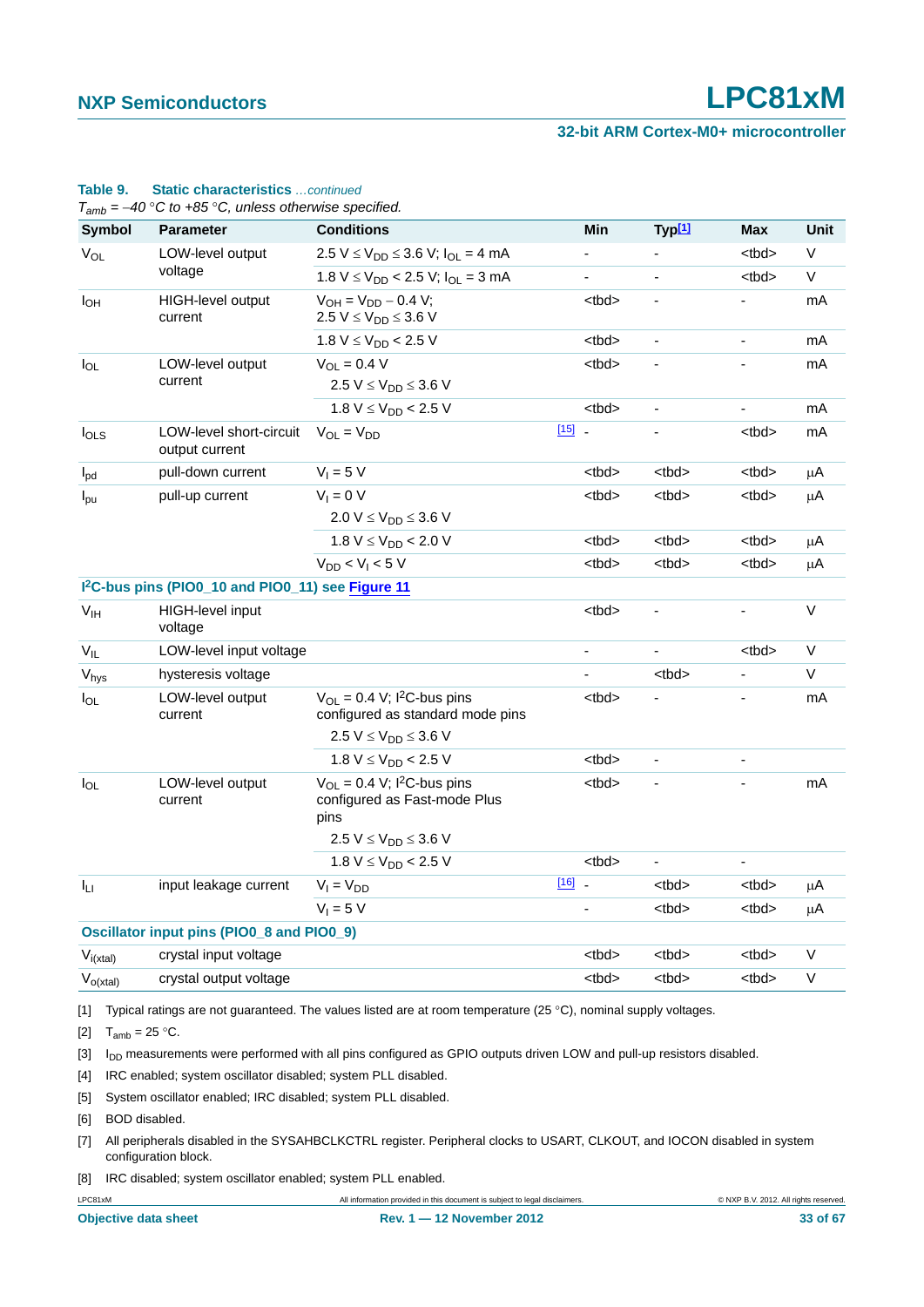#### **32-bit ARM Cortex-M0+ microcontroller**

- <span id="page-33-0"></span>[9] All oscillators and analog blocks turned off in the PDSLEEPCFG register; PDSLEEPCFG = 0x0000 18FF.
- <span id="page-33-1"></span>[10] WAKEUP pin pulled HIGH externally.
- [11] Low-current mode PWR\_LOW\_CURRENT selected when running the set\_power routine in the power profiles.
- <span id="page-33-2"></span>[12] Including voltage on outputs in 3-state mode.
- [13]  $V_{DD}$  supply voltage must be present.
- <span id="page-33-3"></span>[14] 3-state outputs go into 3-state mode in Deep power-down mode.
- <span id="page-33-5"></span>[15] Allowed as long as the current limit does not exceed the maximum current allowed by the device.
- <span id="page-33-6"></span>[16] To  $V_{SS}$ .

<span id="page-33-4"></span>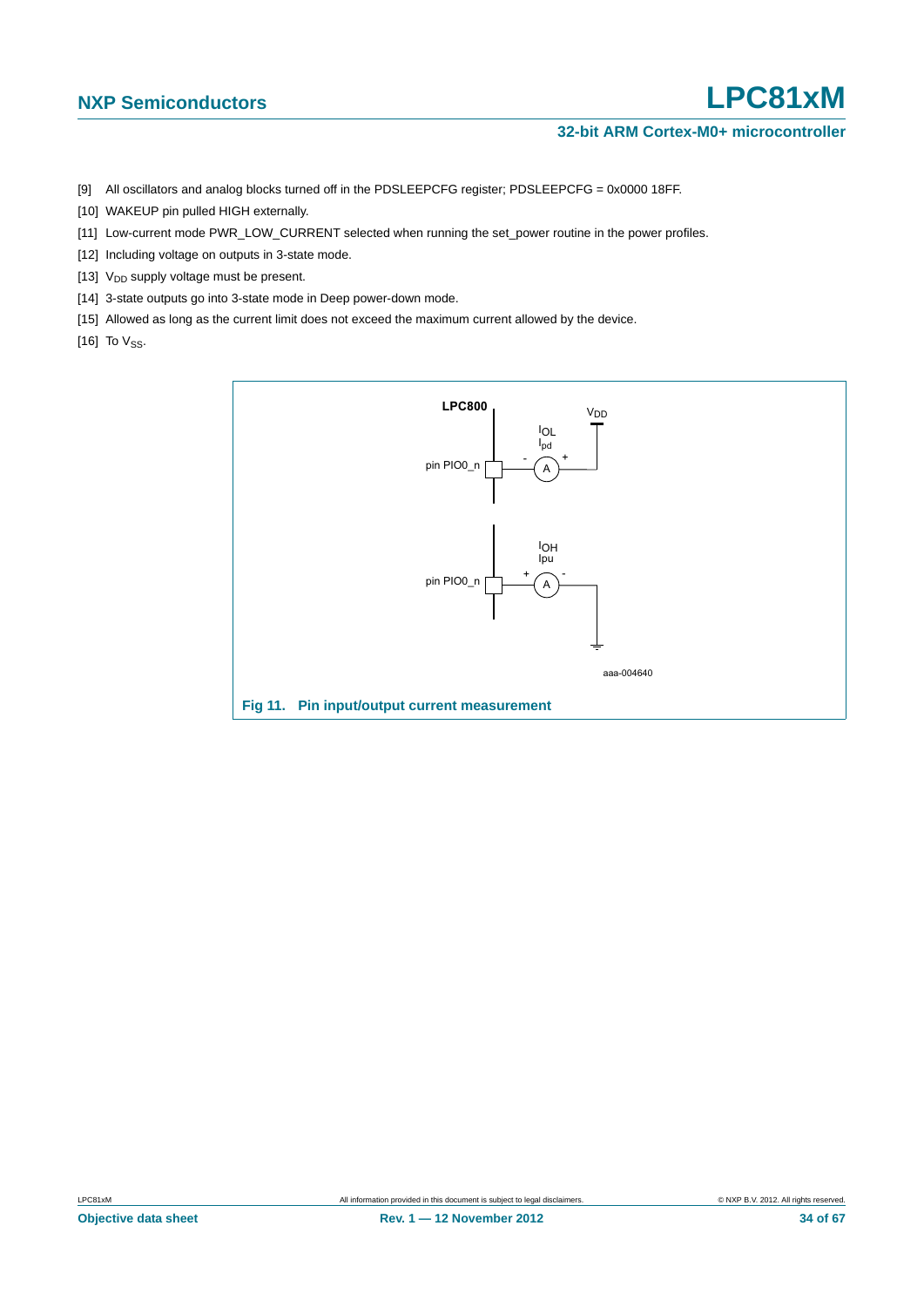#### <span id="page-34-0"></span>**10.1 Power consumption**

Power measurements in Active, Sleep, and Deep-sleep modes were performed under the following conditions):

- **•** Configure all pins as GPIO with pull-up resistor disabled in the IOCON block.
- **•** Configure GPIO pins as outputs using the GPIO DIR register.
- **•** Write 0 to all GPIO DATA register to drive the outputs LOW.

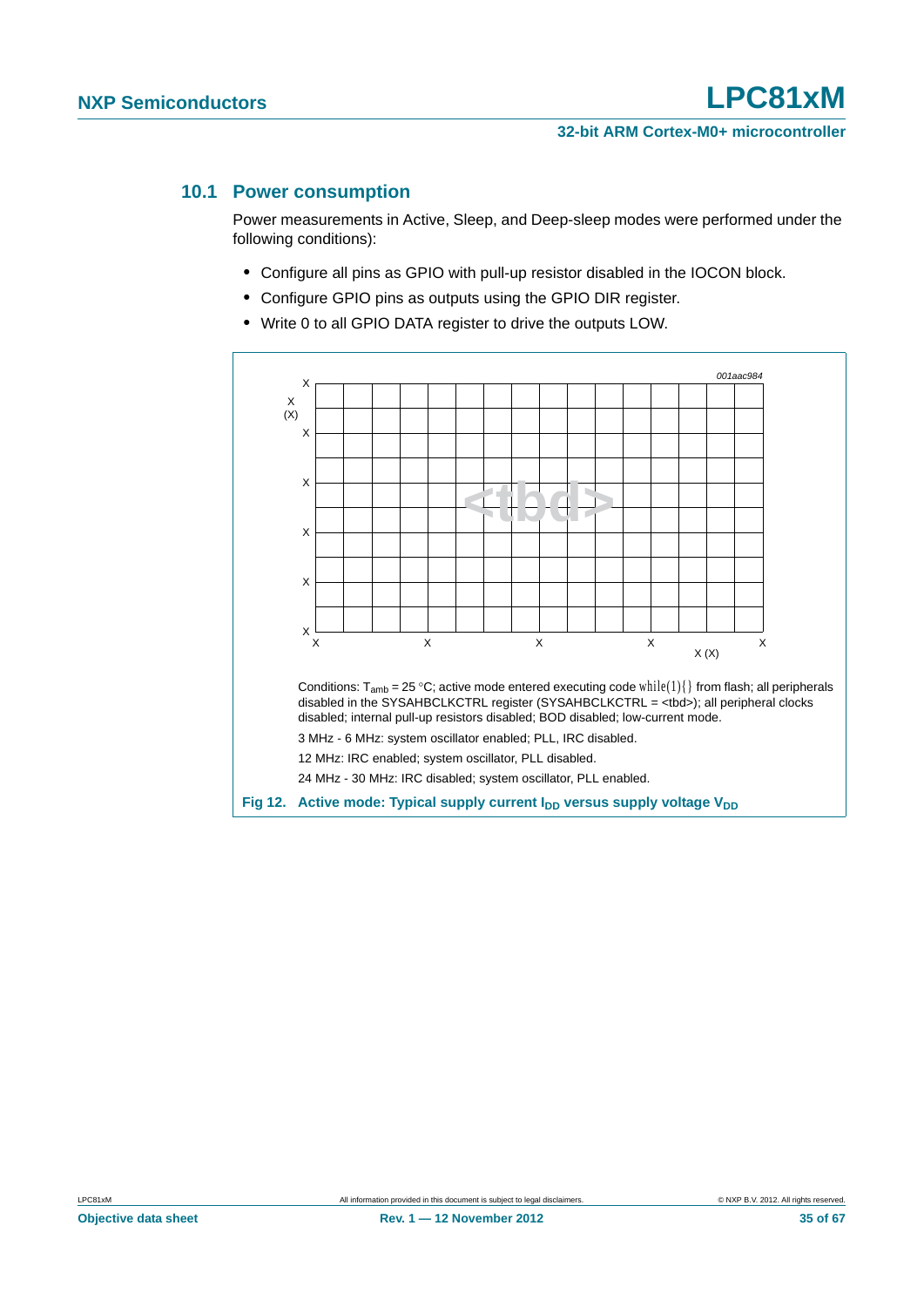#### **32-bit ARM Cortex-M0+ microcontroller**



Conditions:  $V_{DD} = 3.3$  V; sleep mode entered from flash; all peripherals disabled in the SYSAHBCLKCTRL register (SYSAHBCLKCTRL = <tbd>); all peripheral clocks disabled; internal pull-up resistors disabled; BOD disabled; low-current mode.

 $\times$  X  $\times$  X  $\times$  X  $\times$ 

3 MHz - 6 MHz: system oscillator enabled; PLL, IRC disabled.

12 MHz: IRC enabled; system oscillator, PLL disabled.

X

X

X

24 MHz - 30 MHz: IRC disabled; system oscillator, PLL enabled.

Fig 14. Sleep mode: Typical supply current I<sub>DD</sub> versus temperature for different system **clock frequencies**

 $X(X)$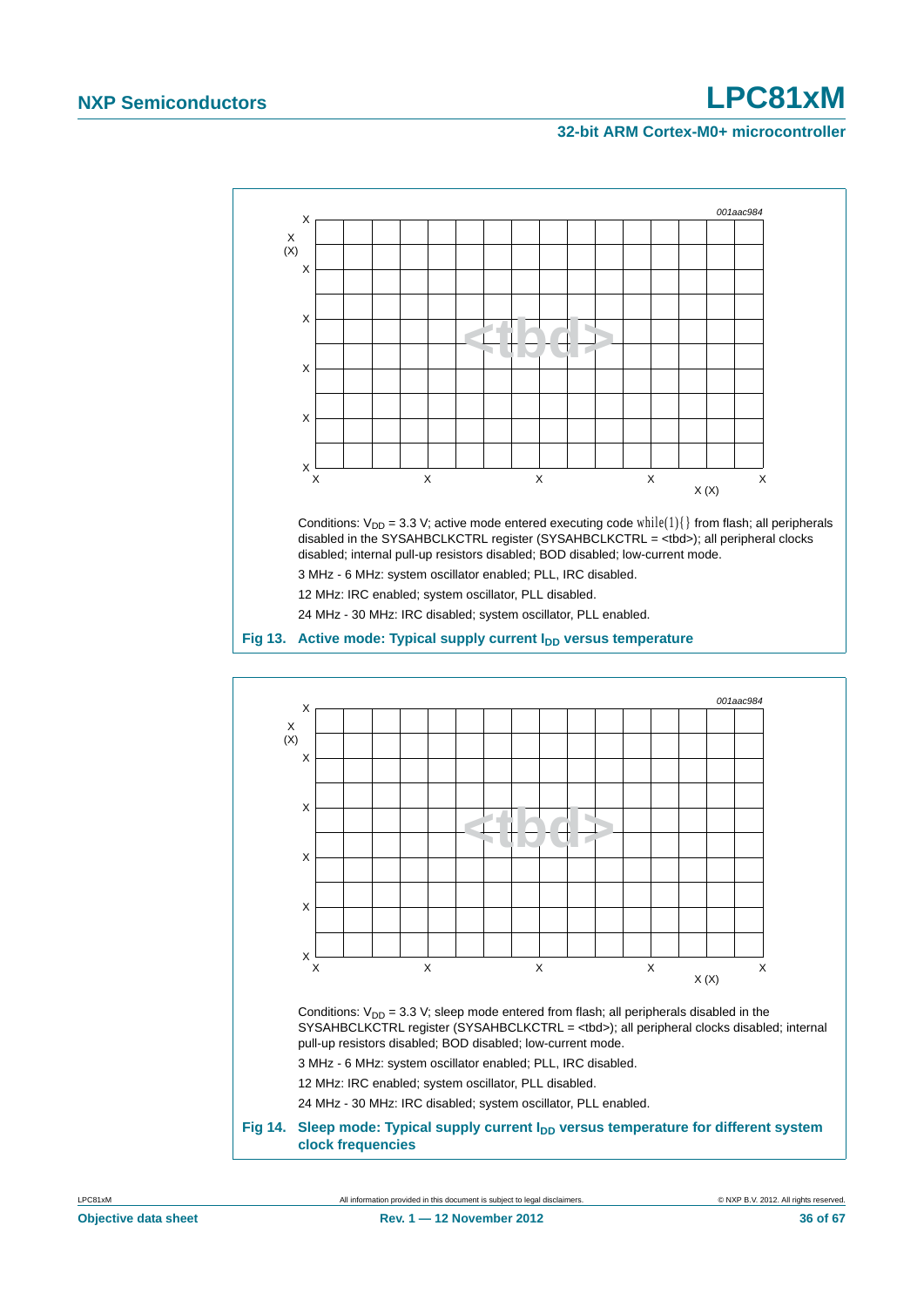#### **32-bit ARM Cortex-M0+ microcontroller**



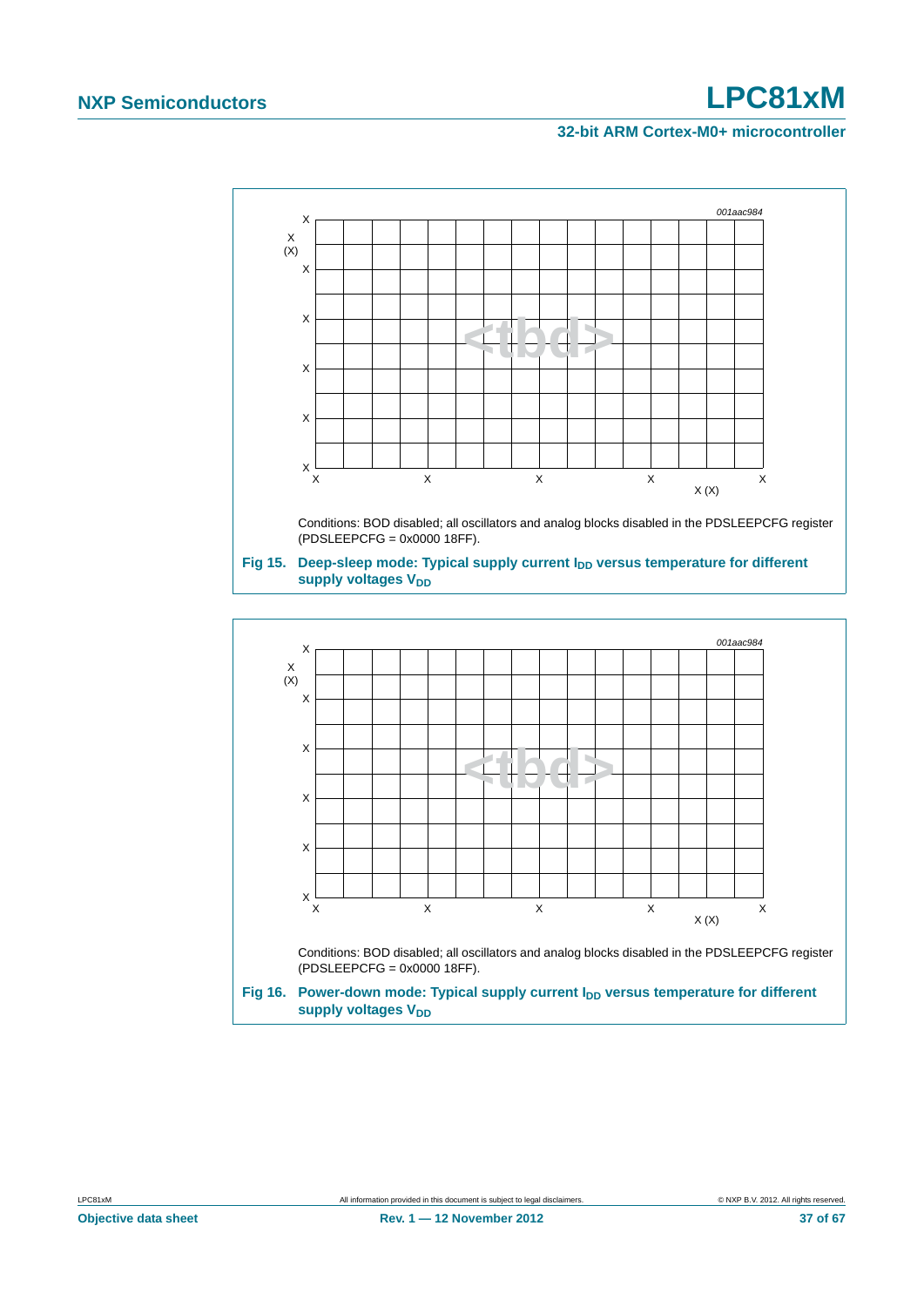#### **32-bit ARM Cortex-M0+ microcontroller**



### <span id="page-37-0"></span>**10.2 CoreMark data**

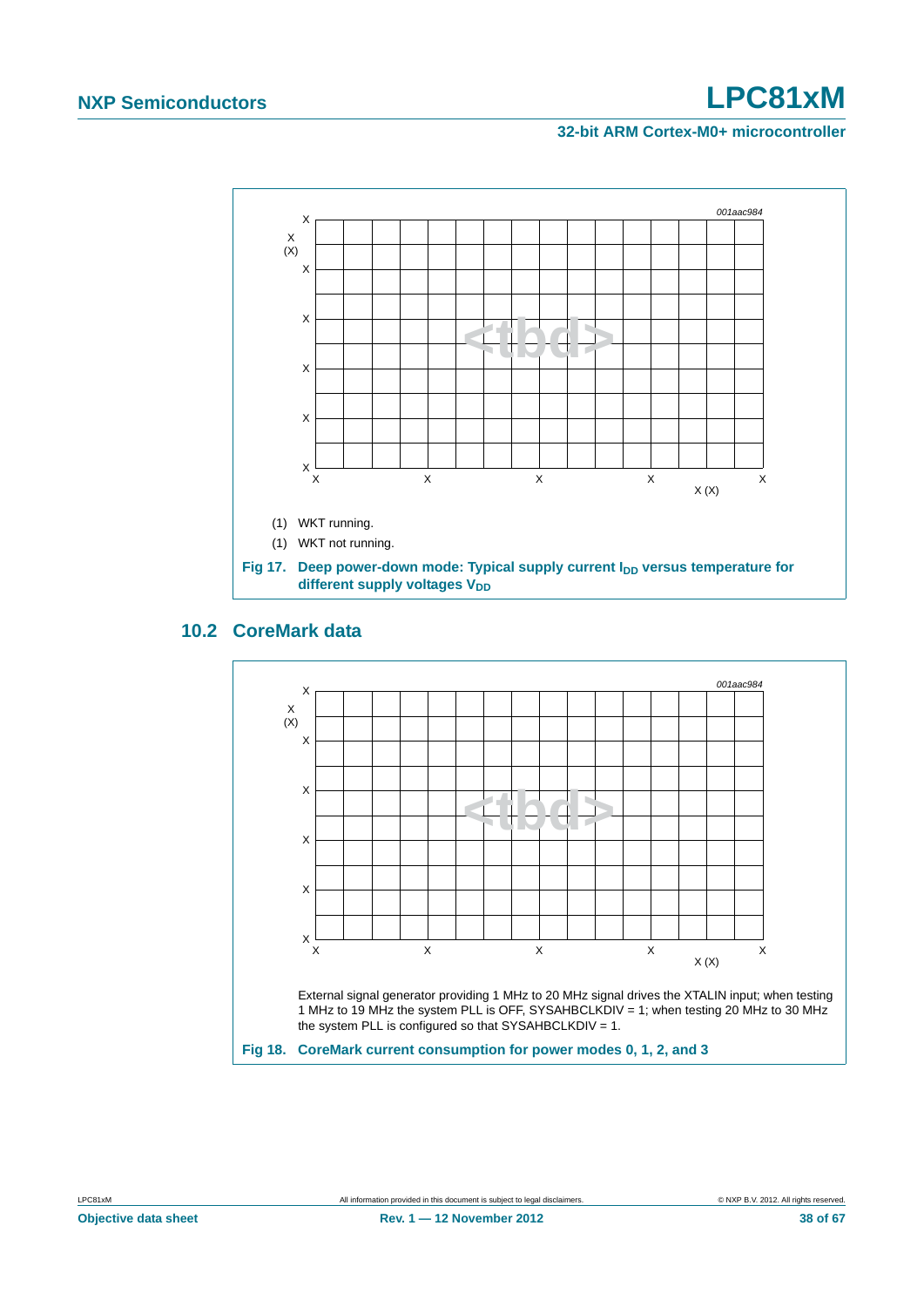#### <span id="page-38-0"></span>**10.3 Peripheral power consumption**

The supply current per peripheral is measured as the difference in supply current between the peripheral block enabled and the peripheral block disabled in the SYSAHBCLKCFG and PDRUNCFG (for analog blocks) registers. All other blocks are disabled in both registers and no code is executed. Measured on a typical sample at  $T_{amb} = 25 \degree C$ . Unless noted otherwise, the system oscillator and PLL are running in both measurements.

The supply currents are shown for system clock frequencies of 12 MHz and 30 MHz.

| Peripheral                             | mA          | Typical supply current in |                          | <b>Notes</b>                                                                                                                                          |
|----------------------------------------|-------------|---------------------------|--------------------------|-------------------------------------------------------------------------------------------------------------------------------------------------------|
|                                        | n/a         | 12 MHz                    | <b>30 MHz</b>            |                                                                                                                                                       |
| IRC                                    | <tbd></tbd> |                           |                          | System oscillator running; PLL off; independent<br>of main clock frequency.                                                                           |
| System oscillator<br>at 12 MHz         | <tbd></tbd> |                           |                          | IRC running; PLL off; independent of main clock<br>frequency.                                                                                         |
| Watchdog<br>oscillator at<br>500 kHz/2 | <tbd></tbd> | ä,                        |                          | System oscillator running; PLL off; independent<br>of main clock frequency.                                                                           |
| <b>BOD</b>                             | <tbd></tbd> | ÷,                        | $\overline{\phantom{a}}$ | Independent of main clock frequency.                                                                                                                  |
| Main PLL                               |             | <br><sub>th</sub>         | $\overline{a}$           |                                                                                                                                                       |
| <b>CLKOUT</b>                          |             | <tbd></tbd>               | <tbd></tbd>              | Main clock divided by 4 in the CLKOUTDIV<br>register.                                                                                                 |
| SCT                                    | -           | <tbd></tbd>               | <tbd></tbd>              | -                                                                                                                                                     |
| MRT                                    | Ĭ.          | <tbd></tbd>               | <tbd></tbd>              | ÷,                                                                                                                                                    |
| WKT                                    |             | <br><sub>td&gt;</sub>     | <tbd></tbd>              | ÷,                                                                                                                                                    |
| <b>GPIO</b>                            |             | <tbd></tbd>               | <tbd></tbd>              | GPIO pins configured as outputs and set to<br>LOW. Direction and pin state are maintained if<br>the GPIO is disabled in the SYSAHBCLKCFG<br>register. |
| Pin<br>interrupt/pattern<br>match      |             | <tbd></tbd>               | <tbd></tbd>              |                                                                                                                                                       |
| <b>IOCON</b>                           | ÷,          | <tbd></tbd>               | <tbd></tbd>              | $\qquad \qquad \blacksquare$                                                                                                                          |
| 12C                                    | L           | <tbd></tbd>               | <tbd></tbd>              | $\overline{\phantom{0}}$                                                                                                                              |
| <b>ROM</b>                             |             | <tbd></tbd>               | <tbd></tbd>              | ÷,                                                                                                                                                    |
| SPI <sub>0</sub>                       | L           | <tbd></tbd>               | <tbd></tbd>              | ä,                                                                                                                                                    |
| SPI <sub>1</sub>                       | L           | <tbd></tbd>               | <tbd></tbd>              | ä,                                                                                                                                                    |
| <b>USART0</b>                          | -           | <tbd></tbd>               | <tbd></tbd>              |                                                                                                                                                       |
| USART1                                 |             | <tbd></tbd>               | <tbd></tbd>              | $\frac{1}{2}$                                                                                                                                         |
| USART2                                 |             | <tbd></tbd>               | <tbd></tbd>              | ÷,                                                                                                                                                    |
| <b>WWDT</b>                            |             | <tbd></tbd>               | <tbd></tbd>              | Main clock selected as clock source for the<br>WDT.                                                                                                   |
| Comparator                             | ÷,          | <tbd></tbd>               | <tbd></tbd>              | ä,                                                                                                                                                    |
| <b>CRC</b>                             |             | <tbd></tbd>               | <thd></thd>              | $\overline{\phantom{0}}$                                                                                                                              |
| <b>SWM</b>                             | -           | <tbd></tbd>               | <tbd></tbd>              | $\qquad \qquad \blacksquare$                                                                                                                          |

**Table 10. Power consumption for individual analog and digital blocks**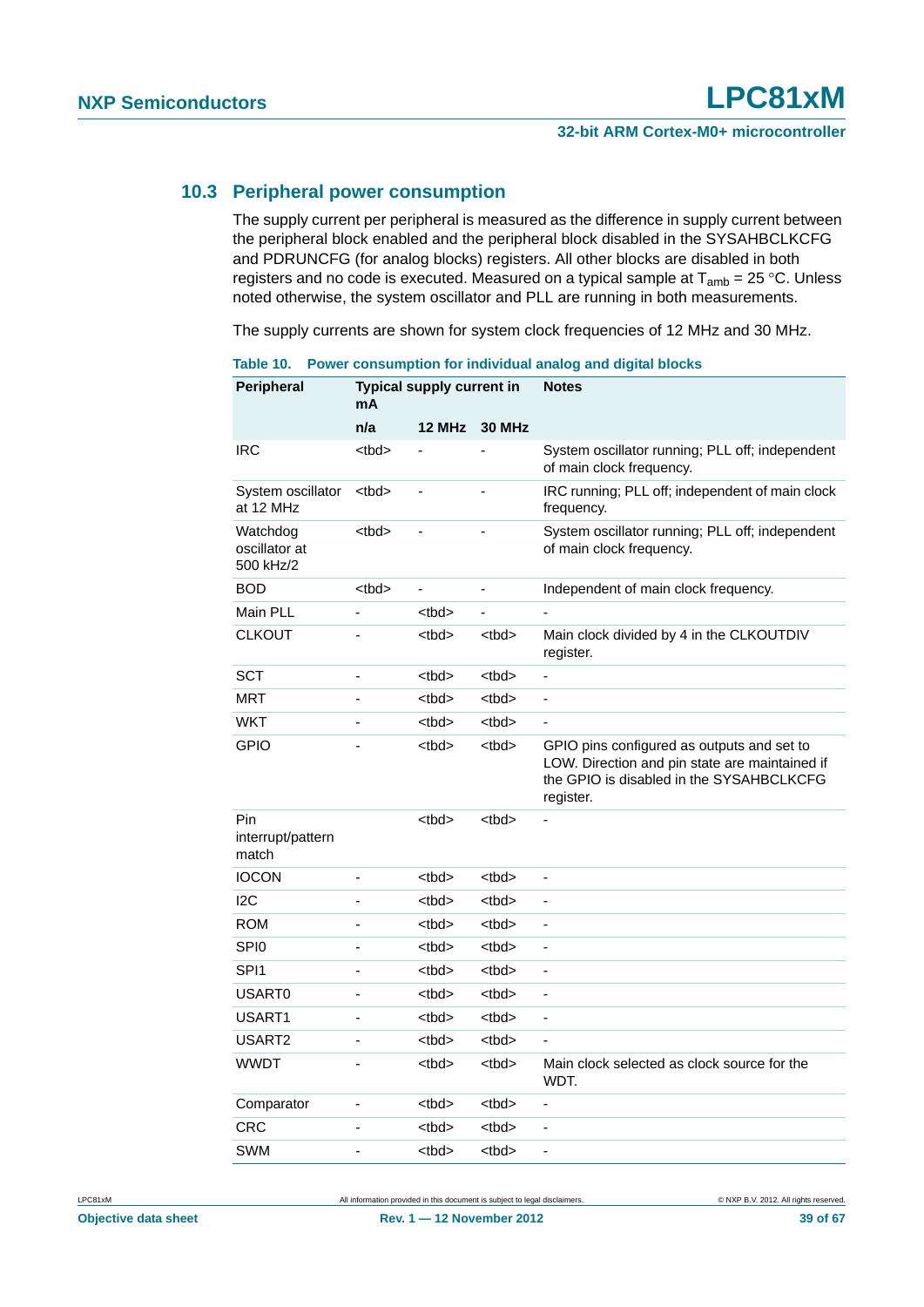#### **32-bit ARM Cortex-M0+ microcontroller**



### <span id="page-39-0"></span>**10.4 Electrical pin characteristics**

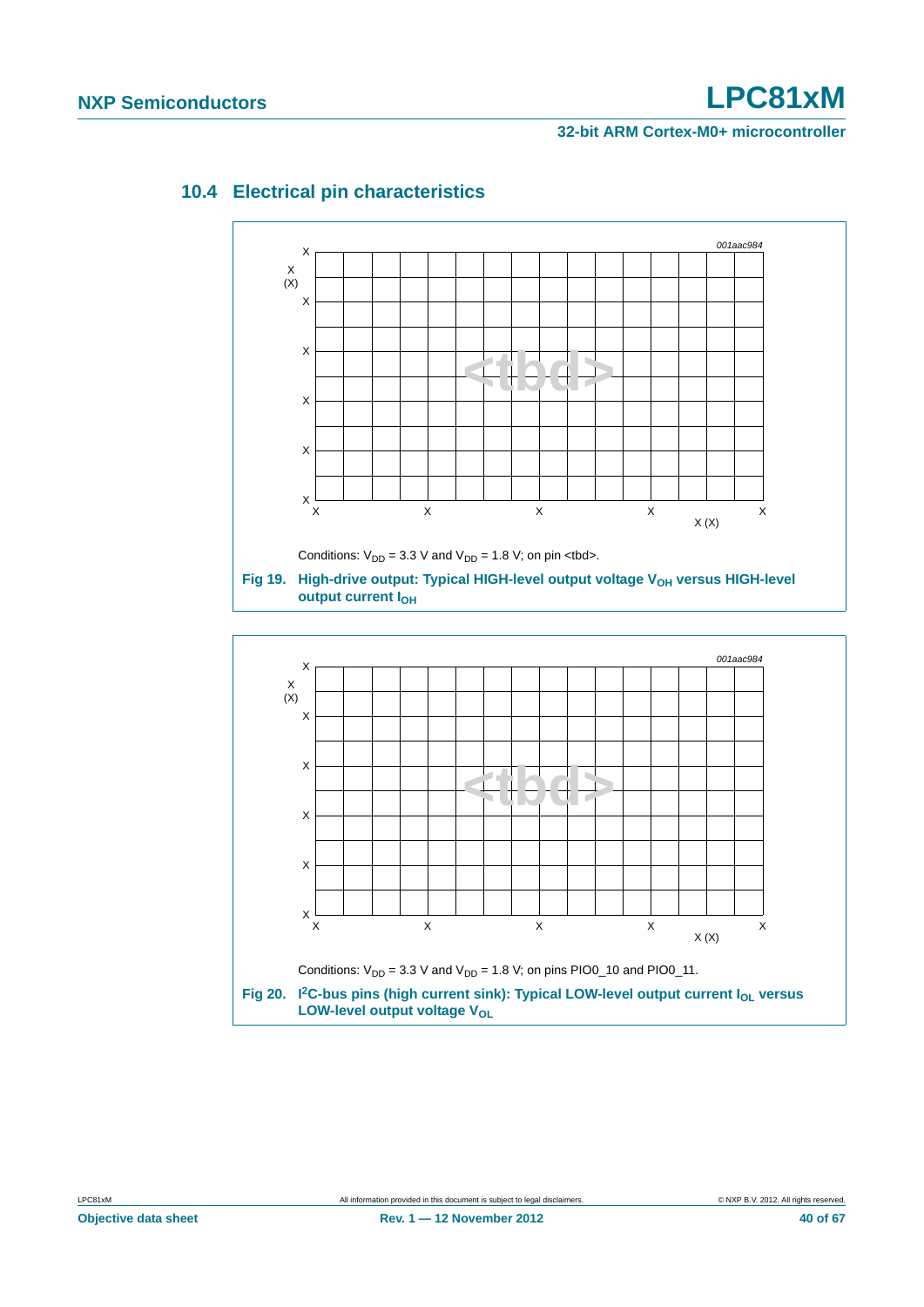#### **32-bit ARM Cortex-M0+ microcontroller**



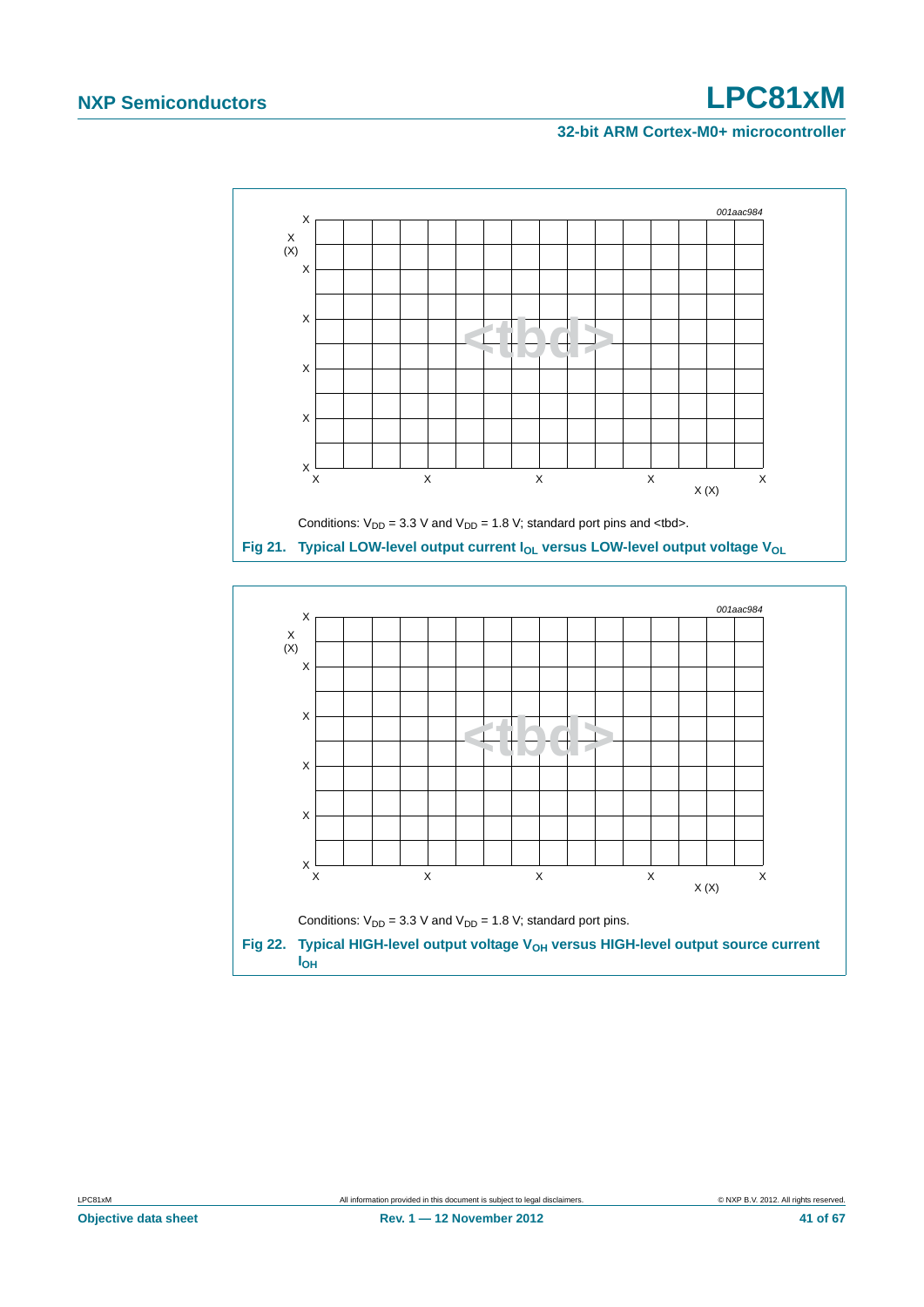#### **32-bit ARM Cortex-M0+ microcontroller**



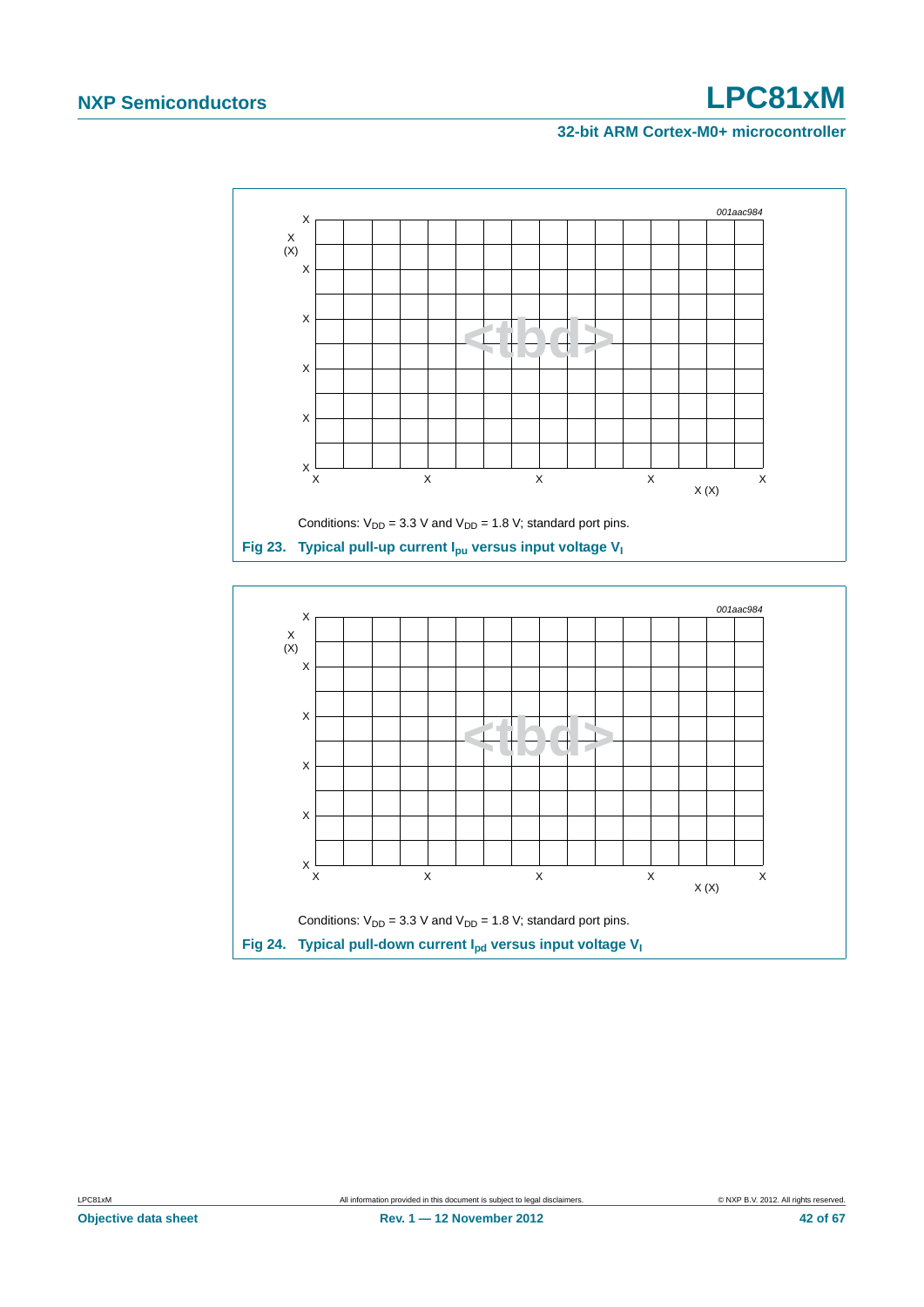### <span id="page-42-6"></span><span id="page-42-5"></span>**11. Dynamic characteristics**

#### **11.1 Power-up ramp conditions**

<tbd>

#### <span id="page-42-7"></span>**11.2 Flash memory**

#### **Table 11. Flash characteristics**

*Tamb = 40 C to +85 C. Based on JEDEC NVM qualification. Failure rate < 10 ppm for parts as specified below.*

| Symbol            | <b>Parameter</b>    | <b>Conditions</b>                            |             | Min        | Typ    | <b>Max</b>               | Unit   |
|-------------------|---------------------|----------------------------------------------|-------------|------------|--------|--------------------------|--------|
| $N_{endu}$        | endurance           |                                              | [2][1]      | 10000      | 100000 | $\overline{\phantom{0}}$ | cycles |
| $t_{\rm ret}$     | retention time      | powered                                      | $[2]$       | 10         | 20     | $\blacksquare$           | years  |
|                   |                     | unpowered                                    | $\boxed{2}$ | 20         | 40     | $\overline{\phantom{a}}$ | years  |
| $t_{er}$          | erase time          | sector or multiple<br>consecutive<br>sectors | $[2]$       | 95         | 100    | 105                      | ms     |
| t <sub>prog</sub> | programming<br>time |                                              |             | $213$ 0.95 |        | 1.05                     | ms     |

<span id="page-42-1"></span>[1] Number of program/erase cycles.

<span id="page-42-0"></span>[2] Min and max values are valid for  $T_{amb} = -40$  °C to +85 °C only.

<span id="page-42-2"></span>[3] Programming times are given for writing <tbd> bytes to the flash.  $T_{amb}$  < +85 °C. Data must be written to the flash in blocks of 256 bytes. Flash programming is accomplished via IAP calls (see *LPC800 user manual*). Execution time of IAP calls depends on the system clock and is typically between 1.5 and 2 ms per 256 bytes.

#### <span id="page-42-8"></span>**11.3 External clock for the oscillator in slave mode and CLKIN**

**Remark:** The input voltage on the XTAL1/2 pins must be  $\leq$  1.95 V (see [Table 9](#page-30-0)). For connecting the oscillator to the XTAL pins, also see [Section 13.1](#page-51-0).

| Table 12. Dynamic characteristic: external clock (XTALIN or CLKIN inputs) |
|---------------------------------------------------------------------------|
| $T_{amb}$ = -40 °C to +85 °C; V <sub>DD</sub> over specified ranges.[1]   |

| <b>Symbol</b>     | <b>Parameter</b>     | <b>Conditions</b> | Min                                       | Typ <sup>[2]</sup>       | <b>Max</b>               | Unit       |
|-------------------|----------------------|-------------------|-------------------------------------------|--------------------------|--------------------------|------------|
| $f_{\rm osc}$     | oscillator frequency |                   |                                           | $\overline{\phantom{0}}$ | 25                       | <b>MHz</b> |
| $T_{cy(clk)}$     | clock cycle time     |                   | 40                                        | $\overline{\phantom{0}}$ | 1000                     | ns         |
| $t_{CHCX}$        | clock HIGH time      |                   | $T_{\mathsf{cy}(\mathsf{clk})}\times 0.4$ | $\blacksquare$           | $\overline{\phantom{0}}$ | ns         |
| $t_{CLCX}$        | clock LOW time       |                   | $T_{\text{cy}(\text{clk})} \times 0.4$    | $\blacksquare$           | $\overline{\phantom{0}}$ | ns         |
| $t_{CLCH}$        | clock rise time      |                   |                                           |                          | 5                        | ns         |
| t <sub>CHCL</sub> | clock fall time      |                   | -                                         | $\overline{\phantom{0}}$ | 5                        | ns         |

<span id="page-42-3"></span>[1] Parameters are valid over operating temperature range unless otherwise specified.

<span id="page-42-4"></span>[2] Typical ratings are not guaranteed. The values listed are at room temperature (25 °C), nominal supply voltages.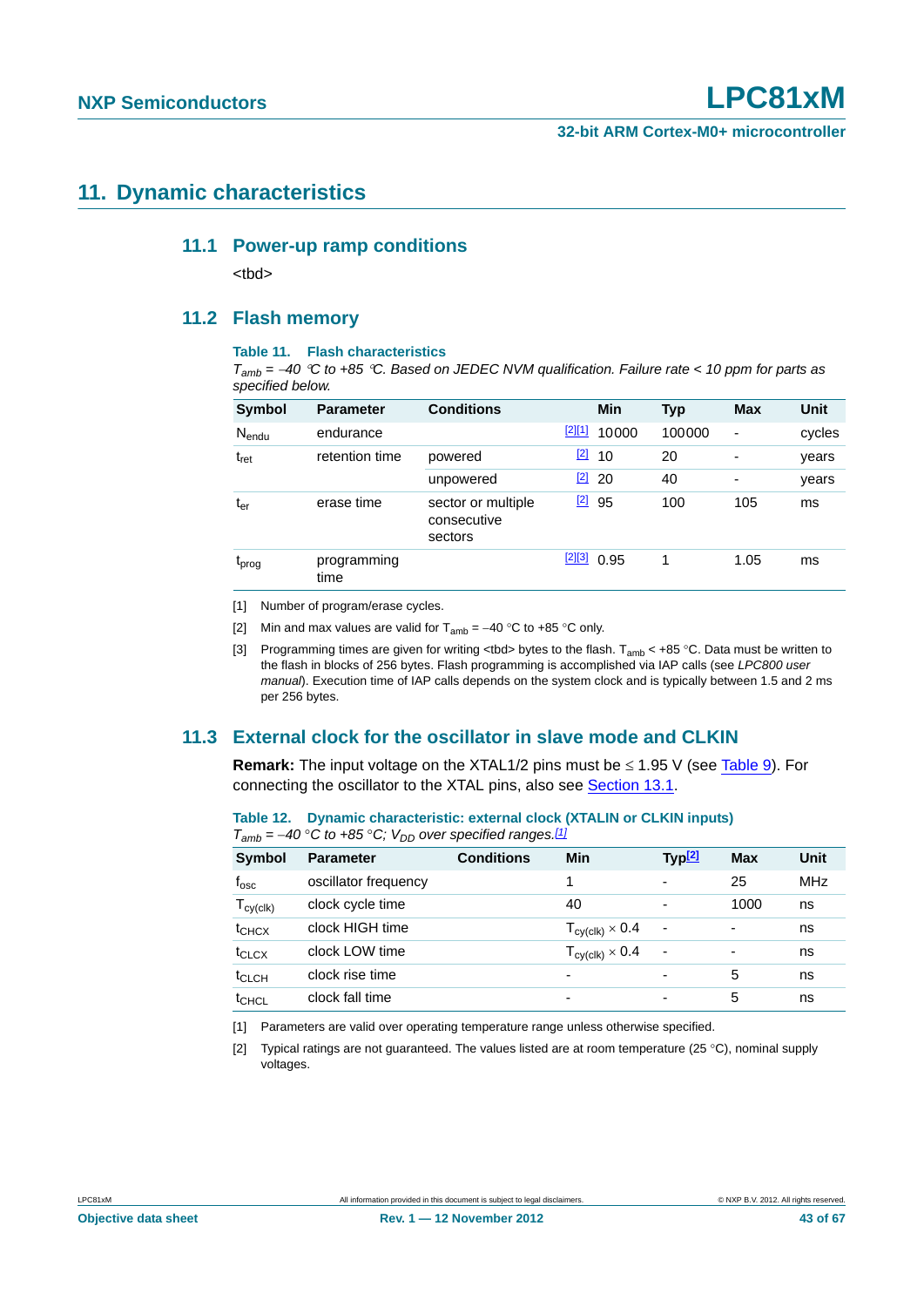

#### <span id="page-43-2"></span>**11.4 Internal oscillators**

#### **Table 13. Dynamic characteristic: internal oscillators**

 $T_{amb} = -40$  °C to  $+85$  °C; 2.7  $V \leq V_{DD} \leq 3.6$  V<sup>[1]</sup>

|                   | Symbol Parameter                   | <b>Conditions</b> | Min   | Tvp <mark>l4</mark> | <b>Max</b> | Unit |
|-------------------|------------------------------------|-------------------|-------|---------------------|------------|------|
| $f_{\rm osc(RC)}$ | internal RC oscillator frequency - |                   | 11.88 | 12                  | 12.12      | MHz  |

<span id="page-43-0"></span>[1] Parameters are valid over operating temperature range unless otherwise specified.

<span id="page-43-1"></span>[2] Typical ratings are not guaranteed. The values listed are at room temperature (25 °C), nominal supply voltages.

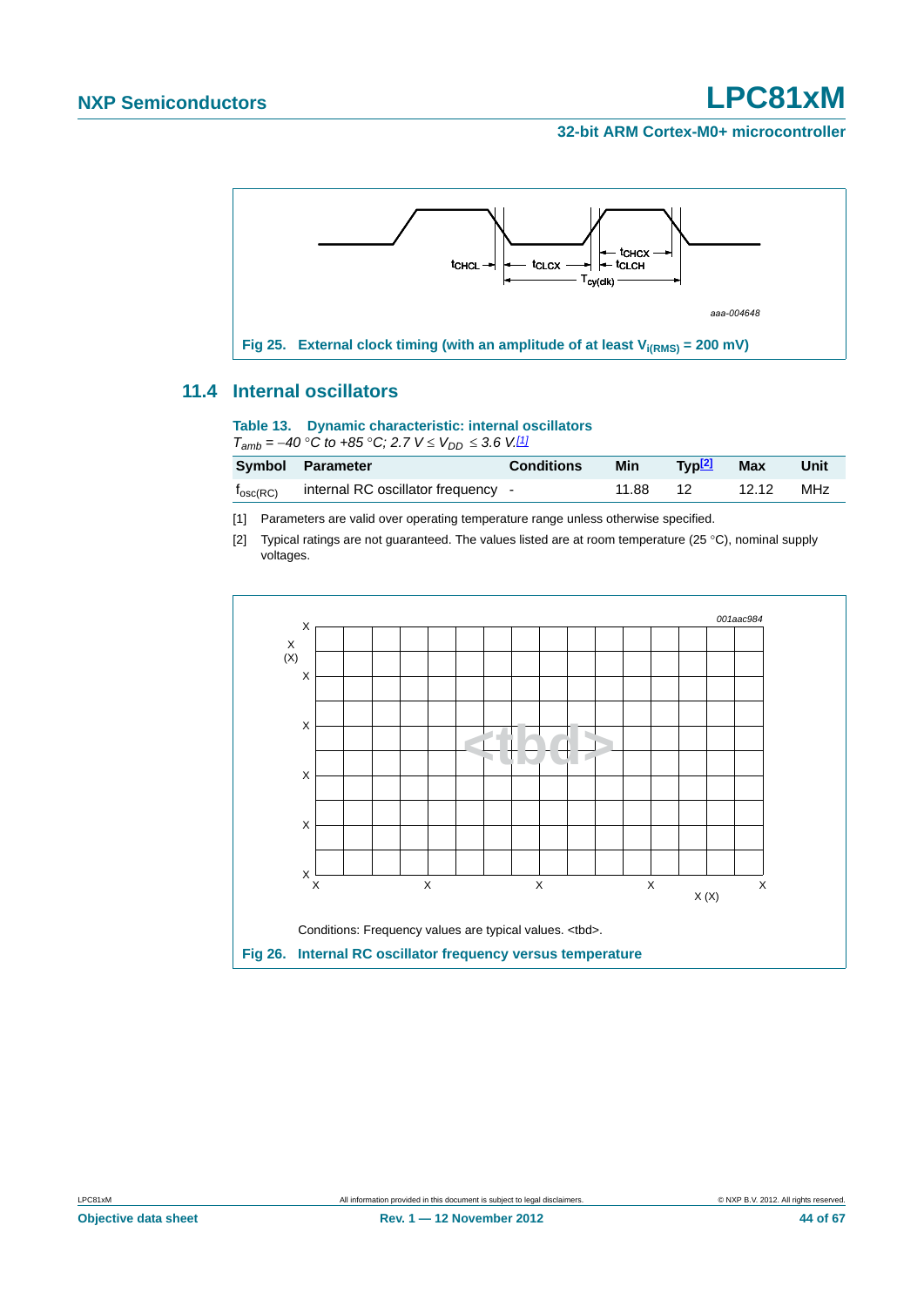#### **32-bit ARM Cortex-M0+ microcontroller**

|                       | <b>Symbol Parameter</b>          | <b>Conditions</b>                                                                      |              | Min Typ <sup>[1]</sup> | Max                      | Unit |
|-----------------------|----------------------------------|----------------------------------------------------------------------------------------|--------------|------------------------|--------------------------|------|
| T <sub>osc(int)</sub> | internal oscillator<br>frequency | $DIVSEL = 0x1F$ , $FREQSEL = 0x1$<br>in the WDTOSCCTRL register:                       | $[2][3]$ $-$ | 94                     | $\overline{\phantom{a}}$ | kHz  |
|                       |                                  | DIVSEL = $0x00$ , FREQSEL = $0xF$ $\frac{[2][3]}{[2]}$ -<br>in the WDTOSCCTRL register |              | 2300                   | $\blacksquare$           | kHz  |

#### **Table 14. Dynamic characteristics: Watchdog oscillator**

<span id="page-44-0"></span>[1] Typical ratings are not guaranteed. The values listed are at room temperature (25  $\degree$ C), nominal supply voltages.

<span id="page-44-1"></span>[2] The typical frequency spread over processing and temperature (T<sub>amb</sub> = -40 °C to +85 °C) is  $\pm$ 40 %.

<span id="page-44-2"></span>[3] See the *LPC800 user manual*.

#### **Table 15. Dynamic characteristics: Low-power oscillator**

| <b>Symbol Parameter</b>                                | Conditions |  | Min Typ <sup>[1]</sup> Max Unit |     |
|--------------------------------------------------------|------------|--|---------------------------------|-----|
| $f_{\text{osc(int)}}$ internal oscillator<br>frequency |            |  | $[2][3]$ g 4 -                  | kHz |

[1] Typical ratings are not guaranteed. The values listed are at room temperature (25 °C), nominal supply voltages.

- [2] The typical frequency spread over processing and temperature (T<sub>amb</sub> = -40 °C to +85 °C) is  $\pm$ 40 %.
- [3] See the *LPC800 user manual*.

#### <span id="page-44-4"></span>**11.5 I/O pins**

#### **Table 16. Dynamic characteristics: I/O pins[\[1\]](#page-44-3)**

 $T_{amb} = -40$  <sup>o</sup>C to +85 <sup>o</sup>C; 3.0  $V \leq V_{DD} \leq 3.6$  V.

| <b>Symbol</b> |           | <b>Parameter Conditions</b> | Min | Tvp                      | Max | Unit |
|---------------|-----------|-----------------------------|-----|--------------------------|-----|------|
|               | rise time | pin configured as output    | 3.0 | $\overline{\phantom{0}}$ | 5.0 | ns   |
|               | fall time | pin configured as output    | 2.5 | $\overline{\phantom{0}}$ | 5.0 | ns   |

<span id="page-44-3"></span>[1] Applies to standard port pins and RESET pin.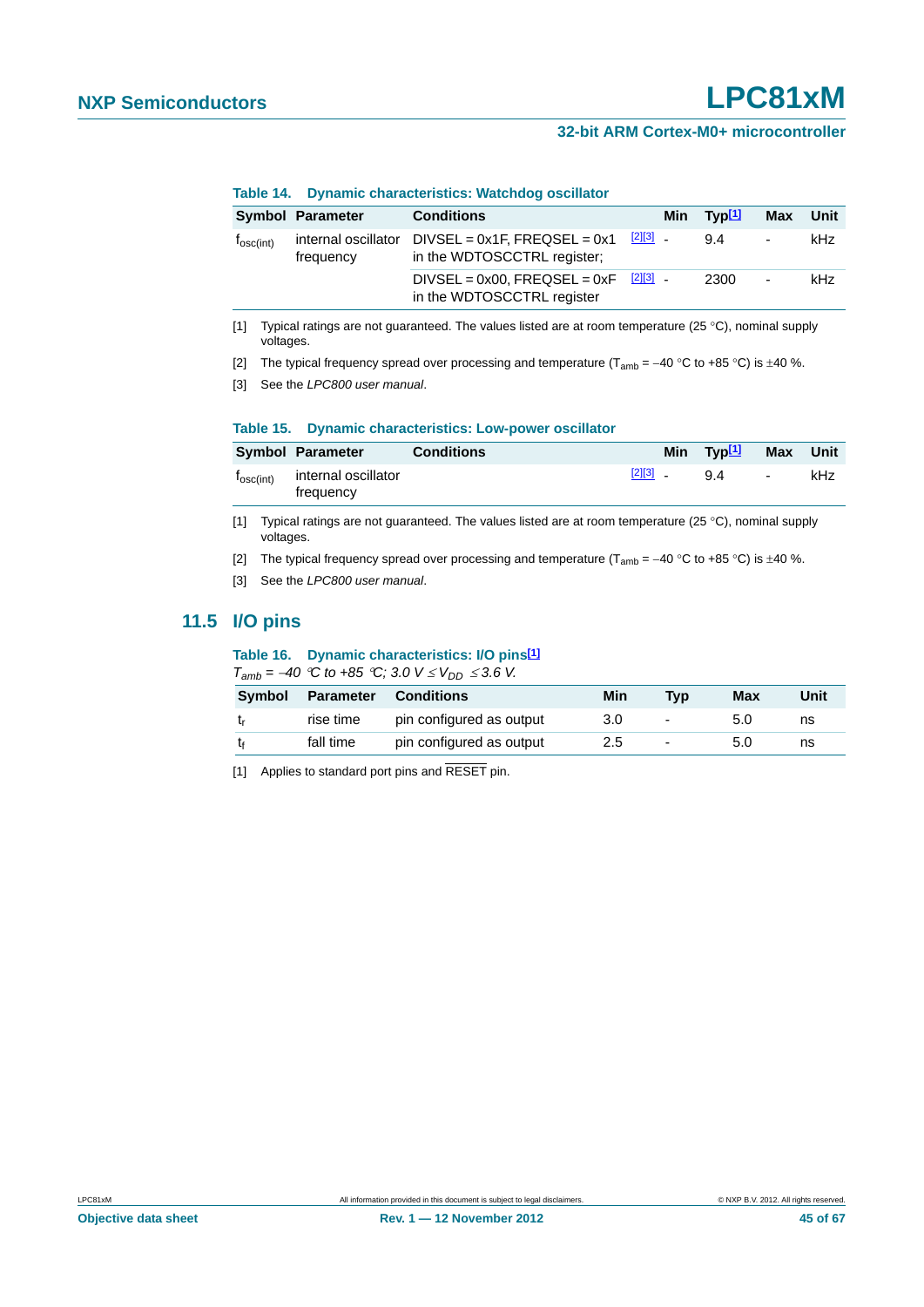**32-bit ARM Cortex-M0+ microcontroller**

### <span id="page-45-7"></span>**11.6 I2C-bus**

#### Table 17. Dynamic characteristic: I<sup>2</sup>C-bus pins<sup>[\[1\]](#page-45-0)</sup> *Tamb = 40 C to +85 C[.\[2\]](#page-45-1)*

|                                             | $I_{amb} = -40$ °C to +65 °C.L |               |                                                   |                          |                          |             |
|---------------------------------------------|--------------------------------|---------------|---------------------------------------------------|--------------------------|--------------------------|-------------|
| <b>Symbol</b>                               | <b>Parameter</b>               |               | <b>Conditions</b>                                 | <b>Min</b>               | Max                      | <b>Unit</b> |
| $f_{\mathsf{SCL}}$                          | SCL clock                      |               | Standard-mode                                     | 0                        | 100                      | <b>kHz</b>  |
|                                             | frequency                      |               | Fast-mode                                         | 0                        | 400                      | kHz         |
|                                             |                                |               | Fast-mode Plus; on<br>pins PIO0_10 and<br>PIO0_11 | $\mathbf 0$              | $\mathbf{1}$             | <b>MHz</b>  |
| $t_f$                                       | fall time                      | [4][5][6][7]  | of both SDA and<br>SCL signals<br>Standard-mode   |                          | 300                      | ns          |
|                                             |                                |               | Fast-mode                                         | $20 + 0.1 \times C_{b}$  | 300                      | ns          |
|                                             |                                |               | Fast-mode Plus;<br>on pins PIO0_10<br>and PIO0_11 | $\overline{\phantom{a}}$ | 120                      | ns          |
| LOW period of<br>$t_{LOW}$<br>the SCL clock |                                | Standard-mode | 4.7                                               |                          | μS                       |             |
|                                             |                                |               | Fast-mode                                         | 1.3                      |                          | μS          |
|                                             |                                |               | Fast-mode Plus; on<br>pins PIO0_10 and<br>PIO0_11 | 0.5                      |                          | μS          |
| t <sub>HIGH</sub>                           | HIGH period of                 |               | Standard-mode                                     | 4.0                      | $\overline{\phantom{0}}$ | μS          |
|                                             | the SCL clock                  |               | Fast-mode                                         | 0.6                      |                          | μS          |
|                                             |                                |               | Fast-mode Plus; on<br>pins PIO0_10 and<br>PIO0_11 | 0.26                     |                          | μS          |
| t <sub>HD;DAT</sub>                         | data hold time                 | $[3][4][8]$   | Standard-mode                                     | 0                        |                          | $\mu$ s     |
|                                             |                                |               | Fast-mode                                         | $\mathbf 0$              |                          | $\mu$ S     |
|                                             |                                |               | Fast-mode Plus; on<br>pins PIO0_10 and<br>PIO0_11 | $\Omega$                 |                          | μS          |
| $t_{\text{SU;DAT}}$                         | data set-up                    | [9][10]       | Standard-mode                                     | 250                      |                          | ns          |
|                                             | time                           |               | Fast-mode                                         | 100                      |                          | ns          |
|                                             |                                |               | Fast-mode Plus; on<br>pins PIO0_10 and<br>PIO0_11 | 50                       |                          | ns          |

<span id="page-45-0"></span>[1] See the I2C-bus specification *UM10204* for details.

<span id="page-45-1"></span>[2] Parameters are valid over operating temperature range unless otherwise specified.

<span id="page-45-6"></span>[3]  $t_{HD:DAT}$  is the data hold time that is measured from the falling edge of SCL; applies to data in transmission and the acknowledge.

<span id="page-45-2"></span>[4] A device must internally provide a hold time of at least 300 ns for the SDA signal (with respect to the  $V<sub>IH</sub>(min)$  of the SCL signal) to bridge the undefined region of the falling edge of SCL.

<span id="page-45-3"></span>[5]  $C_b =$  total capacitance of one bus line in pF.

<span id="page-45-4"></span>[6] The maximum  $t_f$  for the SDA and SCL bus lines is specified at 300 ns. The maximum fall time for the SDA output stage  $t_f$  is specified at 250 ns. This allows series protection resistors to be connected in between the SDA and the SCL pins and the SDA/SCL bus lines without exceeding the maximum specified tt.

<span id="page-45-5"></span>[7] In Fast-mode Plus, fall time is specified the same for both output stage and bus timing. If series resistors are used, designers should allow for this when considering bus timing.

LPC81xM All information provided in this document is subject to legal disclaimers. © NXP B.V. 2012. All rights reserved.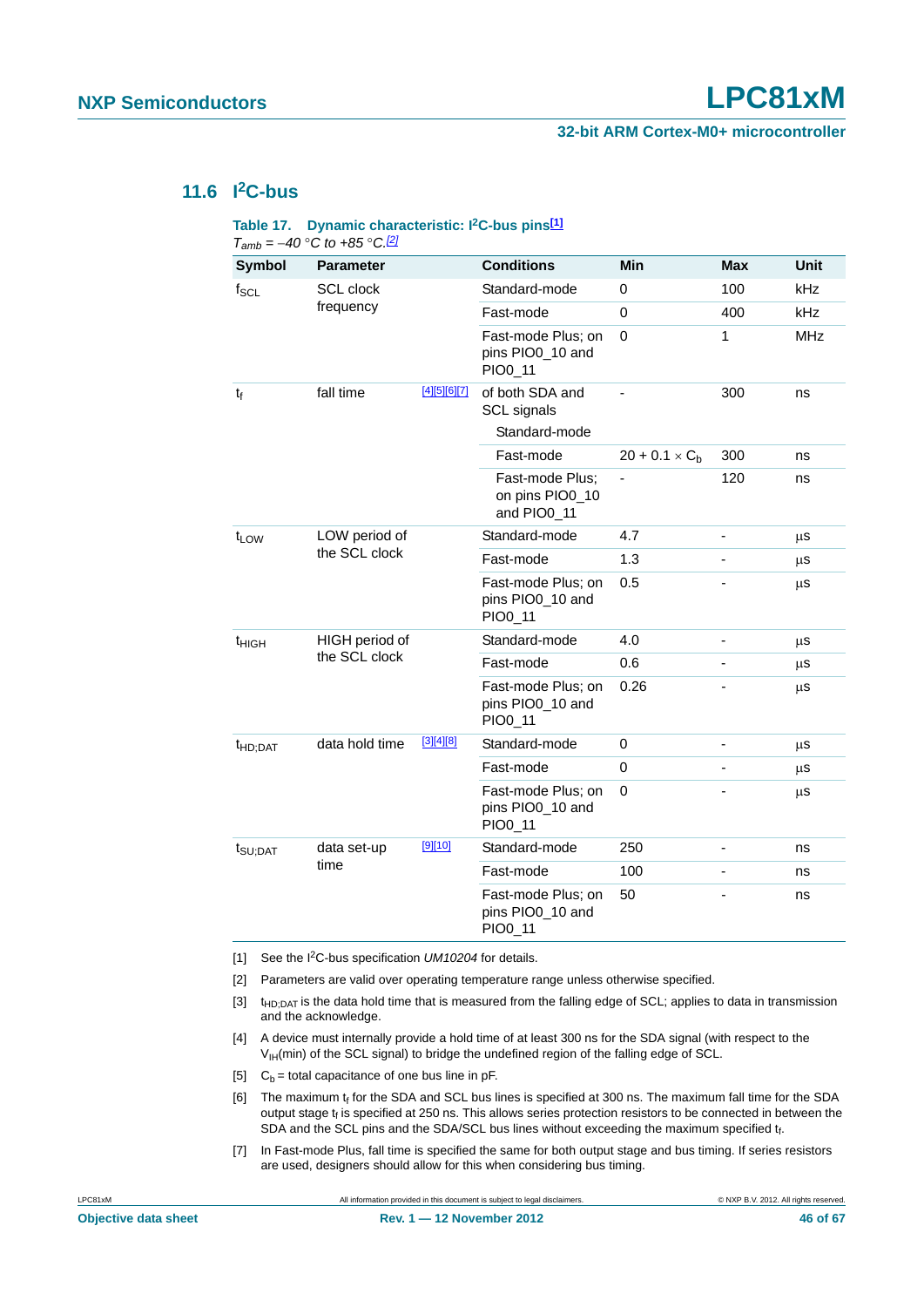#### **32-bit ARM Cortex-M0+ microcontroller**

- <span id="page-46-0"></span>[8] The maximum t<sub>HD:DAT</sub> could be 3.45  $\mu$ s and 0.9  $\mu$ s for Standard-mode and Fast-mode but must be less than the maximum of t<sub>VD;DAT</sub> or t<sub>VD;ACK</sub> by a transition time (see *UM10204*). This maximum must only be met if the device does not stretch the LOW period (t<sub>LOW</sub>) of the SCL signal. If the clock stretches the SCL, the data must be valid by the set-up time before it releases the clock.
- <span id="page-46-1"></span>[9]  $t_{\text{SU-DAT}}$  is the data set-up time that is measured with respect to the rising edge of SCL; applies to data in transmission and the acknowledge.
- <span id="page-46-2"></span>[10] A Fast-mode I<sup>2</sup>C-bus device can be used in a Standard-mode I<sup>2</sup>C-bus system but the requirement  $t<sub>SU;DAT</sub> = 250$  ns must then be met. This will automatically be the case if the device does not stretch the LOW period of the SCL signal. If such a device does stretch the LOW period of the SCL signal, it must output the next data bit to the SDA line  $t_{r(max)} + t_{SU;DAT} = 1000 + 250 = 1250$  ns (according to the Standard-mode I<sup>2</sup>C-bus specification) before the SCL line is released. Also the acknowledge timing must meet this set-up time.



#### <span id="page-46-3"></span>**11.7 SPI interfaces**

The maximum data bit rate is 30 Mbit/s in slave and master modes.

**Remark:** SPI functions can be assigned to all digital pins. The characteristics are valid for all digital pins except the open-drain pins PIO0 10 and PIO0 11.

#### **Table 18. Dynamic characteristics of SPI pins**

|  | $T_{amb}$ = –40 °C to 85 °C; C <sub>L</sub> = <tbd>; 1.8 V &lt;= V<sub>DD</sub> &lt;= 3.6 V. Simulated parameters; values guaranteed by design.</tbd> |
|--|-------------------------------------------------------------------------------------------------------------------------------------------------------|
|--|-------------------------------------------------------------------------------------------------------------------------------------------------------|

| Symbol          | <b>Parameter</b>                   | <b>Conditions</b>            |             | <b>Min</b>        | <b>Typ</b>               | <b>Max</b>        | Unit |
|-----------------|------------------------------------|------------------------------|-------------|-------------------|--------------------------|-------------------|------|
|                 | <b>SPI master (in SPI mode)</b>    |                              |             |                   |                          |                   |      |
| $T_{cy(clk)}$   | clock cycle time                   | full-duplex mode             | $\boxed{1}$ | <tbd></tbd>       |                          |                   | ns   |
|                 |                                    | when only transmitting       | $\boxed{1}$ | <tbd></tbd>       |                          |                   | ns   |
| t <sub>DS</sub> | data set-up time                   | in SPI mode                  |             | <tbd></tbd>       |                          |                   | ns   |
|                 |                                    | 2.4 $V \le V_{DD} \le 3.6 V$ |             |                   |                          |                   |      |
|                 |                                    | $2.0 V \le V_{DD} < 2.4 V$   |             | <br><sub>th</sub> |                          |                   | ns   |
|                 |                                    | $1.8 V \leq V_{DD}$ < 2.0 V  |             | <br><sub>th</sub> |                          |                   | ns   |
| $t_{DH}$        | data hold time                     | in SPI mode                  |             | <tbd></tbd>       | $\overline{\phantom{0}}$ | ۰                 | ns   |
| $t_{V(Q)}$      | data output valid time in SPI mode |                              |             | ۰                 | ٠                        | <br><sub>th</sub> | ns   |
| $t_{h(Q)}$      | data output hold time in SPI mode  |                              |             | <br><sub>th</sub> |                          |                   | ns   |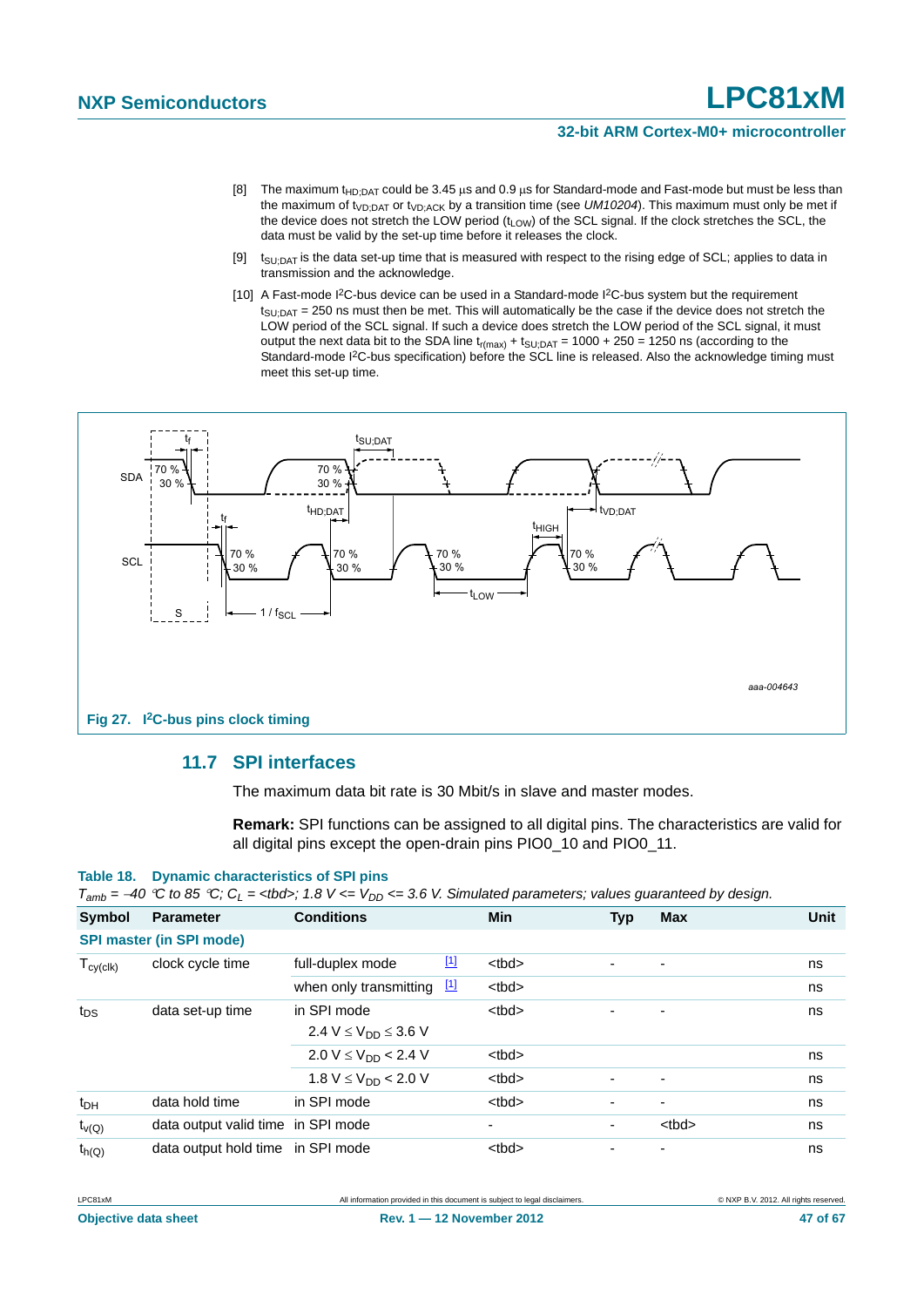#### **32-bit ARM Cortex-M0+ microcontroller**

#### **Table 18. Dynamic characteristics of SPI pins**

 $T_{amb} = -40 \degree \circ$  to 85 °C;  $C_L$  = <tbd>; 1.8 V <=  $V_{DD}$  <= 3.6 V. Simulated parameters; values guaranteed by design.

| Symbol          | <b>Parameter</b>                   | <b>Conditions</b>                         |       | Min               | <b>Typ</b> | <b>Max</b>               | <b>Unit</b> |
|-----------------|------------------------------------|-------------------------------------------|-------|-------------------|------------|--------------------------|-------------|
|                 | <b>SPI slave (in SPI mode)</b>     |                                           |       |                   |            |                          |             |
| $T_{cy(PCLK)}$  | PCLK cycle time                    |                                           |       | <br><sub>th</sub> |            |                          | ns          |
| t <sub>DS</sub> | data set-up time                   | in SPI mode                               | $[2]$ | <br><sub>th</sub> |            | ٠                        | ns          |
| $t_{DH}$        | data hold time                     | in SPI mode                               | $[2]$ | <br><sub>th</sub> |            | -                        | ns          |
|                 |                                    | 2.4 V $\leq$ V <sub>DD</sub> $\leq$ 3.6 V |       |                   |            |                          |             |
|                 |                                    | $2.0 V \leq V_{DD} < 2.4 V$               |       | <br><sub>th</sub> |            |                          | ns          |
|                 |                                    | 1.8 $V \leq V_{DD}$ < 2.0 V               |       | <br><sub>th</sub> | ٠          | $\overline{\phantom{a}}$ | ns          |
| $t_{V(Q)}$      | data output valid time in SPI mode |                                           | $[2]$ | $\blacksquare$    | -          | <tbd></tbd>              | ns          |
| $t_{h(Q)}$      | data output hold time in SPI mode  |                                           | $[2]$ | ٠                 | ٠          | <tbd></tbd>              | ns          |
|                 |                                    |                                           |       |                   |            |                          |             |

<span id="page-47-0"></span>[1]  $T_{cy(clk)} = .$ 

<span id="page-47-1"></span>[2]  $T_{\text{cy}(\text{clk})} = 12 \times T_{\text{cy}(\text{PCLK})}$ .

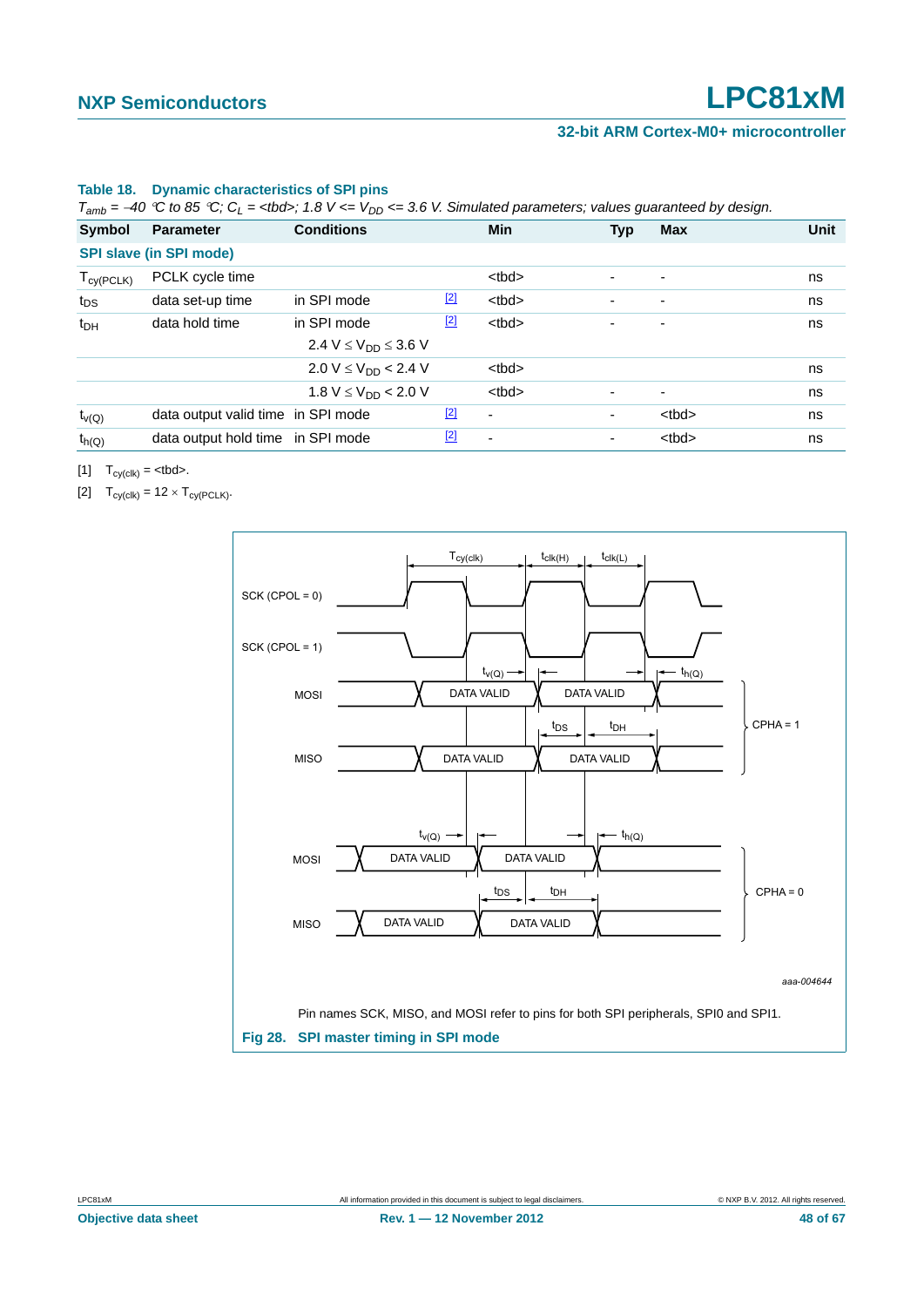#### **32-bit ARM Cortex-M0+ microcontroller**



#### <span id="page-48-0"></span>**11.8 USART interface**

The maximum USART bit rate is 1.875 Mbit/s in asynchronous mode and 30 Mbit/s in synchronous mode slave and master mode.

**Remark:** USART functions can be assigned to all digital pins. The characteristics are valid for all digital pins except the open-drain pins PIO0\_10 and PIO0\_11.

**Table 19. Dynamic characteristics: USART interface in synchronous master mode**  $T_{amb} = -40$  °C to 85 °C; 1.8 V  $\leq$  V<sub>DD</sub>  $\leq$  3.6 V; C<sub>L</sub> = <tbd> pF. Simulated values.

| Symbol                                   | <b>Parameter</b>       | <b>Conditions</b> | Min            | Tvp         | Max                      | Unit |
|------------------------------------------|------------------------|-------------------|----------------|-------------|--------------------------|------|
| $\mathsf{I}_{\mathsf{CV}(\mathsf{clk})}$ | clock cycle time       | on pins Ux SCLK   | $\overline{a}$ | <tbd></tbd> | $\overline{\phantom{0}}$ | μS   |
| output                                   |                        |                   |                |             |                          |      |
| $t_{V(Q)}$                               | data output valid time | on pin Ux TXD     | $\overline{a}$ | <tbd></tbd> | $\overline{\phantom{a}}$ | ns   |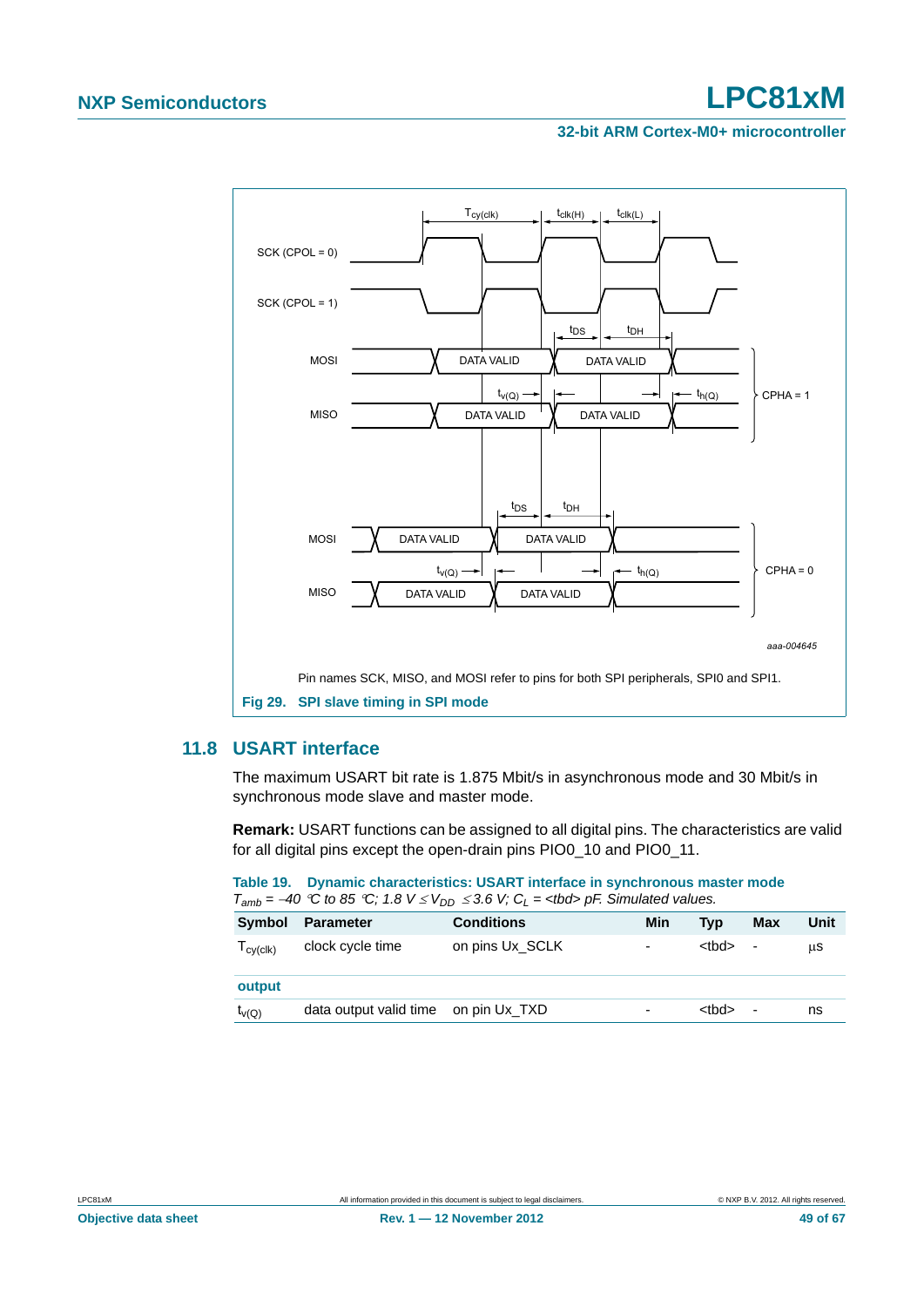**32-bit ARM Cortex-M0+ microcontroller**

## <span id="page-49-2"></span><span id="page-49-1"></span>**12. Analog characteristics**

### **12.1 BOD**

| Table 20.<br>$T_{amb} = 25 \degree C$ . |                   | <b>BOD static characteristics[1]</b> |     |                       |            |        |
|-----------------------------------------|-------------------|--------------------------------------|-----|-----------------------|------------|--------|
| <b>Symbol</b>                           | <b>Parameter</b>  | <b>Conditions</b>                    | Min | <b>Typ</b>            | <b>Max</b> | Unit   |
| $V_{th}$                                | threshold voltage | interrupt level 1                    |     |                       |            |        |
|                                         |                   | assertion                            | L   | <tbd></tbd>           | -          | $\vee$ |
|                                         |                   | de-assertion                         |     | <tbd></tbd>           | ۰          | V      |
|                                         |                   | interrupt level 2                    |     |                       |            |        |
|                                         |                   | assertion                            | ÷,  | <br><sub>th</sub>     | ÷,         | V      |
|                                         |                   | de-assertion                         |     | <tbd></tbd>           |            | V      |
|                                         |                   | interrupt level 3                    |     |                       |            |        |
|                                         |                   | assertion                            |     | <tbd></tbd>           | ٠          | V      |
|                                         |                   | de-assertion                         |     | <tbd></tbd>           |            | V      |
|                                         |                   | reset level 0                        |     |                       |            |        |
|                                         |                   | assertion                            |     | <tbd></tbd>           |            | V      |
|                                         |                   | de-assertion                         |     | <br><sub>th</sub>     | ÷,         | V      |
|                                         |                   | reset level 1                        |     |                       |            |        |
|                                         |                   | assertion                            |     | <tbd></tbd>           | ÷,         | $\vee$ |
|                                         |                   | de-assertion                         |     | <tbd></tbd>           | -          | V      |
|                                         |                   | reset level 2                        |     |                       |            |        |
|                                         |                   | assertion                            | -   | <br><sub>td&gt;</sub> | ٠          | V      |
|                                         |                   | de-assertion                         |     | <tbd></tbd>           |            | V      |
|                                         |                   | reset level 3                        |     |                       |            |        |
|                                         |                   | assertion                            | -   | <tbd></tbd>           |            | $\vee$ |
|                                         |                   | de-assertion                         |     | <tbd></tbd>           |            | V      |

<span id="page-49-0"></span>[1] Interrupt levels are selected by writing the level value to the BOD control register BODCTRL.

### <span id="page-49-3"></span>**12.2 POR**

#### **Table 21. POR static characteristics**

| $T_{amb}$ = 25 °C. |           |                           |                          |             |     |      |  |
|--------------------|-----------|---------------------------|--------------------------|-------------|-----|------|--|
| <b>Symbol</b>      | Parameter | <b>Conditions</b>         | Min                      | Tvp         | Max | Unit |  |
| $V_{th}$           |           | $V_{DD}$ rising $<$ tbd > |                          |             |     |      |  |
|                    |           | $V_{DD}$ falling < tbd >  | $\overline{\phantom{0}}$ | <tbd></tbd> | ٠   |      |  |

**Objective data sheet Rev. 1 — 12 November 2012** 50 **167** 50 of 67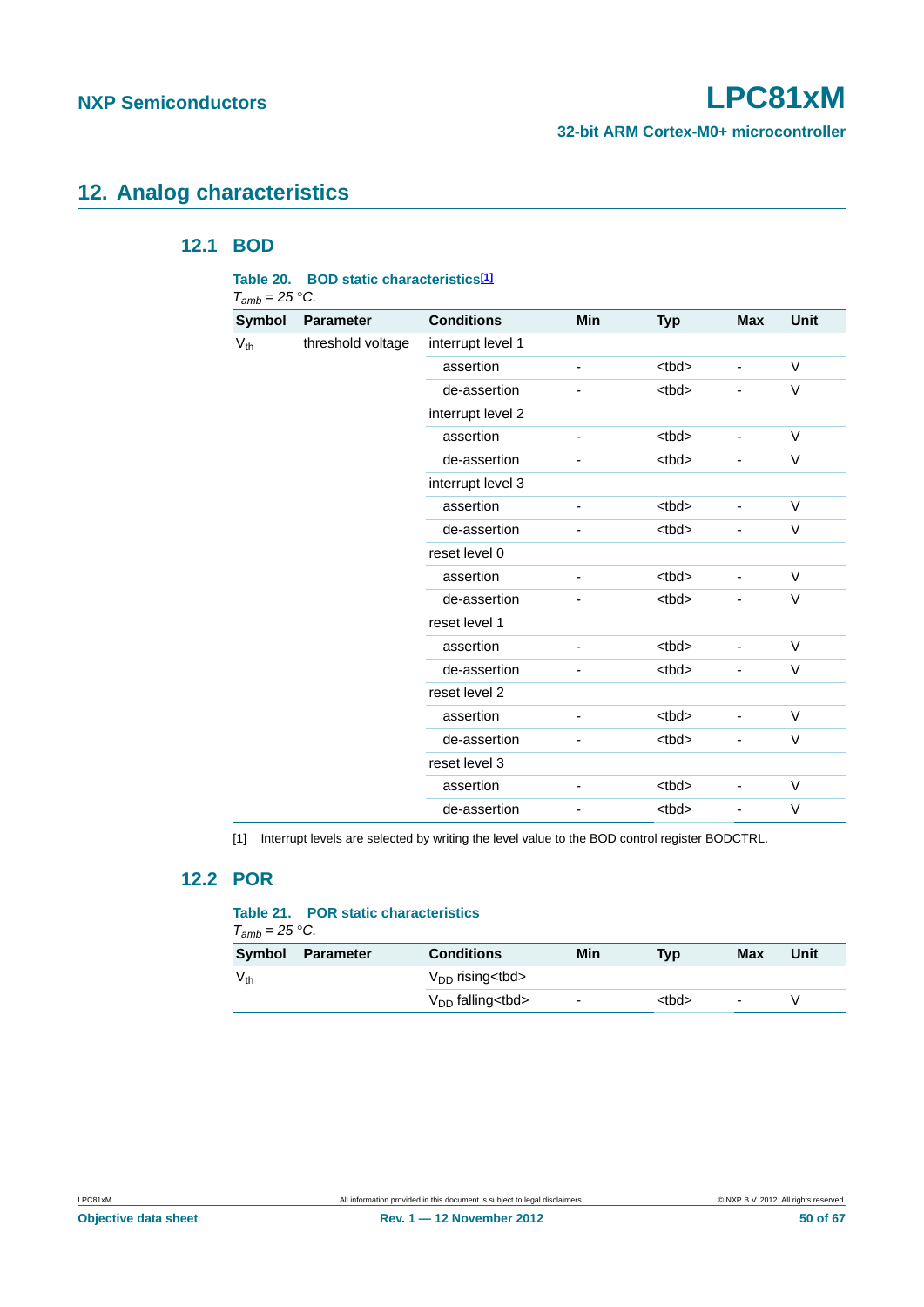#### **12.3 Comparator**

#### <span id="page-50-1"></span>**Table 22. Comparator characteristics**

*VDD(3V3)= 3.0 V and Tamb = 25 C unless noted otherwise.*

| <b>Symbol</b>        | <b>Parameter</b>               | <b>Conditions</b>                                                      |             | Min                      | <b>Typ</b>            | <b>Max</b>               | Unit      |
|----------------------|--------------------------------|------------------------------------------------------------------------|-------------|--------------------------|-----------------------|--------------------------|-----------|
|                      | <b>Static characteristics</b>  |                                                                        |             |                          |                       |                          |           |
| $I_{DD}$             | supply current                 |                                                                        |             | ÷,                       | <br><sub>td&gt;</sub> | $\overline{\phantom{a}}$ | $\mu$ A   |
| $V_{IC}$             | common-mode input voltage      |                                                                        |             | $\pmb{0}$                |                       | V <sub>DD</sub>          | V         |
| $DV_0$               | output voltage variation       |                                                                        |             | $\mathsf 0$              |                       | V <sub>DD</sub>          | $\vee$    |
| Voffset              | offset voltage                 | $V_{IC} = 0.1 V$                                                       |             | $\overline{\phantom{a}}$ | <tbd></tbd>           | $\blacksquare$           | mV        |
|                      |                                | $V_{IC} = 1.5 V$                                                       |             | $\frac{1}{2}$            | <br><sub>th</sub>     | $\overline{\phantom{a}}$ | mV        |
|                      |                                | $V_{IC} = 2.8 V$                                                       |             |                          | <tbd></tbd>           |                          | mV        |
|                      | <b>Dynamic characteristics</b> |                                                                        |             |                          |                       |                          |           |
| t <sub>startup</sub> | start-up time                  | nominal process                                                        |             |                          | <br><sub>th</sub>     |                          | $\mu$ s   |
| t <sub>PD</sub>      | propagation delay              | HIGH to LOW; $V_{DD(3V3)} = 3.0 V$ ;                                   |             |                          | <tbd></tbd>           | <tbd></tbd>              |           |
|                      |                                | $V_{IC}$ = 0.1 V; 50 mV overdrive input                                | $\boxed{1}$ |                          |                       |                          | ns        |
|                      |                                | $V_{IC}$ = 0.1 V; rail-to-rail input                                   | $[1]$       | $\frac{1}{2}$            | <tbd></tbd>           | <tbd></tbd>              | ns        |
|                      |                                | $V_{IC}$ = 1.5 V; 50 mV overdrive input                                | $[1]$       | $\frac{1}{2}$            | <tbd></tbd>           | <tbd></tbd>              | ns        |
|                      |                                | $V_{IC}$ = 1.5 V; rail-to-rail input                                   | $\boxed{1}$ | $\overline{\phantom{a}}$ | <tbd></tbd>           | <tbd></tbd>              | ns        |
|                      |                                | $V_{IC}$ = 2.9 V; 50 mV overdrive input                                | $[1]$       | $\overline{a}$           | <tbd></tbd>           | <tbd></tbd>              | ns        |
|                      |                                | $V_{IC}$ = 2.9 V; rail-to-rail input                                   | $[1]$       | $\overline{\phantom{a}}$ | <br><sub>th</sub>     | <tbd></tbd>              | ns        |
| t <sub>PD</sub>      | propagation delay              | LOW to HIGH; $V_{DD(3\sqrt{3})}$ = 3.0 V;                              |             |                          | <tbd></tbd>           | <tbd></tbd>              |           |
|                      |                                | $V_{IC} = 0.1 V$ ; 50 mV overdrive input                               | $[1]$       |                          |                       |                          | ns        |
|                      |                                | $V_{IC}$ = 0.1 V; rail-to-rail input                                   | $[1]$       | $\overline{a}$           | <tbd></tbd>           | <tbd></tbd>              | ns        |
|                      |                                | $V_{IC}$ = 1.5 V; 50 mV overdrive input                                | $[1]$       | 4                        | <tbd></tbd>           | <tbd></tbd>              | ns        |
|                      |                                | $V_{IC}$ = 1.5 V; rail-to-rail input                                   | $[1]$       | $\overline{a}$           | <tbd></tbd>           | <tbd></tbd>              | ns        |
|                      |                                | $V_{IC}$ = 2.9 V; 50 mV overdrive input                                | $[1]$       | $\overline{a}$           | <tbd></tbd>           | <tbd></tbd>              | ns        |
|                      |                                | $V_{IC}$ = 2.9 V; rail-to-rail input                                   | $[1]$       | 4                        | <tbd></tbd>           | <tbd></tbd>              | ns        |
| V <sub>hys</sub>     | hysteresis voltage             | positive hysteresis; $V_{DD(3\sqrt{3})} = 3.0 V$ ;<br>$V_{IC} = 1.5 V$ | $[2]$       |                          | <tbd></tbd>           |                          | mV        |
| V <sub>hys</sub>     | hysteresis voltage             | negative hysteresis; $V_{DD(3\sqrt{3})} = 3.0 V$ ;<br>$V_{IC} = 1.5 V$ | $[2]$       | $\overline{a}$           | <tbd></tbd>           | ä,                       | mV        |
| $R_{lad}$            | ladder resistance              |                                                                        |             |                          | <tbd></tbd>           |                          | $M\Omega$ |
|                      |                                |                                                                        |             |                          |                       |                          |           |

[1]  $C_L = 10$  pF; results from measurements on silicon samples over process corners and over the full temperature range T<sub>amb</sub> = -40 °C to  $+85$  °C.

[2] Input hysteresis is relative to the reference input channel and is software programmable.

#### <span id="page-50-0"></span>**Table 23. Comparator voltage ladder dynamic characteristics**

| Symbol                                     | <b>Parameter</b>           | <b>Conditions</b>                           | Min                  | Tvp            | <b>Max</b>        | <b>Unit</b> |
|--------------------------------------------|----------------------------|---------------------------------------------|----------------------|----------------|-------------------|-------------|
| $t_{S(pu)}$                                | power-up settling<br>time  | to 99% of voltage<br>ladder output<br>value | $[1]$ .              | $\overline{a}$ | <br><sub>th</sub> | μS          |
| $\boldsymbol{\mathfrak{t}}_{\text{S(SW)}}$ | switching settling<br>time | to 99% of voltage<br>ladder output<br>value | $\boxed{1}$ .<br>[2] | ٠              | <tbd></tbd>       | μS          |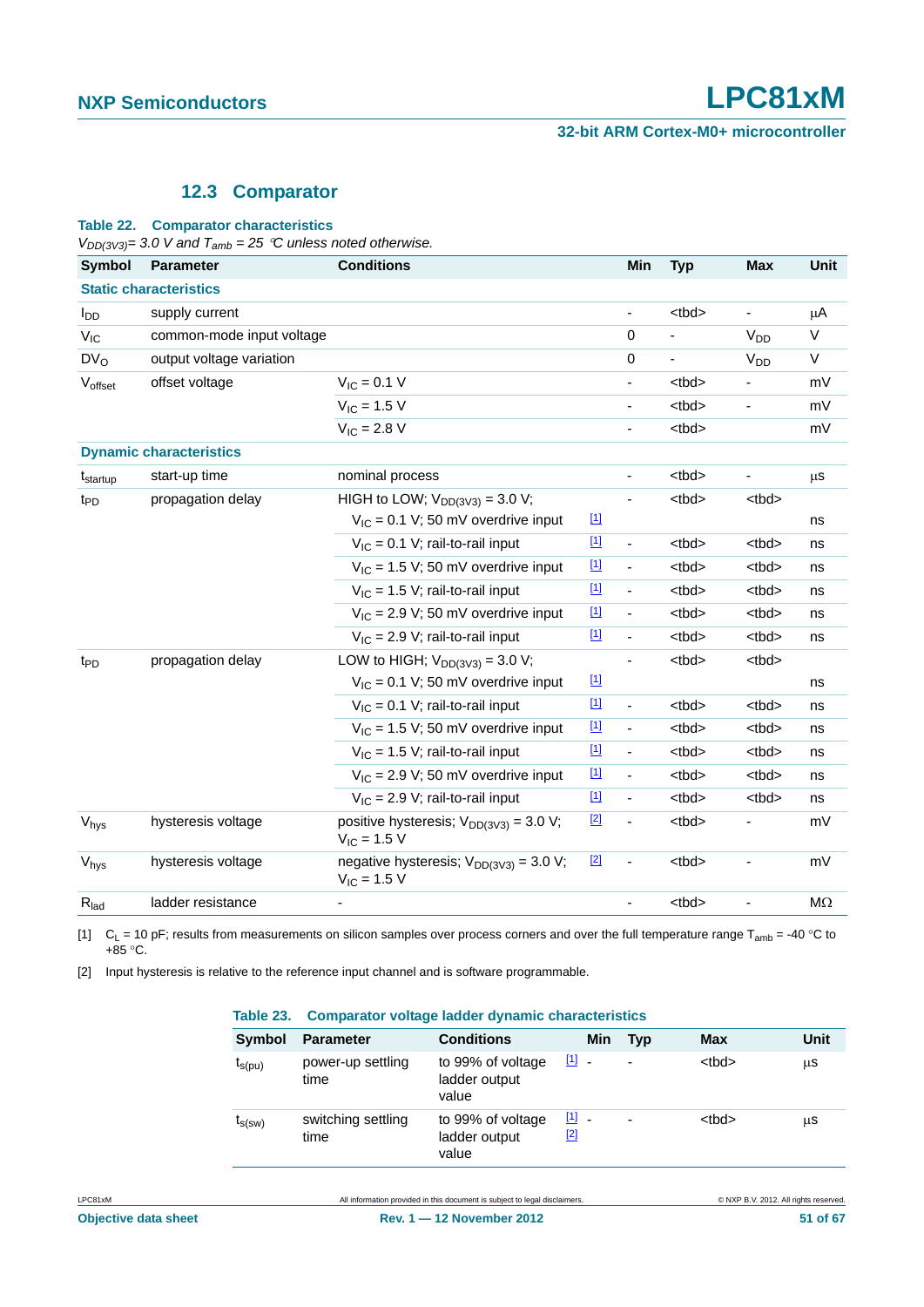#### **32-bit ARM Cortex-M0+ microcontroller**

- [1] Maximum values are derived from worst case simulation ( $V_{DD} = 2.6 V$ ;  $T_{amb} = 85 °C$ ; slow process models).
- [2] Settling time applies to switching between comparator channels<tbd>.

#### **Table 24. Comparator voltage ladder reference static characteristics**   $V_{DD(3V3)} = 3.3$  *V;*  $T_{amb} = -40$  <sup>°</sup>C to + 85<sup>°</sup>C.

| <b>Symbol</b> | <b>Parameter</b>     | <b>Conditions</b>                |             | Min            | <b>Typ</b>  | Max[1]      | Unit |
|---------------|----------------------|----------------------------------|-------------|----------------|-------------|-------------|------|
| $E_{V(O)}$    | output voltage error | Internal $V_{DD(3V3)}$ supply    |             |                | <tbd></tbd> | <tbd></tbd> |      |
|               |                      | $decimal code = 00$              | $\boxed{2}$ | $\blacksquare$ |             |             | %    |
|               |                      | $decimal code = 08$              |             | -              | <tbd></tbd> | <tbd></tbd> | %    |
|               |                      | decimal code $= 16$              |             | -              | <tbd></tbd> | <tbd></tbd> | %    |
|               |                      | $decimal code = 24$              |             |                | <tbd></tbd> | <tbd></tbd> | %    |
|               |                      | $decimal code = 30$              |             | -              | <tbd></tbd> | <tbd></tbd> | %    |
|               |                      | $decimal code = 31$              |             | -              | <tbd></tbd> | <tbd></tbd> | %    |
| $E_{V(O)}$    | output voltage error | <b>External VDDCMP</b><br>supply |             |                | <tbd></tbd> | <tbd></tbd> |      |
|               |                      | $decimal code = 00$              |             | -              |             |             | %    |
|               |                      | $decimal code = 08$              |             | ٠              | <tbd></tbd> | <tbd></tbd> | $\%$ |
|               |                      | decimal code $= 16$              |             |                | <tbd></tbd> | <tbd></tbd> | %    |
|               |                      | $decimal code = 24$              |             | -              | <tbd></tbd> | <tbd></tbd> | %    |
|               |                      | $decimal code = 30$              |             | -              | <tbd></tbd> | <tbd></tbd> | %    |
|               |                      | $decimal code = 31$              |             |                | <tbd></tbd> | <tbd></tbd> | %    |

[1] Measured <tbd> with a 2 kHz input signal and overdrive <  $100 \mu V$ .

<span id="page-51-1"></span>[2] All peripherals except comparator, temperature sensor, and IRC turned off.

### <span id="page-51-3"></span><span id="page-51-0"></span>**13. Application information**

#### **13.1 XTAL input**

The input voltage to the on-chip oscillators is limited to 1.8 V. If the oscillator is driven by a clock in slave mode, it is recommended that the input be coupled through a capacitor with  $C_i$  = 100 pF. To limit the input voltage to the specified range, choose an additional capacitor to ground C<sub>g</sub> which attenuates the input voltage by a factor  $C_1/C_1 + C_9$ ). In slave mode, a minimum of 200 mV(RMS) is needed.

<span id="page-51-2"></span>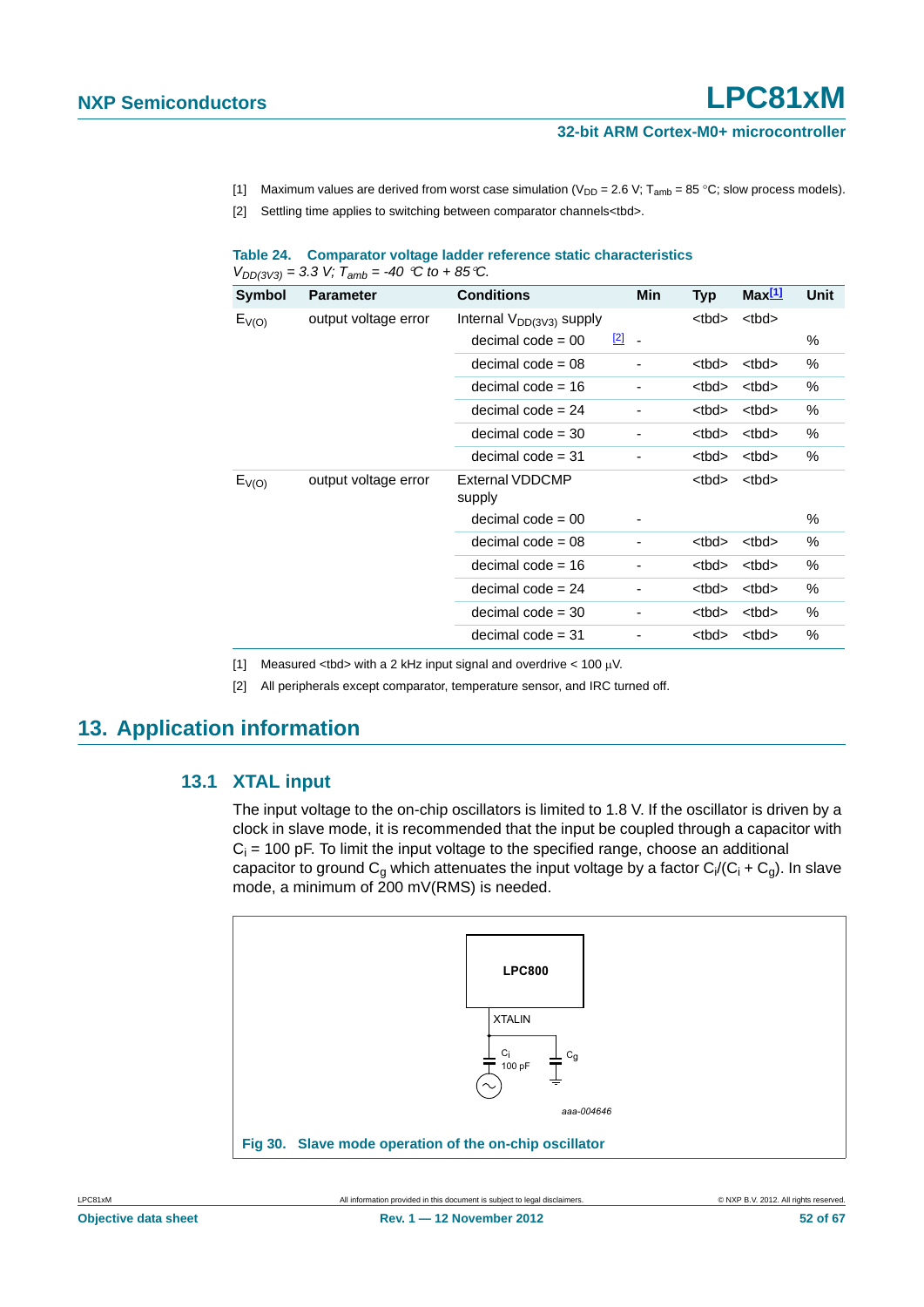In slave mode the input clock signal should be coupled by means of a capacitor of 100 pF [\(Figure 30\)](#page-51-2), with an amplitude between 200 mV (RMS) and 1000 mV (RMS). This corresponds to a square wave signal with a signal swing of between 280 mV and 1.4 V. The XTALOUT pin in this configuration can be left unconnected.

External components and models used in oscillation mode are shown in [Figure 31](#page-52-0) and in [Table 25](#page-52-1) and [Table 26.](#page-53-0) Since the feedback resistance is integrated on chip, only a crystal and the capacitances  $C_{X1}$  and  $C_{X2}$  need to be connected externally in case of fundamental mode oscillation (the fundamental frequency is represented by  $L, C<sub>1</sub>$  and  $R<sub>S</sub>$ ). Capacitance C<sub>P</sub> in [Figure 31](#page-52-0) represents the parallel package capacitance and should not be larger than 7 pF. Parameters  $F_{\text{OSC}}$ ,  $C_L$ ,  $R_S$  and  $C_P$  are supplied by the crystal manufacturer (see [Table 25\)](#page-52-1).



<span id="page-52-1"></span><span id="page-52-0"></span>

| Table 25. Recommended values for $C_{X1}/C_{X2}$ in oscillation mode (crystal and external |
|--------------------------------------------------------------------------------------------|
| components parameters) low frequency mode                                                  |

| <b>Fundamental oscillation</b><br>frequency $F_{\text{OSC}}$ | <b>Crystal load</b><br>capacitance $C_{L}$ | <b>Maximum crystal</b><br>series resistance $R_S$ | <b>External load</b><br>capacitors $C_{X1}$ , $C_{X2}$ |
|--------------------------------------------------------------|--------------------------------------------|---------------------------------------------------|--------------------------------------------------------|
| 1 MHz - 5 MHz                                                | 10pF                                       | $<$ 300 $\Omega$                                  | 18 pF, 18 pF                                           |
|                                                              | 20 pF                                      | $<$ 300 $\Omega$                                  | 39 pF, 39 pF                                           |
|                                                              | 30 pF                                      | $< 300 \Omega$                                    | 57 pF, 57 pF                                           |
| 5 MHz - 10 MHz                                               | 10pF                                       | $<$ 300 $\Omega$                                  | 18 pF, 18 pF                                           |
|                                                              | 20 pF                                      | $< 200 \Omega$                                    | 39 pF, 39 pF                                           |
|                                                              | 30 pF                                      | $< 100 \Omega$                                    | 57 pF, 57 pF                                           |
| 10 MHz - 15 MHz                                              | 10pF                                       | $<$ 160 $\Omega$                                  | 18 pF, 18 pF                                           |
|                                                              | 20 pF                                      | $< 60 \Omega$                                     | 39 pF, 39 pF                                           |
| 15 MHz - 20 MHz                                              | 10pF                                       | $< 80 \Omega$                                     | 18 pF, 18 pF                                           |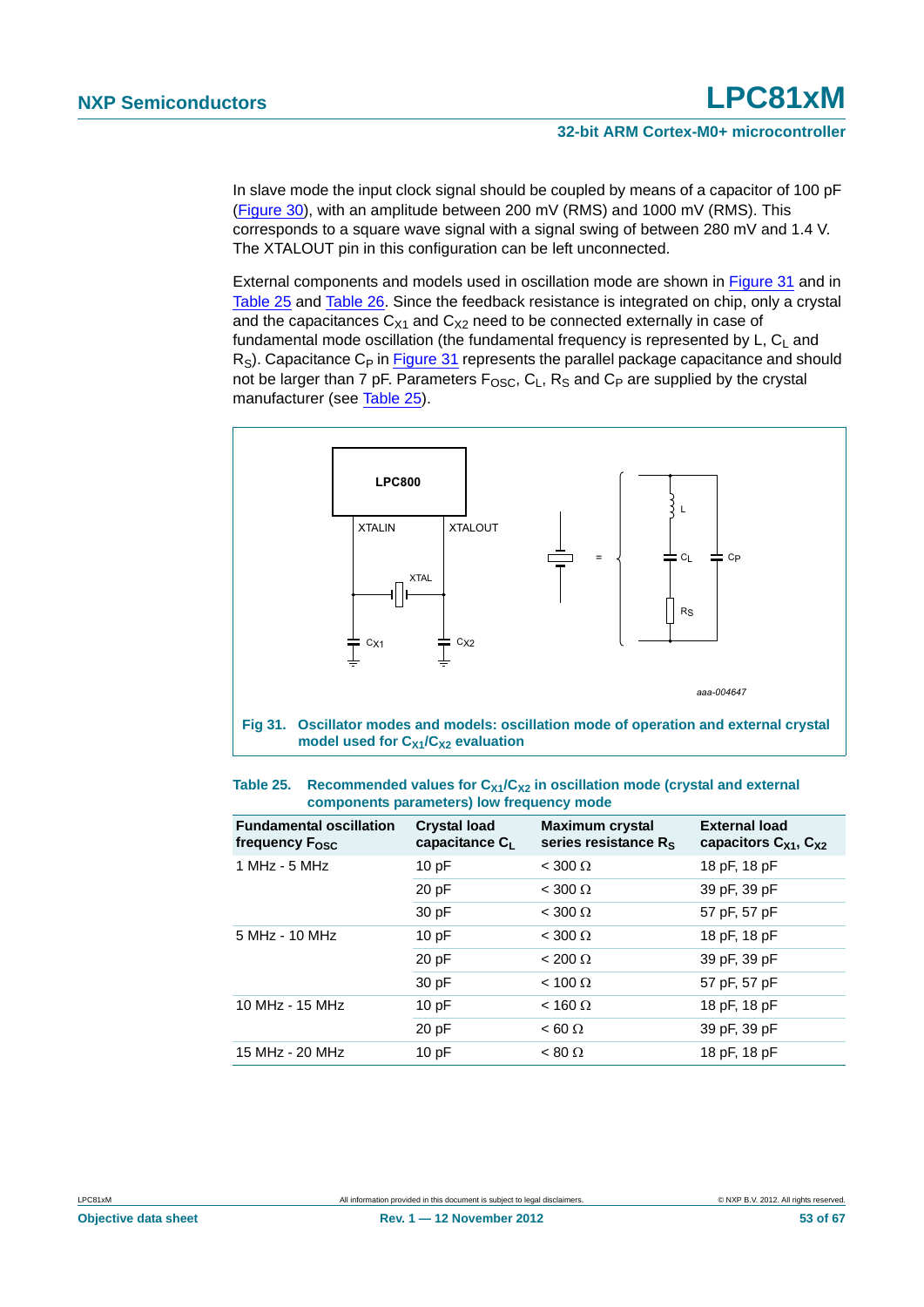|                                                              | components parameters) ingli irequency mode       |                                                   |                                                        |  |  |  |  |  |
|--------------------------------------------------------------|---------------------------------------------------|---------------------------------------------------|--------------------------------------------------------|--|--|--|--|--|
| <b>Fundamental oscillation</b><br>frequency F <sub>osc</sub> | <b>Crystal load</b><br>capacitance C <sub>L</sub> | <b>Maximum crystal</b><br>series resistance $R_S$ | <b>External load</b><br>capacitors $C_{X1}$ , $C_{X2}$ |  |  |  |  |  |
| 15 MHz - 20 MHz                                              | 10pF                                              | $<$ 180 $\Omega$                                  | 18 pF, 18 pF                                           |  |  |  |  |  |
|                                                              | 20pF                                              | $< 100 \Omega$                                    | 39 pF, 39 pF                                           |  |  |  |  |  |
| 20 MHz - 25 MHz                                              | 10pF                                              | $<$ 160 $\Omega$                                  | 18 pF, 18 pF                                           |  |  |  |  |  |
|                                                              | 20 pF                                             | $< 80 \Omega$                                     | 39 pF, 39 pF                                           |  |  |  |  |  |

#### <span id="page-53-0"></span>Table 26. Recommended values for C<sub>X1</sub>/C<sub>X2</sub> in oscillation mode (crystal and external **components parameters) high frequency mode**

### <span id="page-53-3"></span>**13.2 XTAL Printed Circuit Board (PCB) layout guidelines**

The crystal should be connected on the PCB as close as possible to the oscillator input and output pins of the chip. Take care that the load capacitors  $C_{x1}, C_{x2}$ , and  $C_{x3}$  in case of third overtone crystal usage have a common ground plane. The external components must also be connected to the ground plain. Loops must be made as small as possible in order to keep the noise coupled in via the PCB as small as possible. Also parasitics should stay as small as possible. Values of  $C_{x1}$  and  $C_{x2}$  should be chosen smaller accordingly to the increase in parasitics of the PCB layout.

### <span id="page-53-4"></span>**13.3 ElectroMagnetic Compatibility (EMC)**

Radiated emission measurements according to the IEC61967-2 standard using the TEM-cell method are shown for the LPC800<tbd> in [Table 27](#page-53-1).

| --                              |                                          |                  |             |             |             |
|---------------------------------|------------------------------------------|------------------|-------------|-------------|-------------|
| <b>Parameter</b>                | <b>Frequency band</b>                    | System $clock =$ |             |             | <b>Unit</b> |
|                                 |                                          | 12 MHz           | 24 MHz      | 48 MHz      |             |
|                                 | Input clock: IRC (12 MHz)                |                  |             |             |             |
| maximum<br>peak level           | 150 kHz to 30 MHz                        | <tbd></tbd>      | <tbd></tbd> | <tbd></tbd> | dBµV        |
|                                 | 30 MHz to 150 MHz                        | <tbd></tbd>      | <tbd></tbd> | <tbd></tbd> | dBuV        |
|                                 | 150 MHz to 1 GHz                         | <tbd></tbd>      | <tbd></tbd> | <tbd></tbd> | dBµV        |
| <b>IEC</b> level <sup>[1]</sup> |                                          | <tbd></tbd>      | <tbd></tbd> | <tbd></tbd> | -           |
|                                 | Input clock: crystal oscillator (12 MHz) |                  |             |             |             |
| maximum<br>peak level           | 150 kHz to 30 MHz                        | <tbd></tbd>      | <tbd></tbd> | <tbd></tbd> | dBµV        |
|                                 | 30 MHz to 150 MHz                        | <tbd></tbd>      | <tbd></tbd> | <tbd></tbd> | dBµV        |
|                                 | 150 MHz to 1 GHz                         | <tbd></tbd>      | <tbd></tbd> | <tbd></tbd> | dBµV        |
| <b>IEC</b> level <sup>[1]</sup> |                                          | <tbd></tbd>      | <tbd></tbd> | <tbd></tbd> |             |

<span id="page-53-1"></span>**Table 27. ElectroMagnetic Compatibility (EMC) for part LPC800<tbd> (TEM-cell method)**  $V_{DD} = 3.3$  *V;*  $T_{amb} = 25$  *°C.* 

<span id="page-53-2"></span>[1] IEC levels refer to Appendix D in the IEC61967-2 Specification.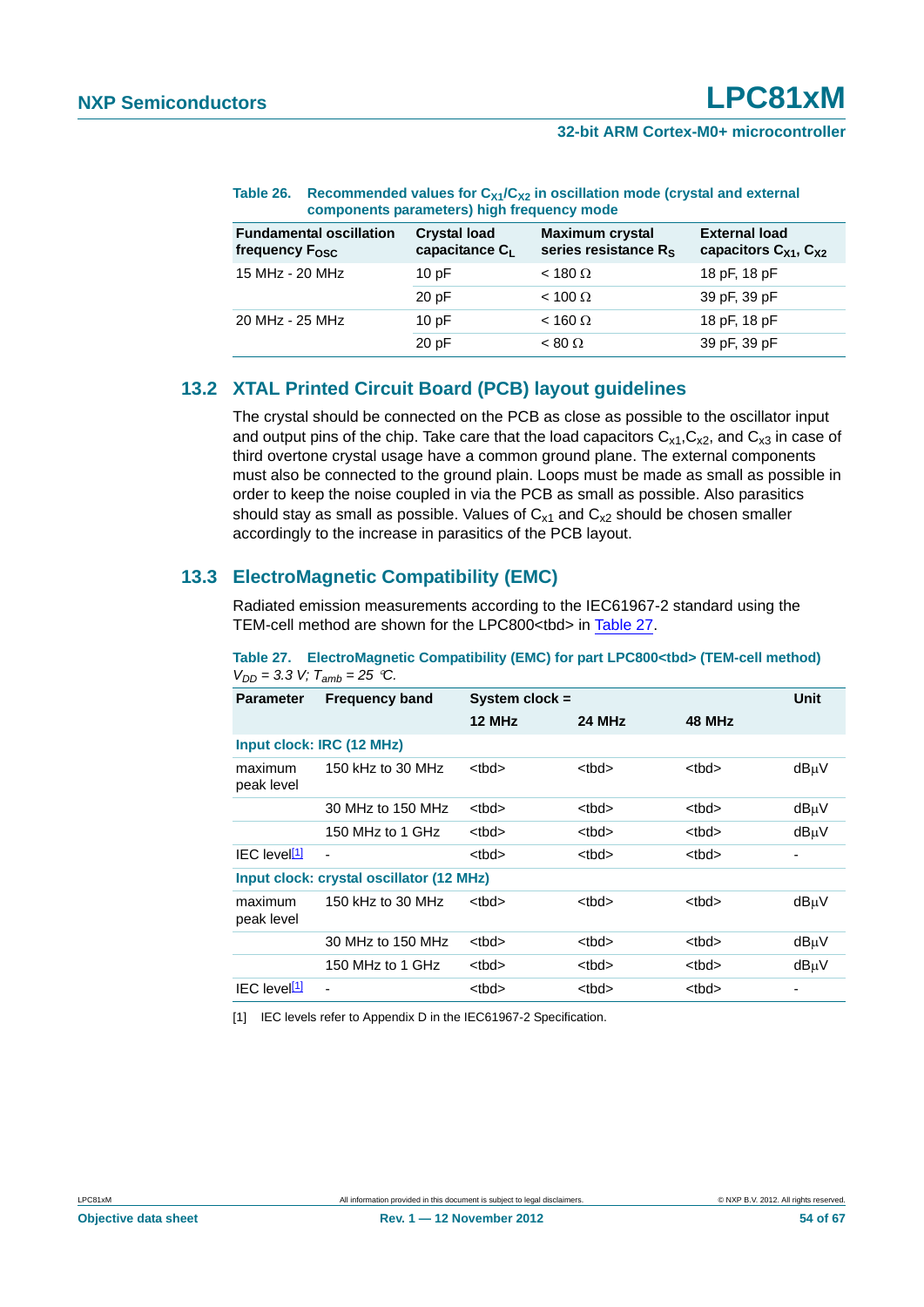**32-bit ARM Cortex-M0+ microcontroller**

### <span id="page-54-0"></span>**14. Package outline**



**Fig 32. Package outline SOT097-2 (DIP8)**

| LPC81xM | All information provided in this document is subject to legal disclaimers. | © NXP B.V. 2012. All rights reserved. |
|---------|----------------------------------------------------------------------------|---------------------------------------|
|         |                                                                            |                                       |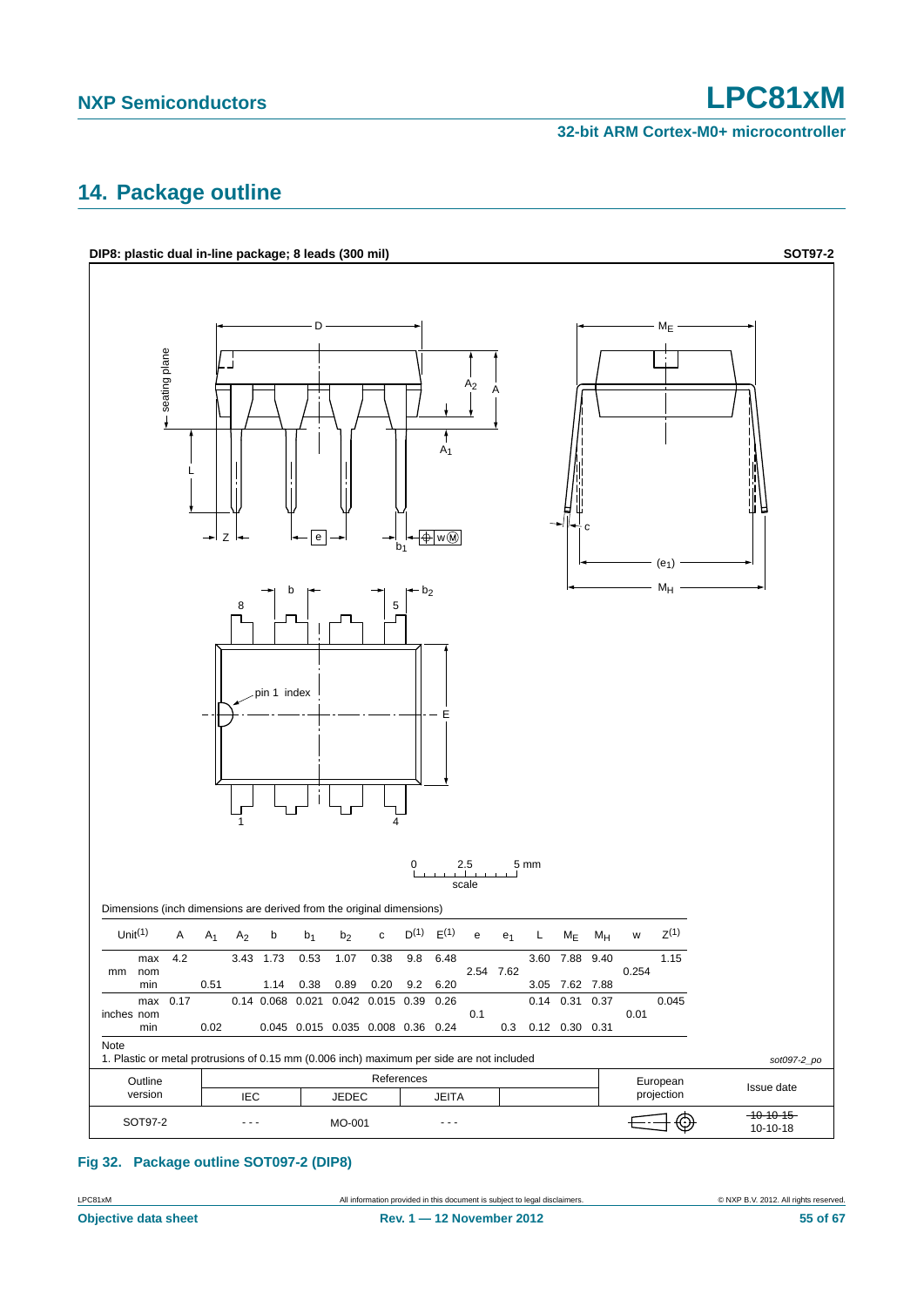**32-bit ARM Cortex-M0+ microcontroller**



#### **Fig 33. Package outline SOT403-1 (TSSOP16)**

LPC81xM **All information provided in this document** is subject to legal disclaimers. 
© NXP B.V. 2012. All rights reserved.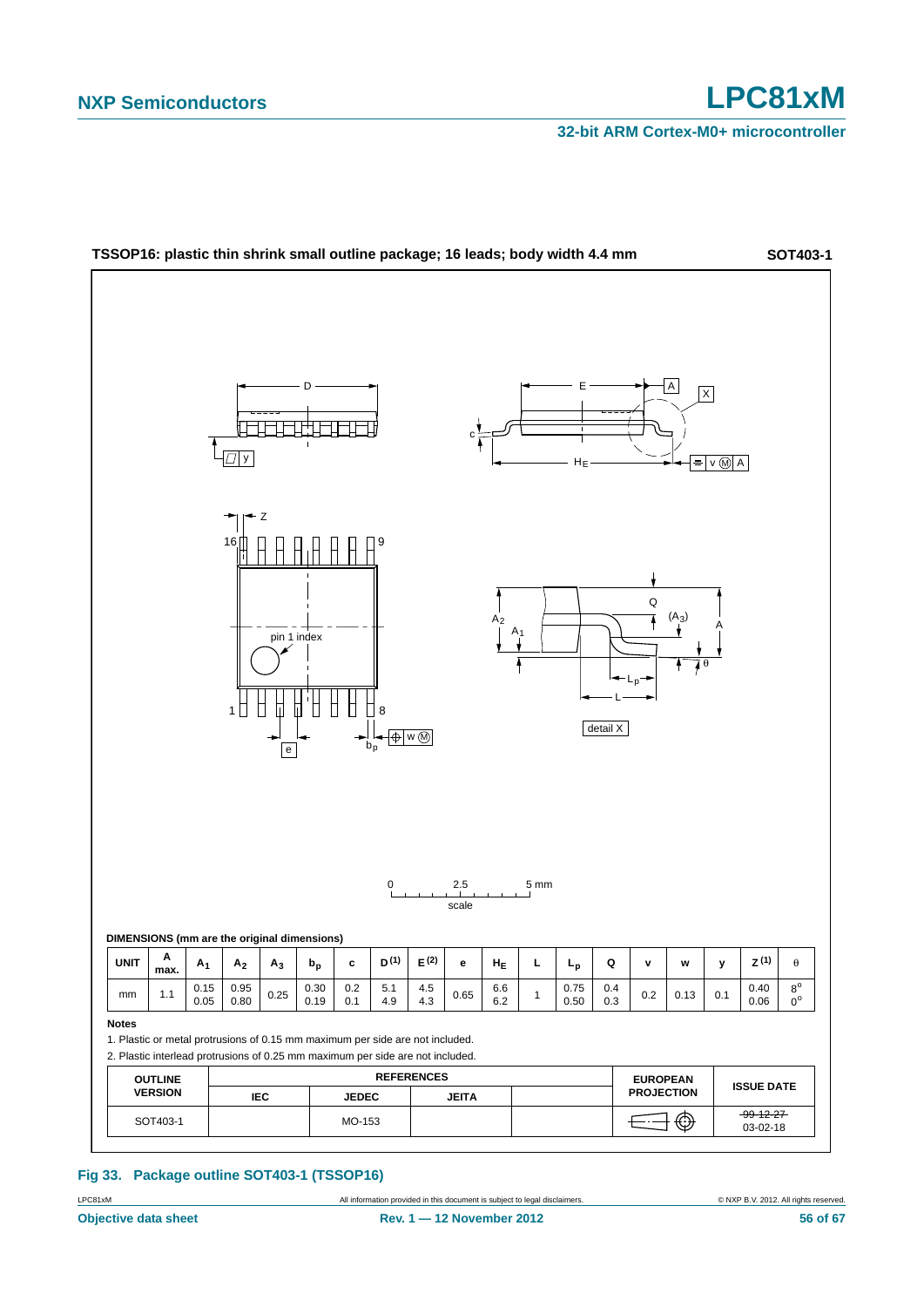**32-bit ARM Cortex-M0+ microcontroller**



**Fig 34. Package outline SOT163-1 (SO20)**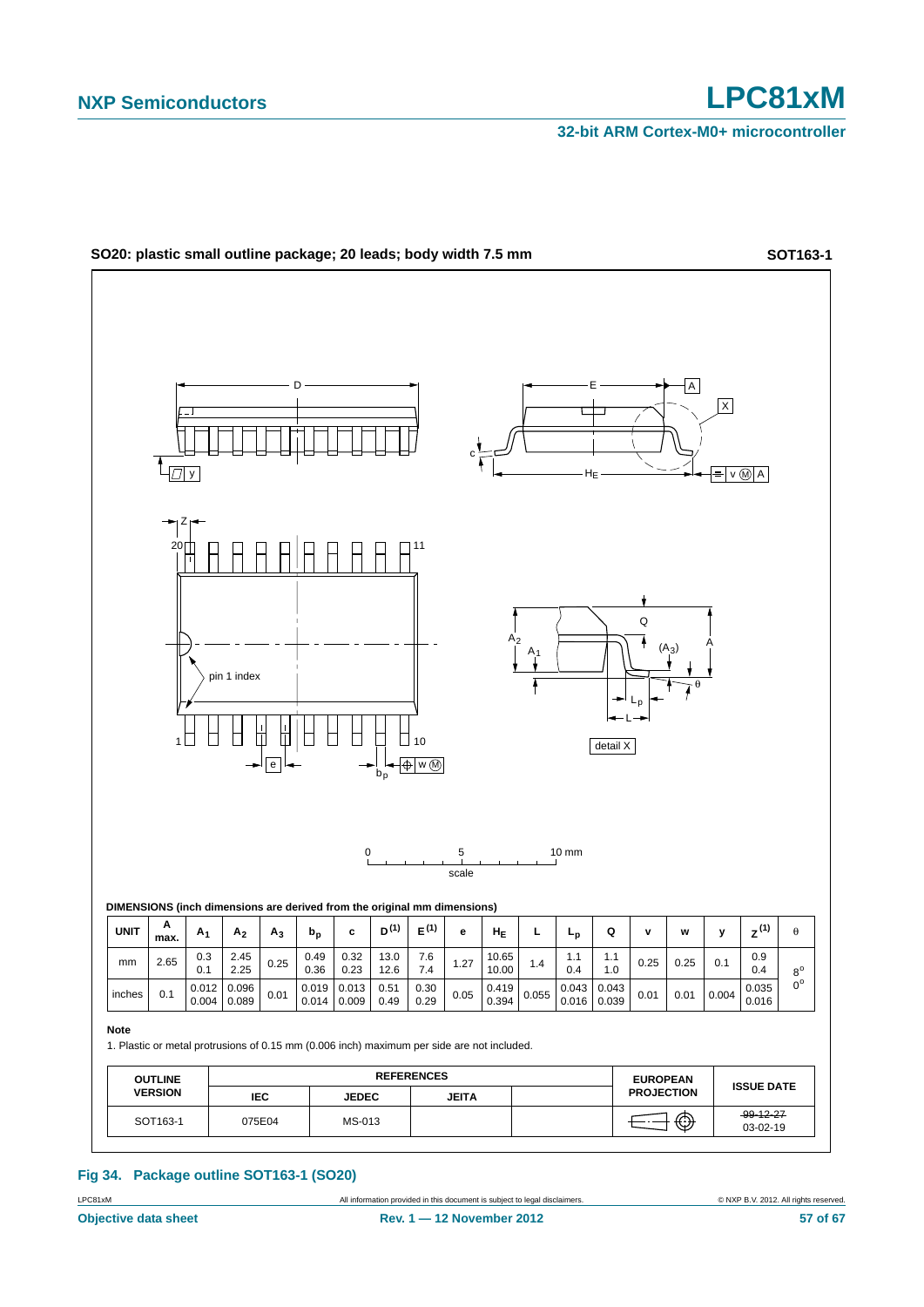**32-bit ARM Cortex-M0+ microcontroller**



**Fig 35. Package outline SOT360-1 (TSSOP20)**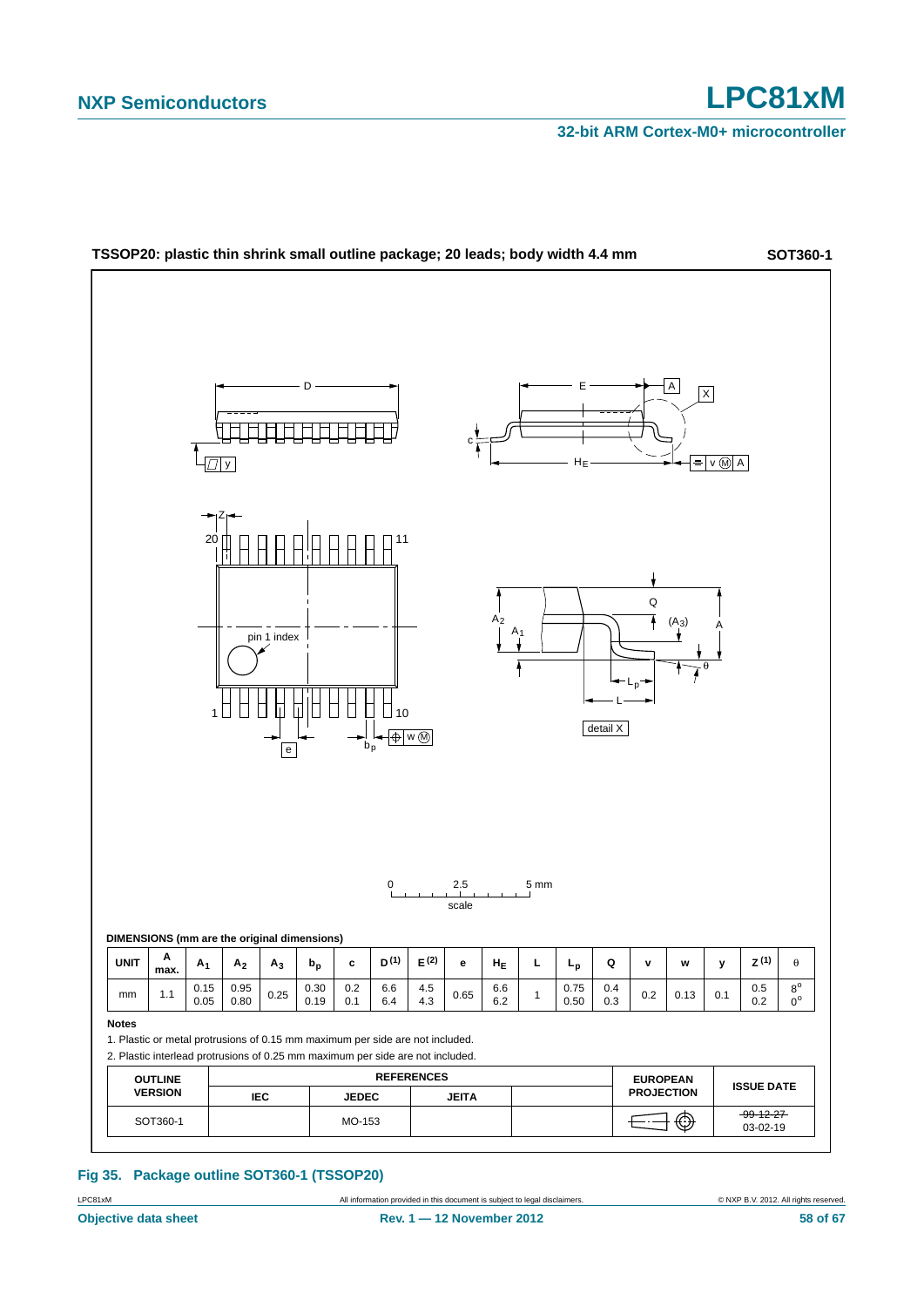**32-bit ARM Cortex-M0+ microcontroller**

## <span id="page-58-0"></span>**15. Soldering**

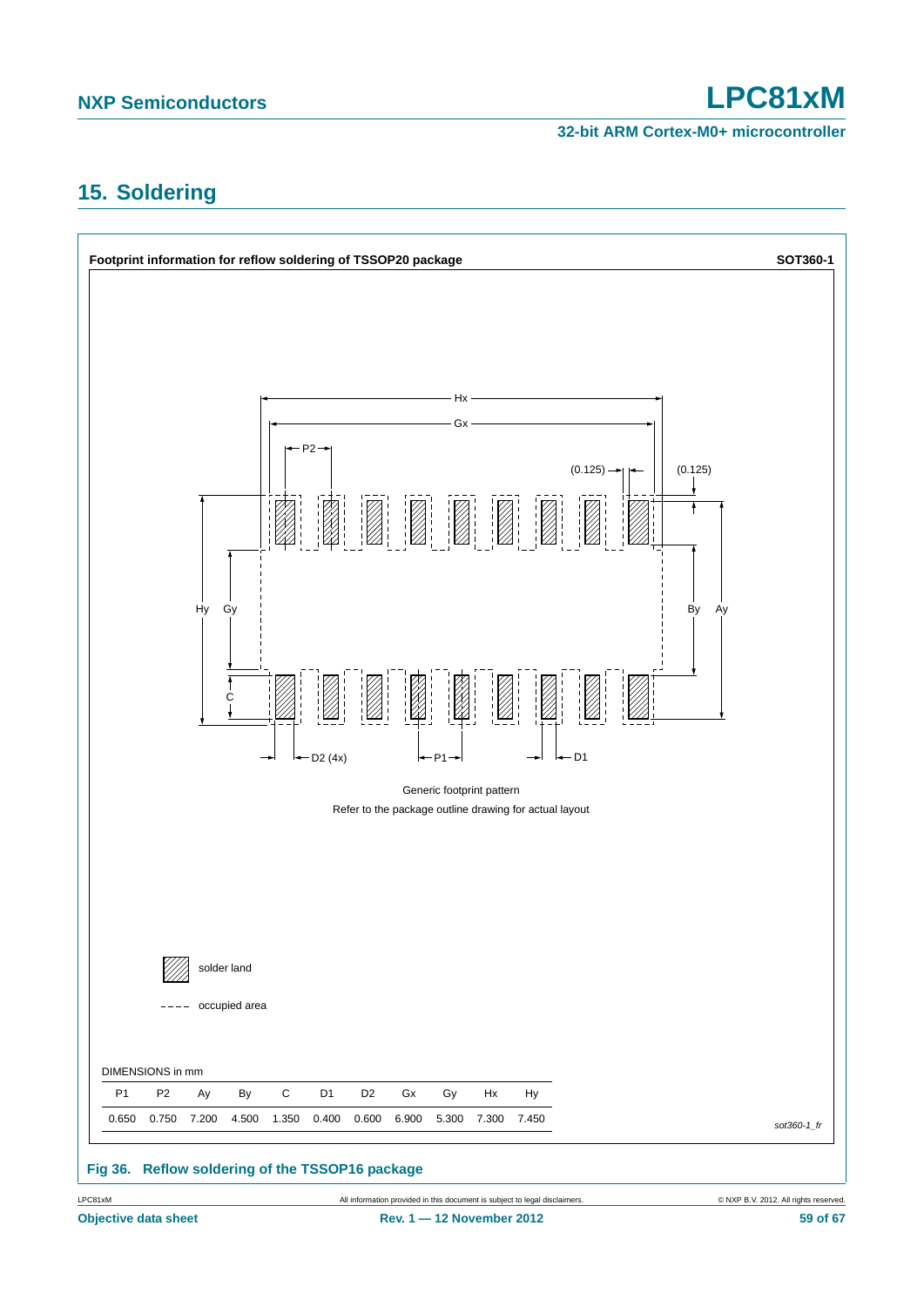#### **32-bit ARM Cortex-M0+ microcontroller**

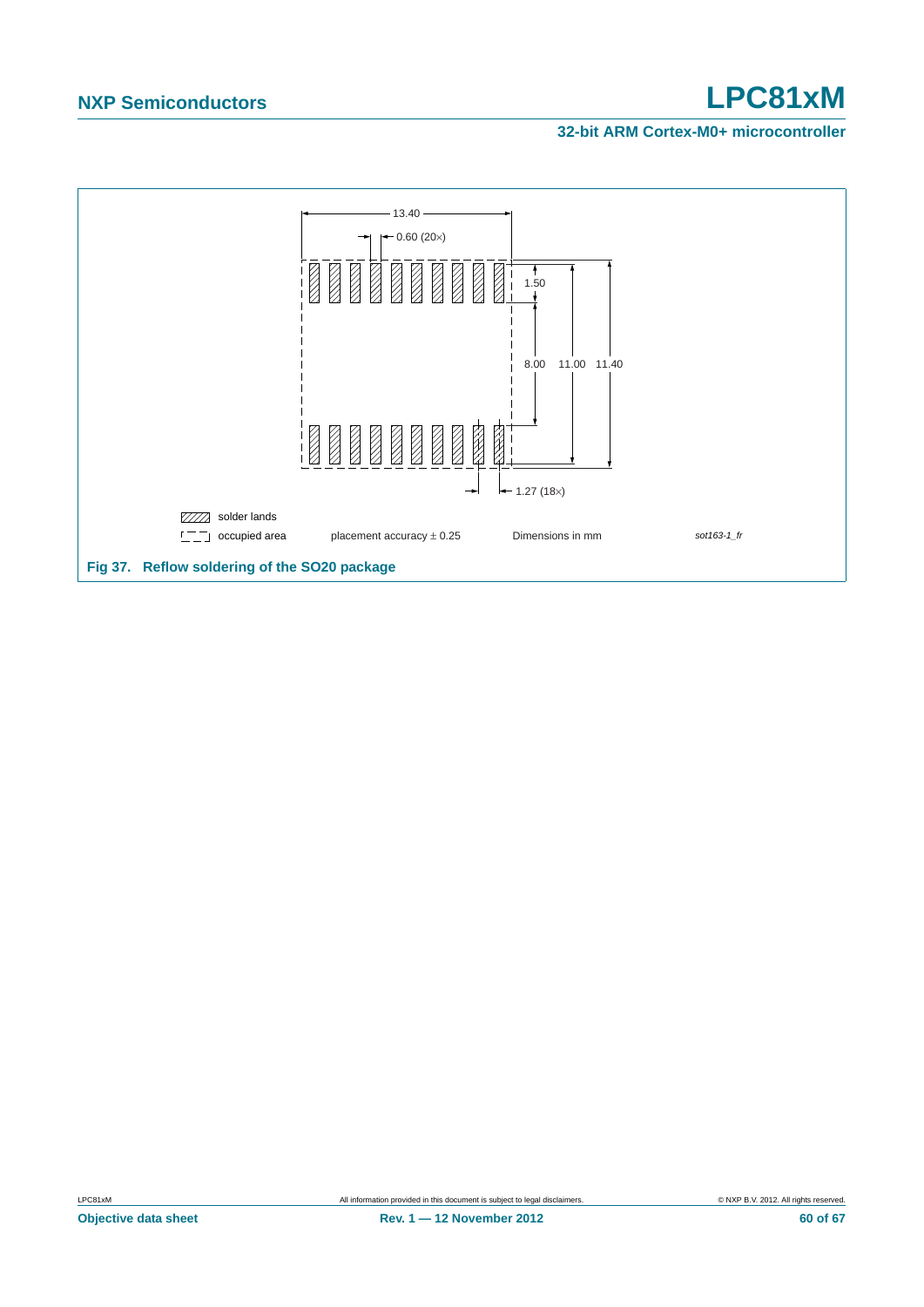#### **32-bit ARM Cortex-M0+ microcontroller**

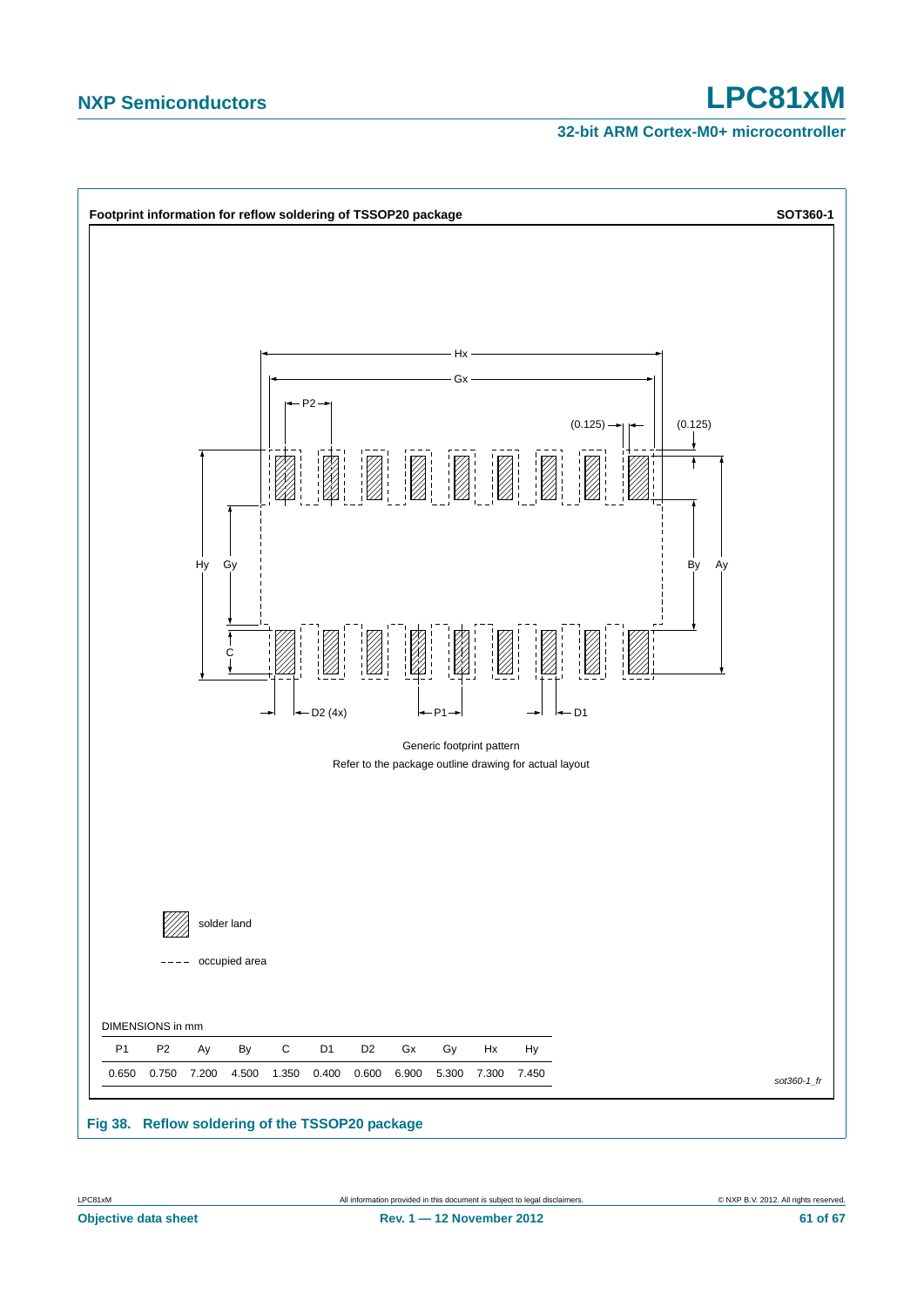**32-bit ARM Cortex-M0+ microcontroller**

## <span id="page-61-1"></span>**16. Abbreviations**

|              | <b>Table 28. Abbreviations</b>              |
|--------------|---------------------------------------------|
| Acronym      | <b>Description</b>                          |
| <b>AHB</b>   | Advanced High-performance Bus               |
| <b>APB</b>   | <b>Advanced Peripheral Bus</b>              |
| <b>BOD</b>   | BrownOut Detection                          |
| <b>GPIO</b>  | General-Purpose Input/Output                |
| <b>PLL</b>   | Phase-Locked Loop                           |
| <b>RC</b>    | <b>Resistor-Capacitor</b>                   |
| <b>SPI</b>   | Serial Peripheral Interface                 |
| <b>SMBus</b> | System Management Bus                       |
| <b>TEM</b>   | Transverse ElectroMagnetic                  |
| <b>UART</b>  | Universal Asynchronous Receiver/Transmitter |

## <span id="page-61-2"></span>**17. References**

<span id="page-61-0"></span>[1] I2C-bus specification *UM10204*.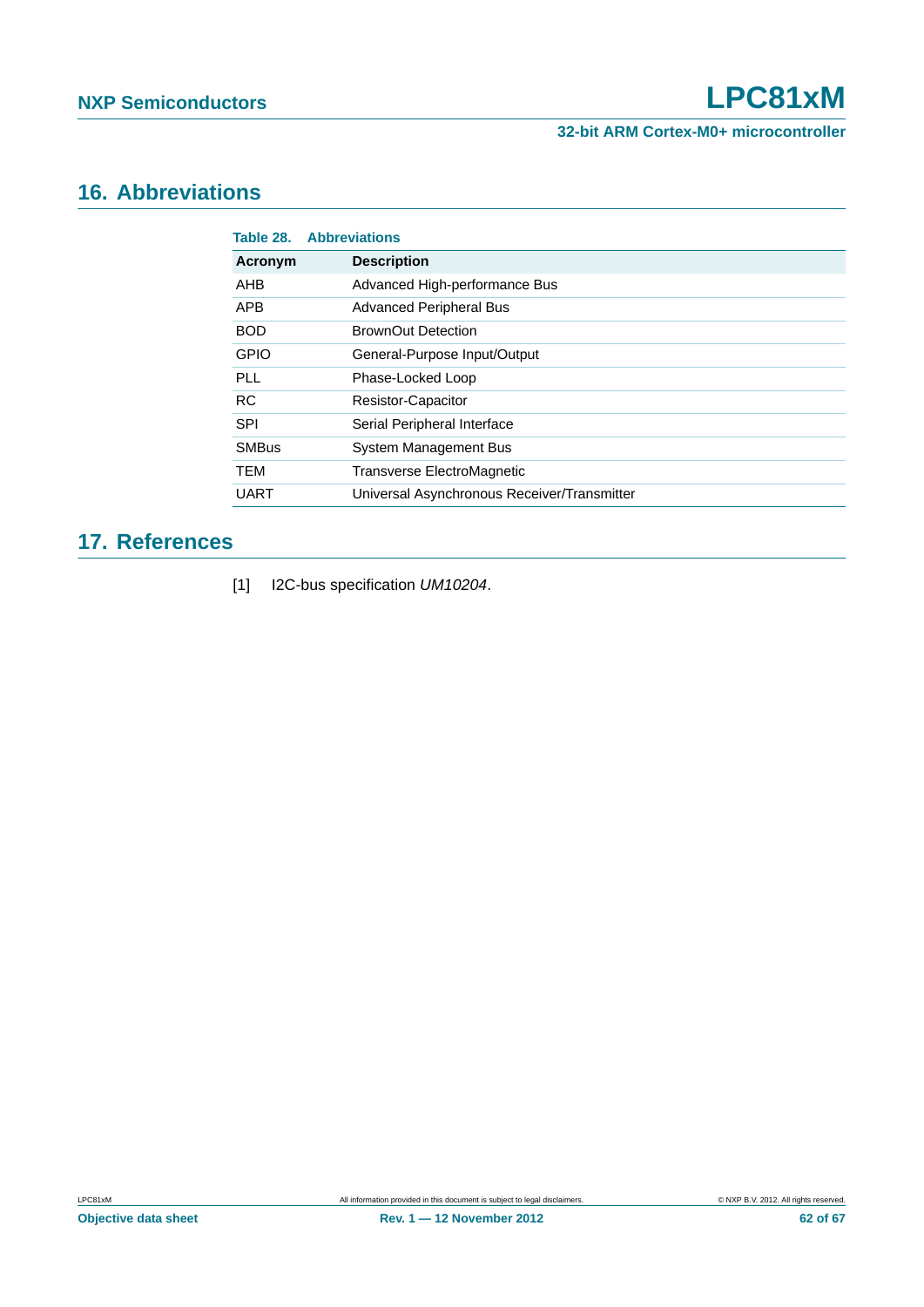## <span id="page-62-0"></span>**18. Revision history**

| Table 29. Revision history |              |                      |                                 |                          |
|----------------------------|--------------|----------------------|---------------------------------|--------------------------|
| Document <b>ID</b>         | Release date | Data sheet status    | <b>Change notice Supersedes</b> |                          |
| LPC81XM v.1                | 20121112     | Objective data sheet |                                 | $\overline{\phantom{0}}$ |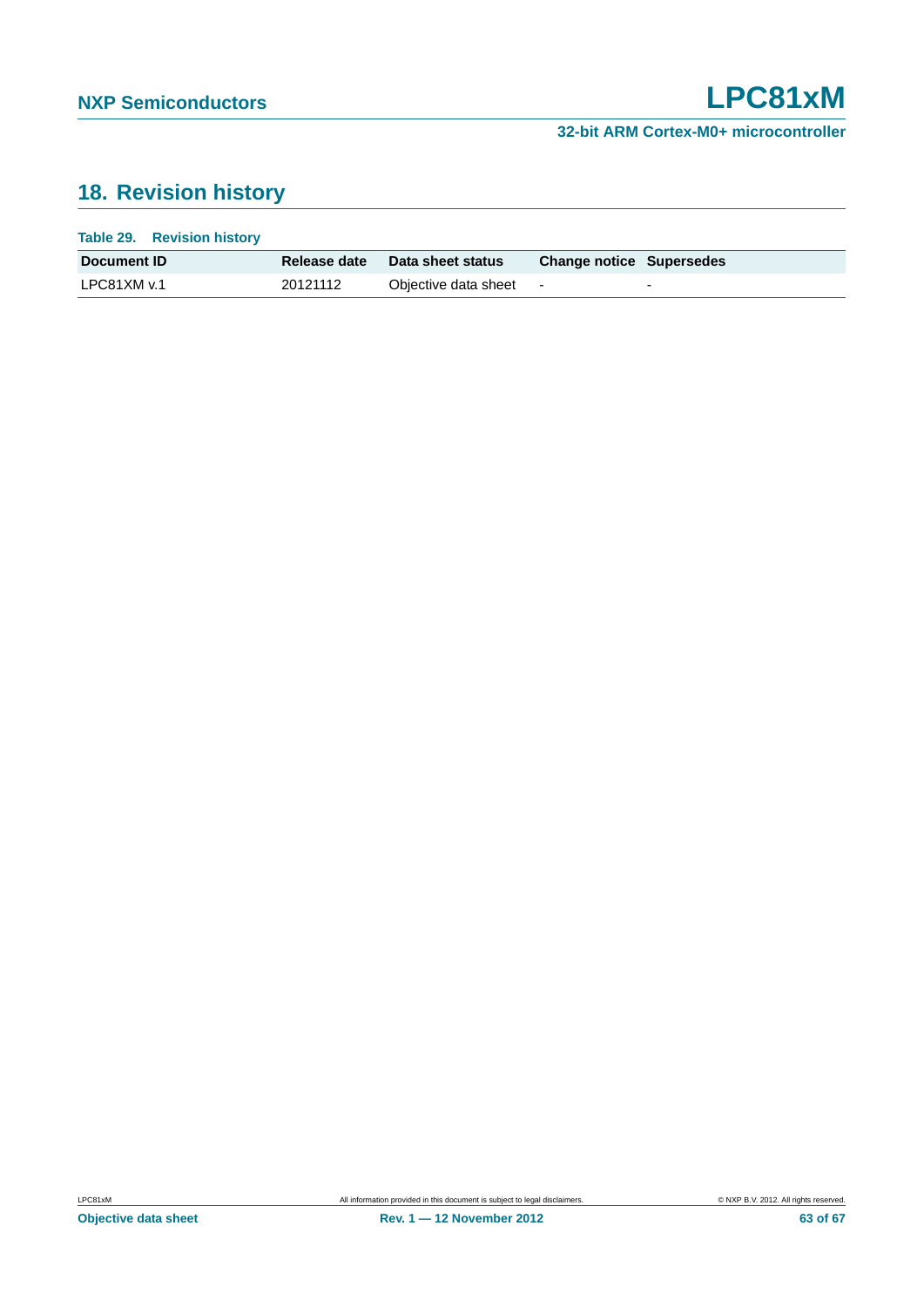### <span id="page-63-0"></span>**19. Legal information**

#### <span id="page-63-1"></span>**19.1 Data sheet status**

| Document status[1][2]          | Product status <sup>[3]</sup> | <b>Definition</b>                                                                     |
|--------------------------------|-------------------------------|---------------------------------------------------------------------------------------|
| Objective [short] data sheet   | Development                   | This document contains data from the objective specification for product development. |
| Preliminary [short] data sheet | Qualification                 | This document contains data from the preliminary specification.                       |
| Product [short] data sheet     | Production                    | This document contains the product specification.                                     |

[1] Please consult the most recently issued document before initiating or completing a design.

[2] The term 'short data sheet' is explained in section "Definitions".

[3] The product status of device(s) described in this document may have changed since this document was published and may differ in case of multiple devices. The latest product status<br>information is available on the Intern

#### <span id="page-63-2"></span>**19.2 Definitions**

**Draft —** The document is a draft version only. The content is still under internal review and subject to formal approval, which may result in modifications or additions. NXP Semiconductors does not give any representations or warranties as to the accuracy or completeness of information included herein and shall have no liability for the consequences of use of such information.

**Short data sheet —** A short data sheet is an extract from a full data sheet with the same product type number(s) and title. A short data sheet is intended for quick reference only and should not be relied upon to contain detailed and full information. For detailed and full information see the relevant full data sheet, which is available on request via the local NXP Semiconductors sales office. In case of any inconsistency or conflict with the short data sheet, the full data sheet shall prevail.

**Product specification —** The information and data provided in a Product data sheet shall define the specification of the product as agreed between NXP Semiconductors and its customer, unless NXP Semiconductors and customer have explicitly agreed otherwise in writing. In no event however, shall an agreement be valid in which the NXP Semiconductors product is deemed to offer functions and qualities beyond those described in the Product data sheet.

### <span id="page-63-3"></span>**19.3 Disclaimers**

**Limited warranty and liability —** Information in this document is believed to be accurate and reliable. However, NXP Semiconductors does not give any representations or warranties, expressed or implied, as to the accuracy or completeness of such information and shall have no liability for the consequences of use of such information. NXP Semiconductors takes no responsibility for the content in this document if provided by an information source outside of NXP Semiconductors.

In no event shall NXP Semiconductors be liable for any indirect, incidental, punitive, special or consequential damages (including - without limitation - lost profits, lost savings, business interruption, costs related to the removal or replacement of any products or rework charges) whether or not such damages are based on tort (including negligence), warranty, breach of contract or any other legal theory.

Notwithstanding any damages that customer might incur for any reason whatsoever, NXP Semiconductors' aggregate and cumulative liability towards customer for the products described herein shall be limited in accordance with the *Terms and conditions of commercial sale* of NXP Semiconductors.

**Right to make changes —** NXP Semiconductors reserves the right to make changes to information published in this document, including without limitation specifications and product descriptions, at any time and without notice. This document supersedes and replaces all information supplied prior to the publication hereof.

**Suitability for use —** NXP Semiconductors products are not designed, authorized or warranted to be suitable for use in life support, life-critical or safety-critical systems or equipment, nor in applications where failure or malfunction of an NXP Semiconductors product can reasonably be expected to result in personal injury, death or severe property or environmental damage. NXP Semiconductors and its suppliers accept no liability for inclusion and/or use of NXP Semiconductors products in such equipment or applications and therefore such inclusion and/or use is at the customer's own risk.

**Applications —** Applications that are described herein for any of these products are for illustrative purposes only. NXP Semiconductors makes no representation or warranty that such applications will be suitable for the specified use without further testing or modification.

Customers are responsible for the design and operation of their applications and products using NXP Semiconductors products, and NXP Semiconductors accepts no liability for any assistance with applications or customer product design. It is customer's sole responsibility to determine whether the NXP Semiconductors product is suitable and fit for the customer's applications and products planned, as well as for the planned application and use of customer's third party customer(s). Customers should provide appropriate design and operating safeguards to minimize the risks associated with their applications and products.

NXP Semiconductors does not accept any liability related to any default, damage, costs or problem which is based on any weakness or default in the customer's applications or products, or the application or use by customer's third party customer(s). Customer is responsible for doing all necessary testing for the customer's applications and products using NXP Semiconductors products in order to avoid a default of the applications and the products or of the application or use by customer's third party customer(s). NXP does not accept any liability in this respect.

**Limiting values —** Stress above one or more limiting values (as defined in the Absolute Maximum Ratings System of IEC 60134) will cause permanent damage to the device. Limiting values are stress ratings only and (proper) operation of the device at these or any other conditions above those given in the Recommended operating conditions section (if present) or the Characteristics sections of this document is not warranted. Constant or repeated exposure to limiting values will permanently and irreversibly affect the quality and reliability of the device.

**Terms and conditions of commercial sale —** NXP Semiconductors products are sold subject to the general terms and conditions of commercial sale, as published at<http://www.nxp.com/profile/terms>, unless otherwise agreed in a valid written individual agreement. In case an individual agreement is concluded only the terms and conditions of the respective agreement shall apply. NXP Semiconductors hereby expressly objects to applying the customer's general terms and conditions with regard to the purchase of NXP Semiconductors products by customer.

**No offer to sell or license —** Nothing in this document may be interpreted or construed as an offer to sell products that is open for acceptance or the grant, conveyance or implication of any license under any copyrights, patents or other industrial or intellectual property rights.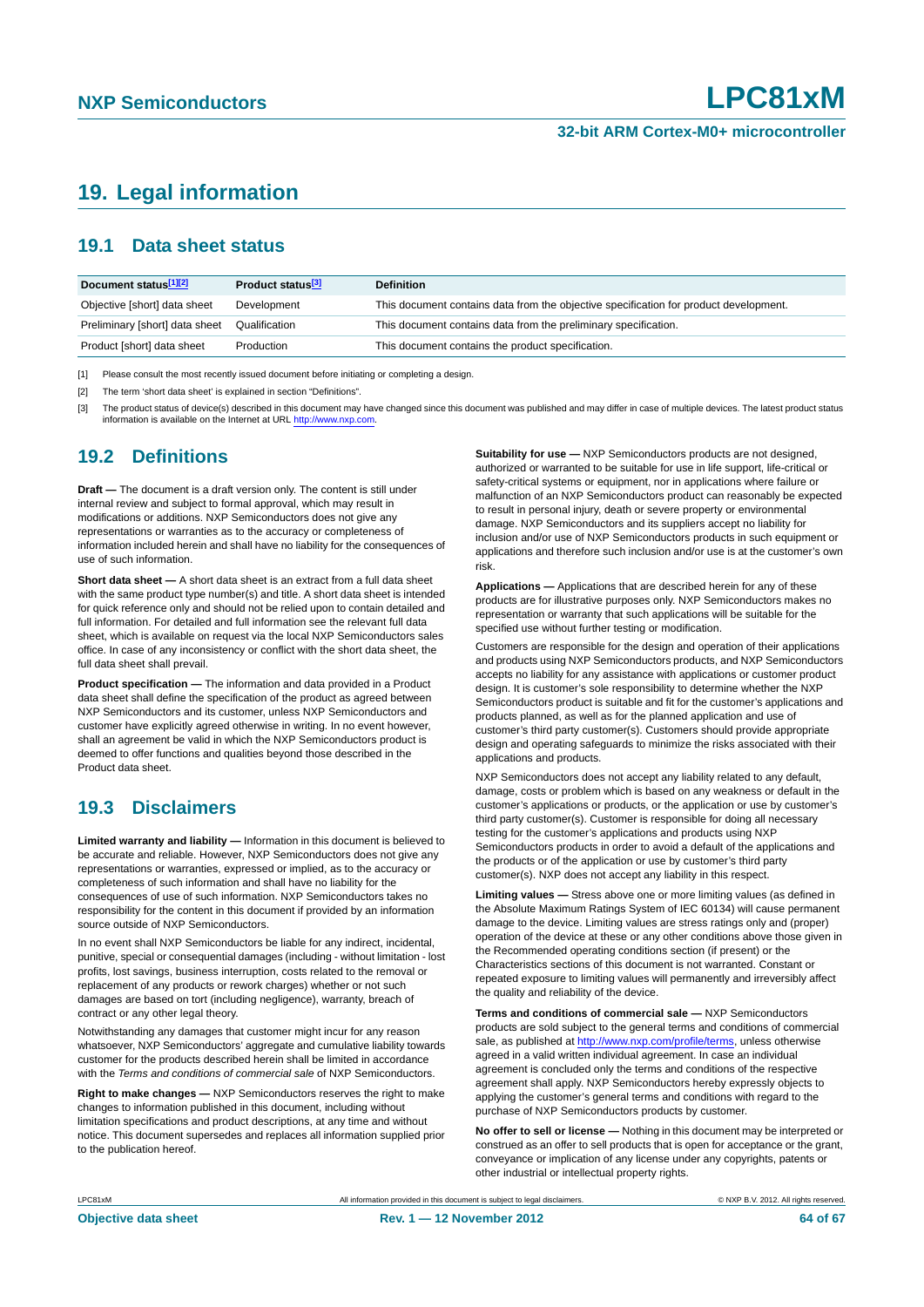#### **32-bit ARM Cortex-M0+ microcontroller**

**Export control —** This document as well as the item(s) described herein may be subject to export control regulations. Export might require a prior authorization from competent authorities.

**Non-automotive qualified products —** Unless this data sheet expressly states that this specific NXP Semiconductors product is automotive qualified, the product is not suitable for automotive use. It is neither qualified nor tested in accordance with automotive testing or application requirements. NXP Semiconductors accepts no liability for inclusion and/or use of non-automotive qualified products in automotive equipment or applications.

In the event that customer uses the product for design-in and use in automotive applications to automotive specifications and standards, customer (a) shall use the product without NXP Semiconductors' warranty of the product for such automotive applications, use and specifications, and (b)

### <span id="page-64-1"></span>**20. Contact information**

whenever customer uses the product for automotive applications beyond NXP Semiconductors' specifications such use shall be solely at customer's own risk, and (c) customer fully indemnifies NXP Semiconductors for any liability, damages or failed product claims resulting from customer design and use of the product for automotive applications beyond NXP Semiconductors' standard warranty and NXP Semiconductors' product specifications.

### <span id="page-64-0"></span>**19.4 Trademarks**

Notice: All referenced brands, product names, service names and trademarks are the property of their respective owners. **I 2C-bus —** logo is a trademark of NXP B.V.

For more information, please visit: **http://www.nxp.com**

For sales office addresses, please send an email to: **salesaddresses@nxp.com**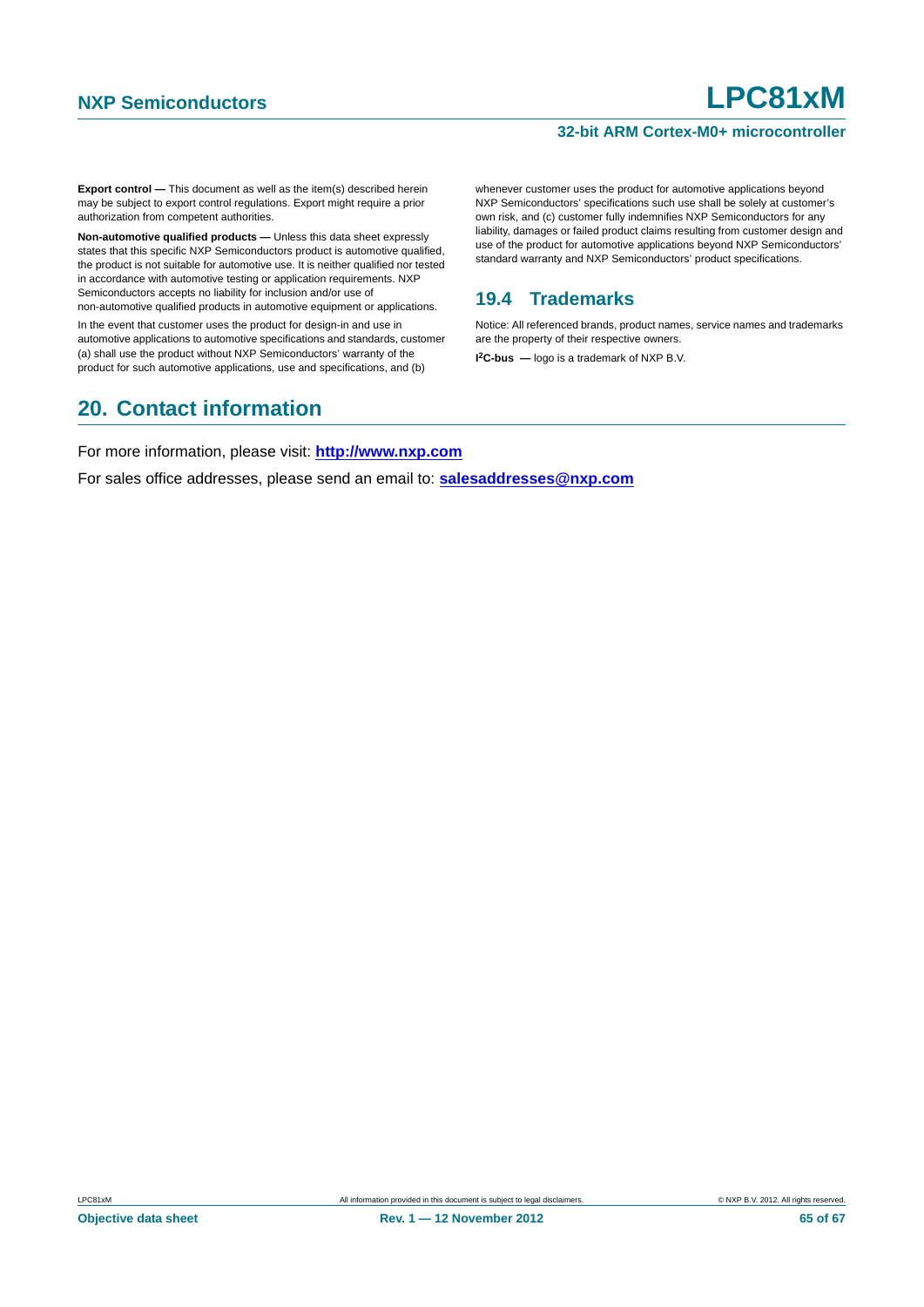#### **32-bit ARM Cortex-M0+ microcontroller**

### <span id="page-65-0"></span>**21. Contents**

| 1              |                                                                  | 1            |
|----------------|------------------------------------------------------------------|--------------|
| 2              | Features and benefits                                            | 1            |
| 3              |                                                                  | $\mathbf{2}$ |
| 4              | Ordering information                                             | 3            |
| 4.1            | Ordering options                                                 | 3            |
| 5              |                                                                  | 4            |
| 6              | Pinning information                                              | 5            |
| 6.1            |                                                                  | 5            |
| 6.2            |                                                                  | 7            |
| 7              | Functional description                                           | 11           |
| 7.1            | ARM Cortex-M0+ core                                              | 11           |
| 7.2            | On-chip flash program memory                                     | 11           |
| 7.3            |                                                                  | 11           |
| 7.4            |                                                                  | 11           |
| 7.5            | Nested Vectored Interrupt Controller (NVIC).                     | 11           |
| 7.5.1          |                                                                  | 11           |
| 7.5.2<br>7.6   | Interrupt sources                                                | 11<br>12     |
| 7.7            |                                                                  | 12           |
| 7.8            |                                                                  | 13           |
| 7.8.1          | Standard I/O pad configuration                                   | 14           |
| 7.9            | Switch Matrix (SWM)                                              | 15           |
| 7.10           | Fast General-Purpose parallel I/O (GPIO)                         | 15           |
| 7.10.1         |                                                                  | 16           |
| 7.11           | Pin interrupt/pattern match engine                               | 16           |
| 7.11.1         |                                                                  | 16           |
| 7.12           |                                                                  | 17           |
| 7.12.1         |                                                                  | 17           |
| 7.13           | $SP10/1$                                                         | 17           |
| 7.13.1<br>7.14 | $12C$ -bus interface                                             | 18<br>18     |
| 7.14.1         |                                                                  | 18           |
| 7.15           | State-Configurable Timer (SCT)                                   | 19           |
| 7.15.1         |                                                                  | 19           |
| 7.16           | Multi-Rate Timer (MRT)                                           | 19           |
| 7.16.1         |                                                                  | 19           |
| 7.17           | Windowed WatchDog Timer (WWDT)                                   | 19           |
| 7.17.1         |                                                                  | 20           |
| 7.18           | Self Wake-up Timer (WKT)                                         | 20           |
| 7.18.1         |                                                                  | 20           |
| 7.19           | Analog comparator (ACMP)                                         | 20           |
| 7.19.1         |                                                                  | 21           |
| 7.20<br>7.20.1 | Clocking and power control                                       | 22           |
| 7.20.1.1       | Crystal and internal oscillators<br>Internal RC Oscillator (IRC) | 22<br>23     |
| 7.20.1.2       | Crystal Oscillator (SysOsc).                                     | 23           |
|                |                                                                  |              |

| 7.20.1.3 | Internal Low-power Oscillator and Watchdog      |    |
|----------|-------------------------------------------------|----|
|          | Oscillator (WDOsc)                              | 23 |
| 7.20.2   |                                                 | 23 |
| 7.20.3   |                                                 | 23 |
| 7.20.4   |                                                 | 24 |
| 7.20.5   |                                                 | 24 |
| 7.20.6   |                                                 | 24 |
| 7.20.6.1 |                                                 | 24 |
| 7.20.6.2 |                                                 | 24 |
| 7.20.6.3 | Deep-sleep mode                                 | 25 |
| 7.20.6.4 | Power-down mode                                 | 25 |
| 7.20.6.5 | Deep power-down mode                            | 25 |
| 7.21     | System control                                  | 26 |
| 7.21.1   |                                                 | 26 |
| 7.21.2   |                                                 | 26 |
| 7.21.3   | Code security (Code Read Protection - CRP)      | 26 |
| 7.21.4   | APB interface                                   | 27 |
| 7.21.5   |                                                 | 27 |
| 7.22     | Emulation and debugging                         | 28 |
| 8        | Limiting values                                 | 29 |
| 9        | Thermal characteristics                         | 30 |
| 10       | Static characteristics                          | 31 |
| 10.1     |                                                 | 35 |
| 10.2     |                                                 | 38 |
| 10.3     | Peripheral power consumption                    | 39 |
| 10.4     | Electrical pin characteristics.                 | 40 |
| 11       | Dynamic characteristics                         | 43 |
| 11.1     | Power-up ramp conditions                        | 43 |
| 11.2     | Flash memory                                    | 43 |
| 11.3     | External clock for the oscillator in slave mode |    |
|          |                                                 | 43 |
| 11.4     |                                                 | 44 |
| 11.5     |                                                 | 45 |
| 11.6     |                                                 | 46 |
| 11.7     |                                                 | 47 |
| 11.8     | USART interface                                 | 49 |
| 12       | Analog characteristics                          | 50 |
| 12.1     | BOD                                             | 50 |
| 12.2     | POR                                             | 50 |
| 12.3     | Comparator                                      | 51 |
| 13       | Application information                         | 52 |
| 13.1     |                                                 | 52 |
| 13.2     | XTAL Printed Circuit Board (PCB) layout         |    |
|          | guidelines                                      | 54 |
| 13.3     | ElectroMagnetic Compatibility (EMC)             | 54 |
| 14       |                                                 | 55 |

#### **continued >>**